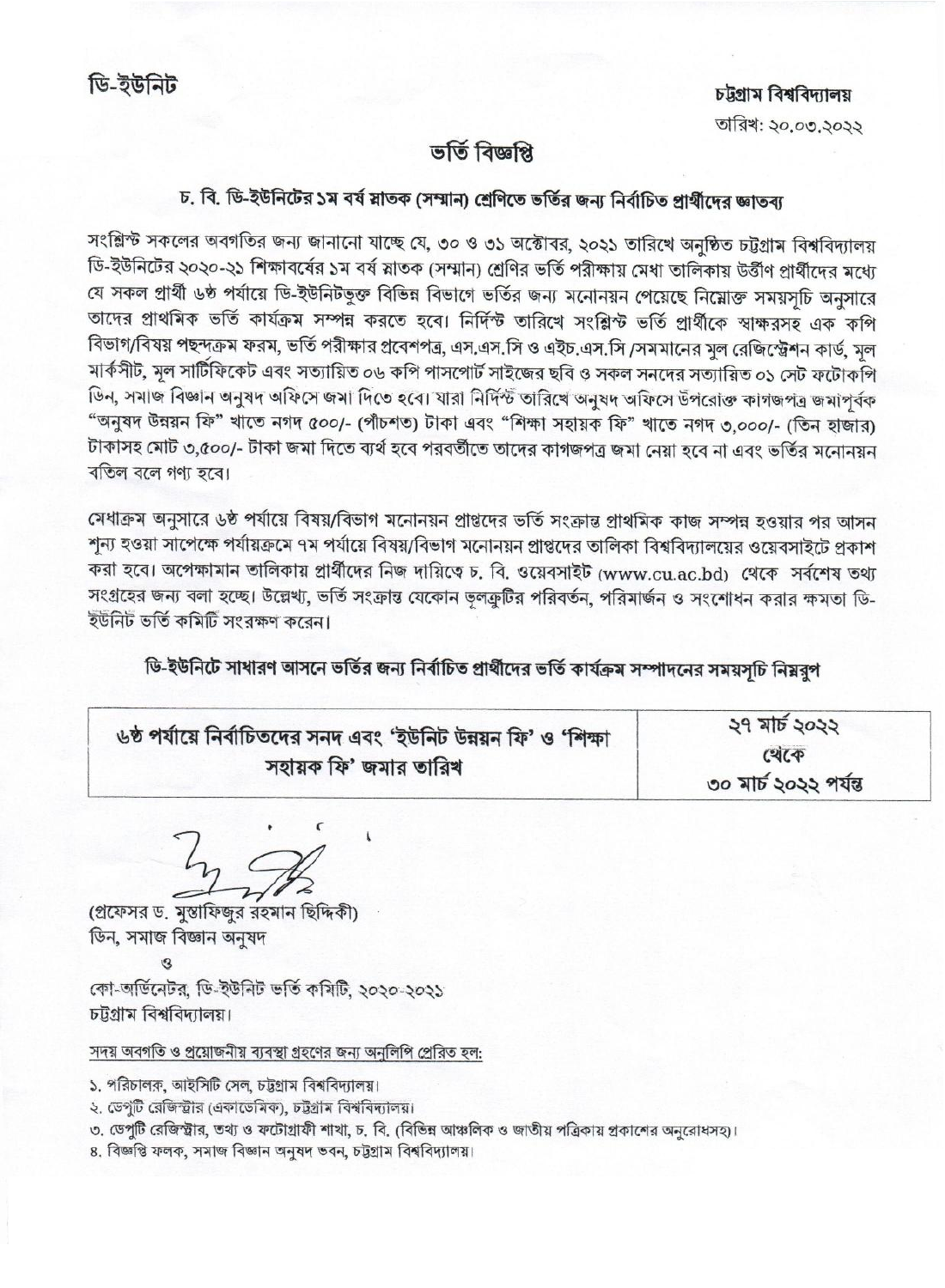| <b>Exam Roll</b> | <b>Name</b>                  |                | <b>Merit</b> Department               | <b>Status</b> |
|------------------|------------------------------|----------------|---------------------------------------|---------------|
| 441756           | <b>FAHIM SHAKIL</b>          | 3              | Dept. of Law                          | Admitted (1)  |
| 408641           | <b>AKIB MAHMUD RAHI</b>      | $\overline{4}$ | Dept. of Law                          | Admitted (1)  |
| 411739           | <b>LOVELY JAHAN REKA</b>     | 11             | Dept. of Law                          | Admitted (1)  |
| 423897           | <b>IBTIHAZ TAHSIN MAHI</b>   | 14             | Dept. of Law                          | Admitted (1)  |
| 451753           | M. M. E. MAHDI               | 15             | Dept. of Criminology & Police Science | Admitted (1)  |
| 400890           | <b>MD. BORHAN UDDIN</b>      | 19             | Dept. of Economics                    | Admitted (1)  |
| 447572           | <b>MD. J. AMIN SARKER</b>    | 20             | Dept. of Law                          | Admitted (1)  |
| 443332           | MOHAMMAD INTEHARUL AMIN IMTY | 28             | Dept. of Law                          | Admitted (1)  |
| 450728           | <b>JANNATUL ANAN</b>         | 29             | Dept. of Law                          | Admitted (1)  |
| 453077           | <b>UMME SALMA MONIKA</b>     | 30             | Dept. of Economics                    | Admitted (1)  |
| 413469           | <b>SOYKAT ISLAM</b>          | 31             | Dept. of Public Administration        | Admitted (1)  |
| 453826           | SAYED AL RASHID SOHEL        | 32             | Dept. of Law                          | Admitted (1)  |
| 416769           | <b>UPAMA SARMA</b>           | 33             | Dept. of Law                          | Admitted (1)  |
| 412046           | <b>REZAWAINUL ADIB</b>       | 36             | Dept. of Law                          | Admitted (1)  |
| 446244           | RAFIYA SULTANA               | 38             | Dept. of Law                          | Admitted (1)  |
| 451835           | <b>SAIMA JAHAN EKRA</b>      | 49             | Dept. of Law                          | Admitted (1)  |
| 447689           | MEHERU MASHTURA RAHMAN       | 50             | Dept. of Law                          | Admitted (1)  |
| 422377           | <b>TOWHIDUL ISLAM</b>        | 52             | Dept. of Law                          | Admitted (1)  |
| 408769           | <b>SOUROV ROY</b>            | 54             | Dept. of Law                          | Admitted (1)  |
| 401788           | MD. KHAIRUL ISLAM            | 56             | Dept. of Law                          | Admitted (1)  |
| 411393           | <b>MD. MAHDI HASAN</b>       | 59             | Dept. of Law                          | Admitted (1)  |
| 436826           | <b>ABUL HASNAT SABBIR</b>    | 60             | Dept. of Law                          | Admitted (1)  |
| 405276           | <b>ALI HOSSAIN</b>           | 63             | Dept. of Law                          | Admitted (1)  |
| 450611           | MOHAMMOD ULLAH NIHAL         | 65             | Dept. of Economics                    | Admitted (1)  |
| 419518           | ROBAYET FERDOUS TULI         | 66             | Dept. of Law                          | Admitted (1)  |
| 441264           | <b>ATIQUR RAHMAN</b>         | 69             | Dept. of Communication & Journalism   | Admitted (1)  |
| 436386           | <b>SHOAIBUL ISLAM</b>        | 70             | Dept. of Economics                    | Admitted (1)  |
| 420988           | <b>GIASH UDDIN</b>           | 76             | Dept. of Law                          | Admitted (1)  |
| 401004           | <b>IKRA BINTE ELIAS</b>      | 80             | Dept. of Law                          | Admitted (1)  |
| 447590           | MIFTAHUL JANNAT              | 82             | Dept. of Law                          | Admitted (1)  |
| 433265           | <b>ISPITA ALAM</b>           | 84             | Dept. of Law                          | Admitted (1)  |
| 431669           | <b>ABIDA SULTANA</b>         | 87             | Dept. of Law                          | Admitted (1)  |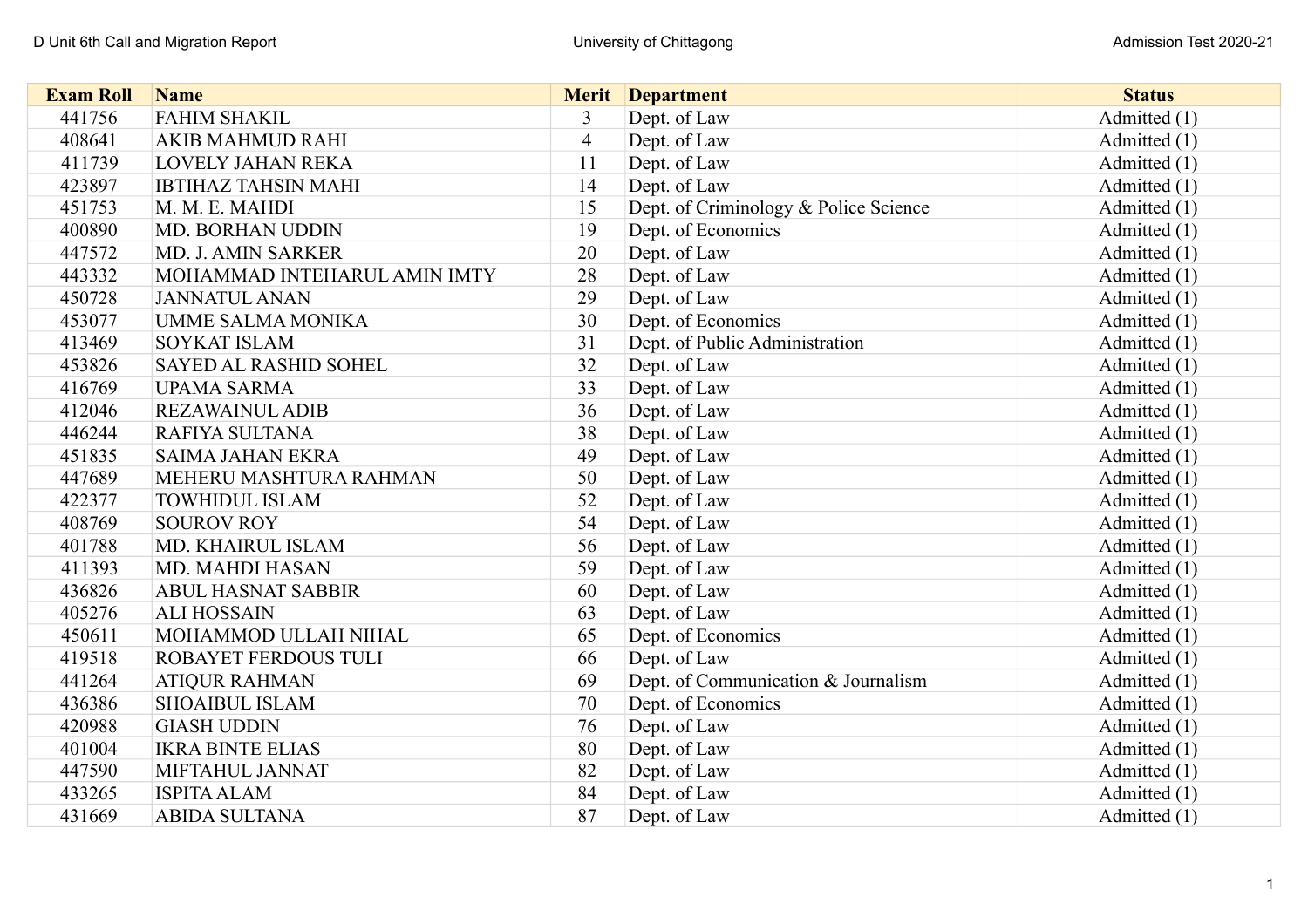| <b>Exam Roll</b> | <b>Name</b>                 | <b>Merit</b> | <b>Department</b>  | <b>Status</b>  |
|------------------|-----------------------------|--------------|--------------------|----------------|
| 438606           | <b>MUSTAKIM FAISAL</b>      | 91           | Dept. of Law       | Admitted $(1)$ |
| 434843           | NAYEMUL NAZIM NAYEM         | 92           | Dept. of Law       | Admitted $(1)$ |
| 443281           | <b>SUMI AKHTER</b>          | 94           | Dept. of Law       | Admitted $(1)$ |
| 451351           | MD. MOHOSHIN HASSAN         | 95           | Dept. of Law       | Admitted (1)   |
| 412180           | <b>NAHID HASAN</b>          | 97           | Dept. of Law       | Admitted $(1)$ |
| 413470           | MOSAMMET NUSRAT WAHED FAMI  | 98           | Dept. of Law       | Admitted $(1)$ |
| 439964           | <b>NOUSHAD ALAM</b>         | 99           | Dept. of Law       | Admitted $(1)$ |
| 445571           | SANZIDA MAHRIN HEMA         | 100          | Dept. of Law       | Admitted $(1)$ |
| 410321           | <b>SAIDUL ISLAM</b>         | 102          | Dept. of Law       | Admitted (1)   |
| 439266           | <b>ABDUL HALIM TIPU</b>     | 105          | Dept. of Law       | Admitted $(1)$ |
| 411742           | <b>FUAD HASAN GALIB</b>     | 107          | Dept. of Law       | Admitted $(1)$ |
| 421103           | MD. FAZLE RABBI TAWHID      | 110          | Dept. of Law       | Admitted $(1)$ |
| 439172           | MD.INSAFUL RAHMAN TUSAR     | 112          | Dept. of Law       | Admitted $(1)$ |
| 401093           | <b>MD. ABU SAYEM</b>        | 113          | Dept. of Law       | Admitted (1)   |
| 428735           | MD. SAYHAM KABIR            | 114          | Dept. of Law       | Admitted (1)   |
| 451387           | SHAMSUN NAHAR LIZA.         | 118          | Dept. of Law       | Admitted (1)   |
| 441571           | <b>MD. AZIBUR RAHMAN</b>    | 124          | Dept. of Law       | Admitted $(1)$ |
| 427509           | <b>SABBIR HOSSAIN RIAD</b>  | 126          | Dept. of Law       | Admitted $(1)$ |
| 448372           | <b>BAYEJID HOSSAIN</b>      | 132          | Dept. of Law       | Admitted (1)   |
| 440925           | <b>MD. SHAHRIAR POLIN</b>   | 143          | Dept. of Law       | Admitted $(1)$ |
| 437938           | <b>JANNATUL AYOMON LAKI</b> | 150          | Dept. of Law       | Admitted (1)   |
| 437508           | MD. JAYED FUAD              | 151          | Dept. of Law       | Admitted (1)   |
| 435807           | <b>SALMAN MIA</b>           | 152          | Dept. of Economics | Admitted $(1)$ |
| 435779           | MOHAMMAD SALAH UDDIN        | 155          | Dept. of Law       | Admitted $(1)$ |
| 428123           | <b>S.M. NAEMUL AMIN</b>     | 161          | Dept. of Law       | Admitted $(1)$ |
| 410055           | <b>SAILA ALAHI</b>          | 162          | Dept. of Law       | Admitted $(1)$ |
| 443001           | <b>SAIHUM RAHMAN</b>        | 163          | Dept. of Law       | Admitted (1)   |
| 424347           | <b>ALIF RAHMAN</b>          | 166          | Dept. of Law       | Admitted (1)   |
| 437587           | ABU HASNAT FOZLE RABBI      | 167          | Dept. of Economics | Admitted (1)   |
| 419535           | MD.MUSA KALIMULLAH SOWKHIN  | 168          | Dept. of Law       | Admitted $(1)$ |
| 435036           | <b>MEHEDI HASAN</b>         | 172          | Dept. of Economics | Admitted (1)   |
| 452020           | MRITTIKA CHOWDHURY          | 174          | Dept. of Law       | Admitted $(1)$ |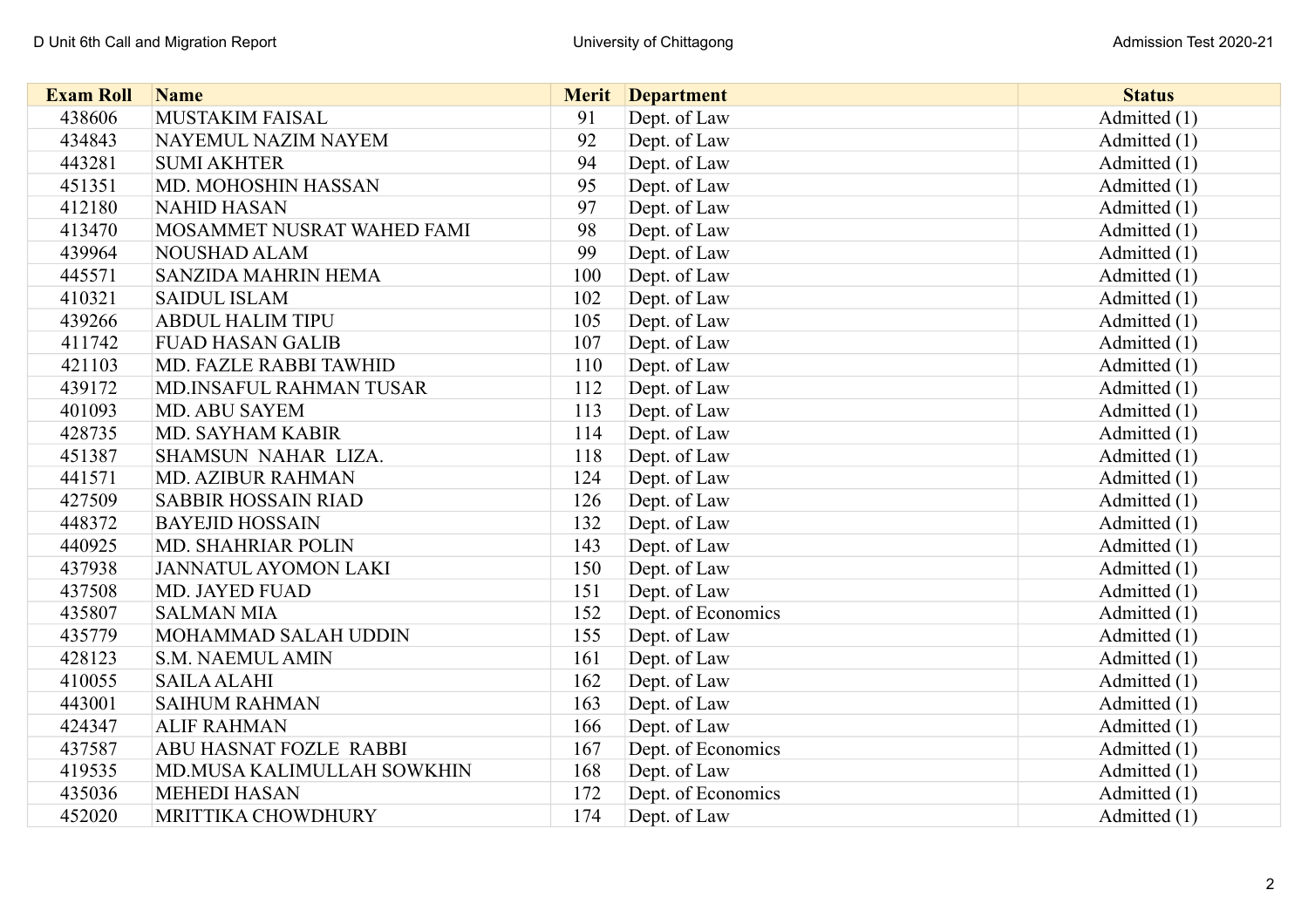| <b>Exam Roll</b> | <b>Name</b>                  | <b>Merit</b> | <b>Department</b>               | <b>Status</b>  |
|------------------|------------------------------|--------------|---------------------------------|----------------|
| 406428           | <b>NAFISA KADIJA</b>         | 175          | Dept. of Law                    | Admitted (1)   |
| 451006           | <b>UMME HABIBA NISHE</b>     | 178          | Dept. of Law                    | Admitted (1)   |
| 445565           | MD. EMTIAZ HUSSAIN           | 180          | Dept. of Law                    | Admitted (1)   |
| 442652           | <b>TAREK MONOWAR</b>         | 181          | Dept. of Law                    | Migrated $(1)$ |
| 407514           | MD.AMAN ULLAH FAHIM          | 185          | Dept. of Law                    | Migrated $(1)$ |
| 449516           | MD. HASIBUL ISLAM HASIB      | 186          | Dept. of Law                    | Migrated $(1)$ |
| 424143           | <b>SADIA AKTER</b>           | 192          | Dept. of Law                    | Migrated $(1)$ |
| 445501           | <b>NAZMA AKTER</b>           | 196          | Dept. of Law                    | Migrated $(1)$ |
| 442466           | MD. TANJIR AHAMMED           | 198          | Dept. of Law                    | Migrated $(1)$ |
| 444893           | MD. YEASIN ARAFAT SARIF      | 200          | Dept. of Law                    | Migrated $(1)$ |
| 428216           | <b>SAMIHA TAHSIN</b>         | 207          | Dept. of Economics              | Admitted (1)   |
| 450425           | S. R. AL-AMIN SHADHEEN       | 213          | Dept. of Law                    | Migrated $(1)$ |
| 403639           | MD. AL-AMIN                  | 214          | Dept. of Law                    | Migrated $(1)$ |
| 444280           | <b>SAMIHA HAQUE SHAHI</b>    | 219          | Dept. of Law                    | Migrated $(1)$ |
| 411096           | <b>JAHID HASAN</b>           | 220          | Dept. of Law                    | Migrated $(1)$ |
| 403488           | <b>GAZI MOHAMMAD ISTIAK</b>  | 222          | Dept. of Economics              | Admitted (1)   |
| 442963           | MST. ZANNATUL FERDOUS BUSHRA | 225          | Dept. of Law                    | Migrated $(1)$ |
| 425908           | <b>SANDIPAN SARKER</b>       | 228          | Dept. of Finance                | Admitted (1)   |
| 441093           | <b>ANAMIKA DEY</b>           | 230          | Dept. of Law                    | Migrated $(1)$ |
| 438235           | <b>TRISHITA DEVI</b>         | 232          | Dept. of Law                    | Migrated $(1)$ |
| 450905           | MOHAMMAD ERFAN UDDIN         | 233          | Dept. of Law                    | Migrated $(1)$ |
| 401477           | MD. ARMAN BEPARY             | 234          | Dept. of Law                    | Migrated $(1)$ |
| 444356           | <b>BIBI UMMA HANI</b>        | 235          | Dept. of Public Administration  | Admitted (1)   |
| 450082           | <b>JUTAN PAUL BADHON</b>     | 237          | Dept. of Economics              | Admitted (1)   |
| 447330           | ABDULLAH MOHAMMAD YEASER     | 239          | Dept. of Law                    | Migrated $(1)$ |
| 400338           | MD. NAYEM HOSSAIN            | 240          | Dept. of International Relation | Admitted (1)   |
| 427726           | HIJBULLA MOHAMMAD TUFAIL     | 243          | Dept. of Economics              | Admitted (1)   |
| 401595           | <b>SHIHAB UDDIN</b>          | 245          | Dept. of Law                    | Migrated $(1)$ |
| 408134           | PARVES MOSARROF              | 247          | Dept. of Law                    | Migrated $(1)$ |
| 434704           | MOHAMMAD JOYNAL ABEDIN       | 248          | Dept. of Law                    | Migrated $(1)$ |
| 446991           | SANJIDA YEASMIN SWEETY       | 262          | Dept. of Law                    | Migrated $(1)$ |
| 400532           | <b>ABIDA SULTANA</b>         | 263          | Dept. of Law                    | Migrated $(1)$ |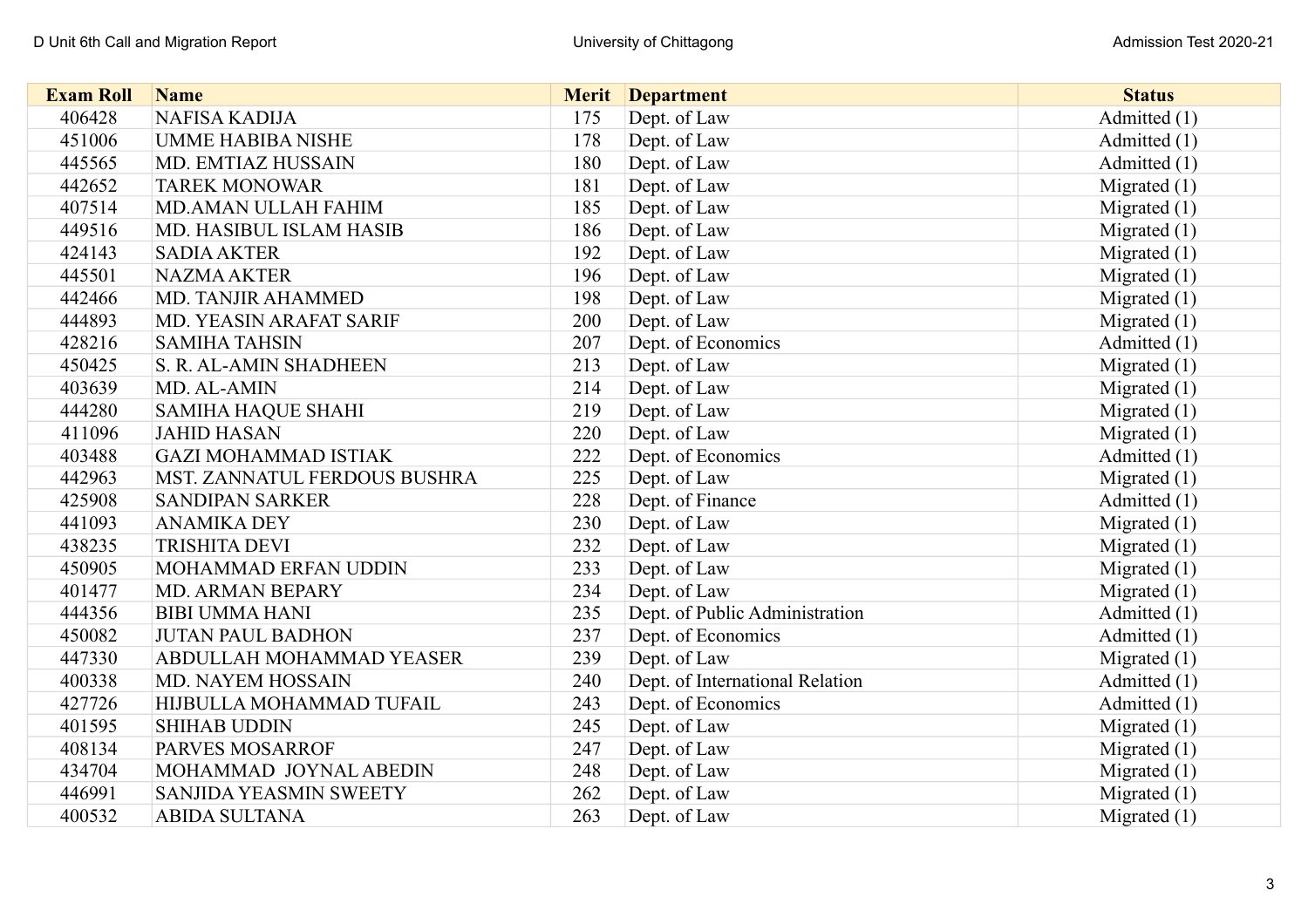| <b>Exam Roll</b> | <b>Name</b>                  | <b>Merit</b> | <b>Department</b>               | <b>Status</b>  |
|------------------|------------------------------|--------------|---------------------------------|----------------|
| 428015           | MUHAMMAD PARVEZ              | 265          | Dept. of International Relation | Admitted (1)   |
| 437182           | MIR MOHAMMAD MUZAHID         | 266          | Dept. of Law                    | Migrated $(1)$ |
| 451785           | <b>MST. FARZANA AKTER</b>    | 270          | Dept. of Law                    | Migrated $(1)$ |
| 432536           | <b>MD. RAKIBUL ISLAM</b>     | 272          | Dept. of Law                    | Migrated $(1)$ |
| 454048           | SAYED MOHAMMAD MAYNUL ISLAM  | 274          | Dept. of Political Science      | Admitted (1)   |
| 434133           | MOHAMMAD HASNAT              | 276          | Dept. of Political Science      | Admitted (1)   |
| 437353           | MD. ZIAUDDIN MUBIN           | 278          | Dept. of Law                    | Migrated $(1)$ |
| 453986           | MD. ELIAS PARVEZ             | 280          | Dept. of Law                    | Migrated $(1)$ |
| 429940           | <b>ABDUR RAHAMAN</b>         | 282          | Dept. of Public Administration  | Admitted (1)   |
| 420451           | <b>TILAK BARUA</b>           | 283          | Dept. of Law                    | Migrated $(1)$ |
| 444799           | <b>AHAD AL NOMAN SUVO</b>    | 284          | Dept. of Law                    | Migrated $(1)$ |
| 402823           | <b>SHANJIDA YESMIN DIPTY</b> | 285          | Dept. of Law                    | Migrated $(1)$ |
| 454034           | <b>SHAIMUN HAQUE</b>         | 288          | Dept. of Law                    | Migrated $(1)$ |
| 447458           | MUMTAHINA TAYABA MUMU        | 289          | Dept. of Law                    | Migrated $(1)$ |
| 448229           | SAYEDA JANNATUL MAOA         | 290          | Dept. of Law                    | Migrated $(1)$ |
| 441549           | MD. MAHAFUZUL ISLAM          | 291          | Dept. of Political Science      | Admitted (1)   |
| 436997           | <b>JOHIRUL ISLAM</b>         | 294          | Dept. of Economics              | Admitted (1)   |
| 433357           | MOHAMMAD NURUL GONI          | 296          | Dept. of Economics              | Admitted (1)   |
| 448795           | NILUFER YEASMIN              | 297          | Dept. of Economics              | Admitted (1)   |
| 407555           | MD. TAIJUL ISLAM             | 298          | Dept. of Law                    | Migrated $(1)$ |
| 417827           | <b>SUJANA AFRIN</b>          | 304          | Dept. of Law                    | Migrated $(1)$ |
| 442664           | <b>IBRAHIM KHALIL NAFEL</b>  | 308          | Dept. of Law                    | Migrated $(1)$ |
| 401328           | <b>MD.SAIDUL ISLAM</b>       | 311          | Dept. of International Relation | Admitted (1)   |
| 439102           | <b>BURHAN UDDIN</b>          | 313          | Dept. of Political Science      | Admitted (1)   |
| 434832           | MST. SURAIYA AKTER DRISTY    | 314          | Dept. of Law                    | Migrated $(1)$ |
| 428807           | <b>SHAMIMA YASMIN</b>        | 315          | Dept. of Law                    | Migrated $(1)$ |
| 419232           | MD. ASHIQUR RAHMAN           | 317          | Dept. of Law                    | Migrated $(1)$ |
| 428228           | MUHAMMAD SHAFAQ SHAHADAT     | 318          | Dept. of Finance                | Admitted (1)   |
| 439068           | H. M.SHAFI ULLAH             | 322          | Dept. of Law                    | Migrated $(1)$ |
| 404721           | MD. RAKIBUL HOQUE            | 323          | Dept. of Law                    | Migrated $(1)$ |
| 436831           | <b>SAIFUL ISLAM</b>          | 326          | Dept. of Law                    | Migrated (1)   |
| 428994           | <b>BADRUDDOZA UDDAN</b>      | 332          | Dept. of Law                    | Migrated $(1)$ |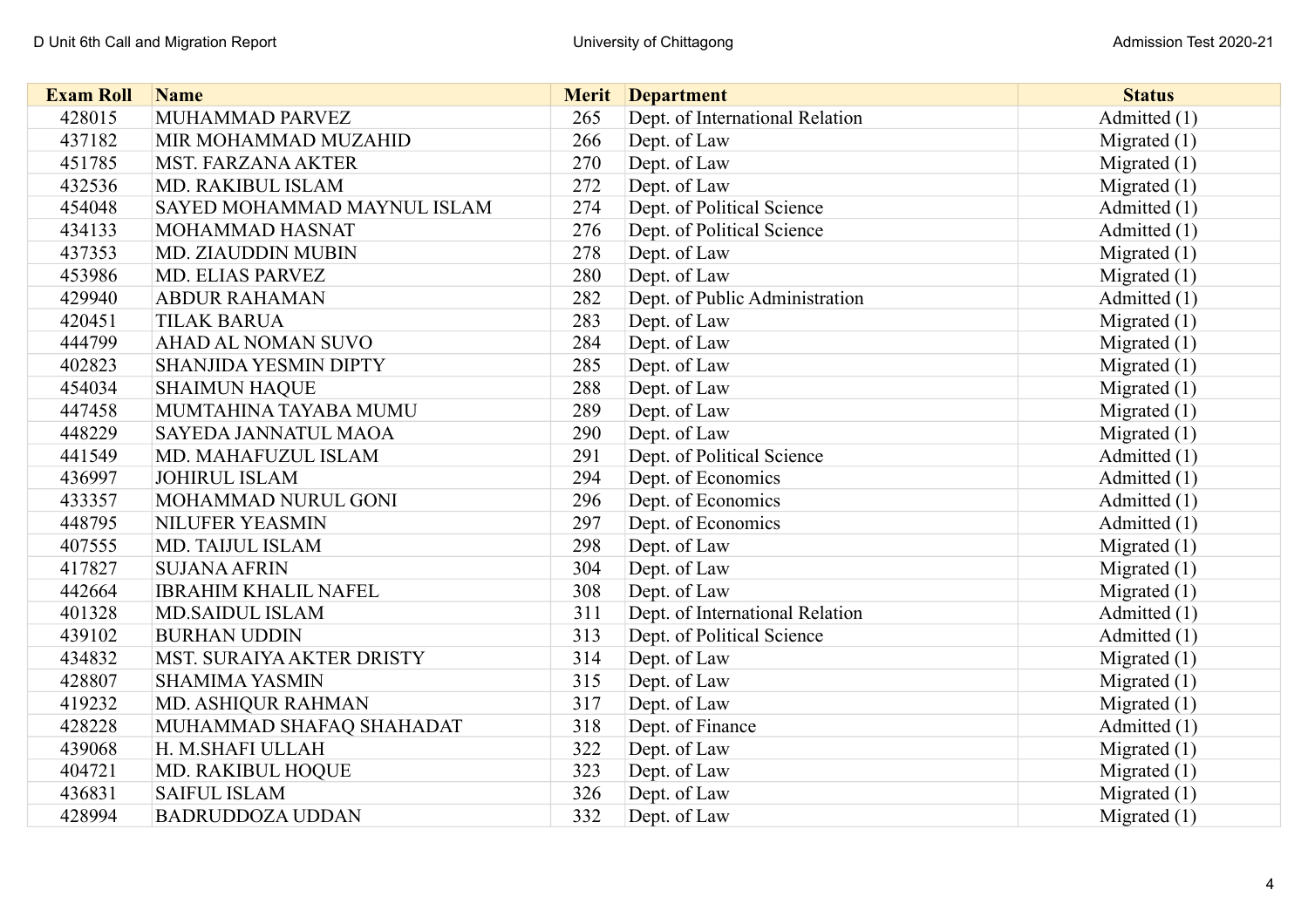| <b>Exam Roll</b> | <b>Name</b>                      | <b>Merit</b> | <b>Department</b>                     | <b>Status</b>  |
|------------------|----------------------------------|--------------|---------------------------------------|----------------|
| 418396           | <b>KHAIRUL ISLAM</b>             | 333          | Dept. of Law                          | Migrated (1)   |
| 450097           | <b>SHARMIN AKTER</b>             | 334          | Dept. of International Relation       | Admitted (1)   |
| 434376           | <b>ABDULLAH AL MAMUN</b>         | 335          | Dept. of Law                          | Migrated $(1)$ |
| 438640           | MD. RIAZ MAHMUD                  | 336          | Dept. of Law                          | Migrated (1)   |
| 437096           | ADRIKA CHAKRABORTY               | 337          | Dept. of Law                          | Migrated $(1)$ |
| 444406           | <b>AYNDRI DAS</b>                | 338          | Dept. of Law                          | Migrated $(1)$ |
| 429901           | MOHAMMAD ABDULLAHIS SALEH        | 340          | Dept. of Law                          | Migrated (1)   |
| 410260           | <b>SHORIFUL ISLAM</b>            | 342          | Dept. of Public Administration        | Admitted (1)   |
| 441483           | <b>SHAHAB UDDIN</b>              | 343          | Dept. of Law                          | Migrated $(1)$ |
| 406703           | <b>SAYEDA JANNATUN NAHAR</b>     | 346          | Dept. of Economics                    | Admitted (1)   |
| 430428           | MD. TARIQUL ISLAM                | 348          | Dept. of Law                          | Migrated $(1)$ |
| 452069           | <b>ARJU ARA BEGOM</b>            | 349          | Dept. of Law                          | Migrated $(1)$ |
| 434249           | MUHAMMED ABU NAYEEM              | 353          | Dept. of Law                          | Migrated $(1)$ |
| 445535           | <b>JANNATUL NAYEM MIM</b>        | 356          | Dept. of Law                          | Migrated $(1)$ |
| 439946           | <b>ANANDA HAJONG</b>             | 358          | Dept. of Law                          | Migrated $(1)$ |
| 421034           | FAWZIA JAHAN RAISHA              | 360          | Dept. of Economics                    | Migrated $(1)$ |
| 452133           | <b>ANTU SAHA</b>                 | 365          | Dept. of Law                          | Migrated $(1)$ |
| 409475           | <b>CHOWDHURY MIHIDA SARWAR</b>   | 369          | Dept. of International Relation       | Admitted (1)   |
| 431845           | MD.ABDULLAH ANSARY               | 371          | Dept. of Law                          | Migrated $(1)$ |
| 413996           | <b>RIDOY HOSSAIN</b>             | 374          | Dept. of Economics                    | Migrated $(1)$ |
| 427630           | K. M. SAIHAM RAHMAN KHAN         | 376          | Dept. of Law                          | Migrated $(1)$ |
| 409688           | KAZI MOHAMMAD JAHEDUL ISLAM      | 377          | Dept. of Economics                    | Admitted (1)   |
| 401107           | RAHNOMA RAHMAN NIKEYTA           | 378          | Dept. of Economics                    | Admitted (1)   |
| 432238           | <b>ABDULLA</b>                   | 380          | Dept. of Political Science            | Admitted (1)   |
| 418298           | <b>SHAH MUSA AL KAZIM</b>        | 382          | Dept. of Economics                    | Admitted (1)   |
| 454131           | MD. MUDASSIR ALI                 | 388          | Dept. of Economics                    | Admitted (1)   |
| 444973           | <b>AKLIMA AFROJ</b>              | 390          | Dept. of Criminology & Police Science | Admitted (1)   |
| 406442           | MD. RAHMAT ULLAH                 | 391          | Dept. of Economics                    | Migrated $(1)$ |
| 443148           | <b>TUSTY DEY RITU</b>            | 392          | Dept. of Economics                    | Admitted (1)   |
| 431730           | MD. SAKHAWAT HOSSAIN             | 393          | Dept. of Economics                    | Migrated $(1)$ |
| 405385           | MD. AL AMIN HOSSAIN              | 394          | Dept. of Public Administration        | Admitted (1)   |
| 426484           | MOHAMMAD KAIKOBAD CHOWDHURY ISTU | 395          | Dept. of Economics                    | Migrated $(1)$ |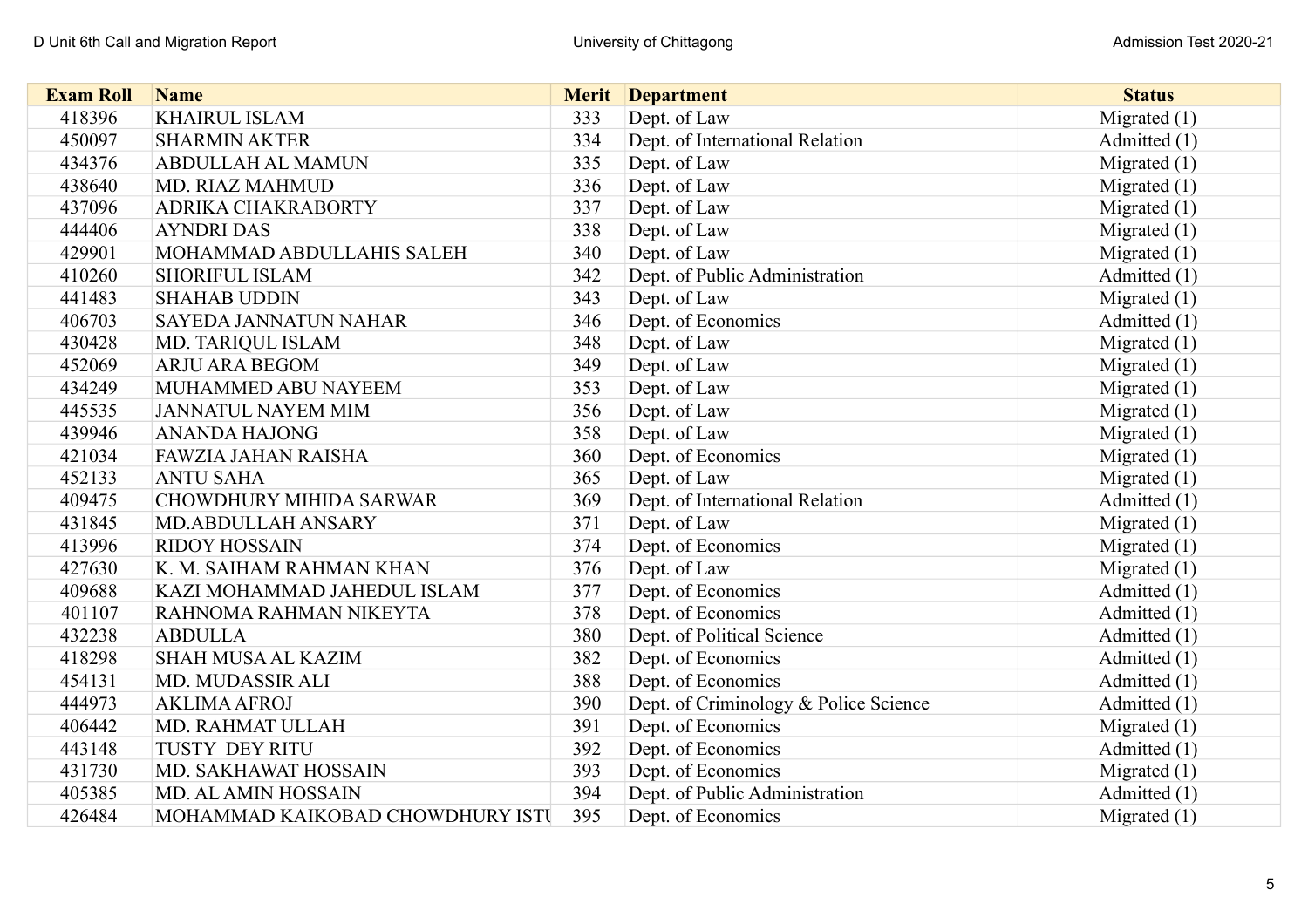| <b>Exam Roll</b> | <b>Name</b>                   |     | <b>Merit</b> Department             | <b>Status</b>  |
|------------------|-------------------------------|-----|-------------------------------------|----------------|
| 416317           | <b>MST. SUKITAN KHATUN</b>    | 396 | Dept. of Economics                  | Admitted (1)   |
| 446059           | <b>ALIF RAHAMAN IFTY</b>      | 397 | Dept. of Economics                  | Migrated $(1)$ |
| 429829           | MD. MASUD MONDAL              | 398 | Dept. of Economics                  | Admitted (1)   |
| 435757           | <b>UTTOM SUTRADOR</b>         | 401 | Dept. of Economics                  | Migrated $(1)$ |
| 406322           | <b>JOBAEL ISLAM</b>           | 404 | Dept. of International Relation     | Admitted (1)   |
| 454182           | MUHAMMED SALMAN BHUIYAN TANIM | 406 | Dept. of Economics                  | Admitted (1)   |
| 448200           | MD. SADIK RAHMAN              | 407 | Dept. of Economics                  | Admitted (1)   |
| 410923           | <b>NAHIAN SHAHRIAR</b>        | 408 | Dept. of Economics                  | Admitted (1)   |
| 436205           | SAMIA MOSTAFA RIFA            | 409 | Dept. of International Relation     | Admitted (1)   |
| 431592           | <b>MAHABUB ALAM SAIKAT</b>    | 417 | Dept. of Economics                  | Admitted (1)   |
| 435928           | MD. KAMRUL HASAN              | 418 | Dept. of Economics                  | Migrated $(1)$ |
| 443062           | MD. NASIBUL HASAN TAHNIK      | 419 | Dept. of Economics                  | Migrated $(1)$ |
| 429689           | MOHAMMAD MAHATHIR CHOWDHURY   | 422 | Dept. of Economics                  | Migrated $(1)$ |
| 402072           | <b>MEHEDI HASAN DIPU</b>      | 423 | Dept. of Political Science          | Admitted (1)   |
| 450894           | <b>MD.FARUK HOSSAIN</b>       | 426 | Dept. of Communication & Journalism | Admitted (1)   |
| 431828           | MUHAMMAD PARVEZ               | 427 | Dept. of International Relation     | Admitted (1)   |
| 405710           | <b>SAZZAD AHMED NAHID</b>     | 437 | Dept. of Economics                  | Migrated $(1)$ |
| 415725           | AL-MAHMUD FAIRUZ ZAHIN        | 442 | Dept. of International Relation     | Admitted (1)   |
| 422706           | <b>DIPANNITA ROY</b>          | 443 | Dept. of International Relation     | Admitted $(1)$ |
| 423711           | <b>SADIA SIMRAN</b>           | 444 | Dept. of Economics                  | Migrated $(1)$ |
| 453990           | MD. SHAMSUZZAMAN SHADHIN      | 451 | Dept. of Economics                  | Migrated $(1)$ |
| 433923           | SINJON-UL-KARIM               | 452 | Dept. of International Relation     | Admitted (1)   |
| 426574           | MD. TAWFIQ ELAHI              | 454 | Dept. of International Relation     | Admitted (1)   |
| 444439           | FAHIMA AKTHER CHOWDHURY       | 456 | Dept. of Economics                  | Admitted (1)   |
| 423981           | <b>MD. ABRAR GALIB</b>        | 459 | Dept. of Economics                  | Migrated $(1)$ |
| 443407           | <b>SAIFUL BAHAR</b>           | 464 | Dept. of International Relation     | Admitted (1)   |
| 452009           | <b>SABEKUN NAHAR</b>          | 465 | Dept. of International Relation     | Migrated $(1)$ |
| 405246           | <b>SUZIT CHANDRA BARMAN</b>   | 466 | Dept. of International Relation     | Admitted $(1)$ |
| 446009           | MURSALIN SHEIKH               | 470 | Dept. of Economics                  | Migrated $(1)$ |
| 407994           | HUMAIRATUL FERDOUS            | 472 | Dept. of Economics                  | Migrated $(1)$ |
| 410761           | <b>ABIDA ALAMGIR MAHEE</b>    | 473 | Dept. of Economics                  | Migrated $(1)$ |
| 408859           | MD. NAZMUL HASAN              | 477 | Dept. of International Relation     | Migrated $(1)$ |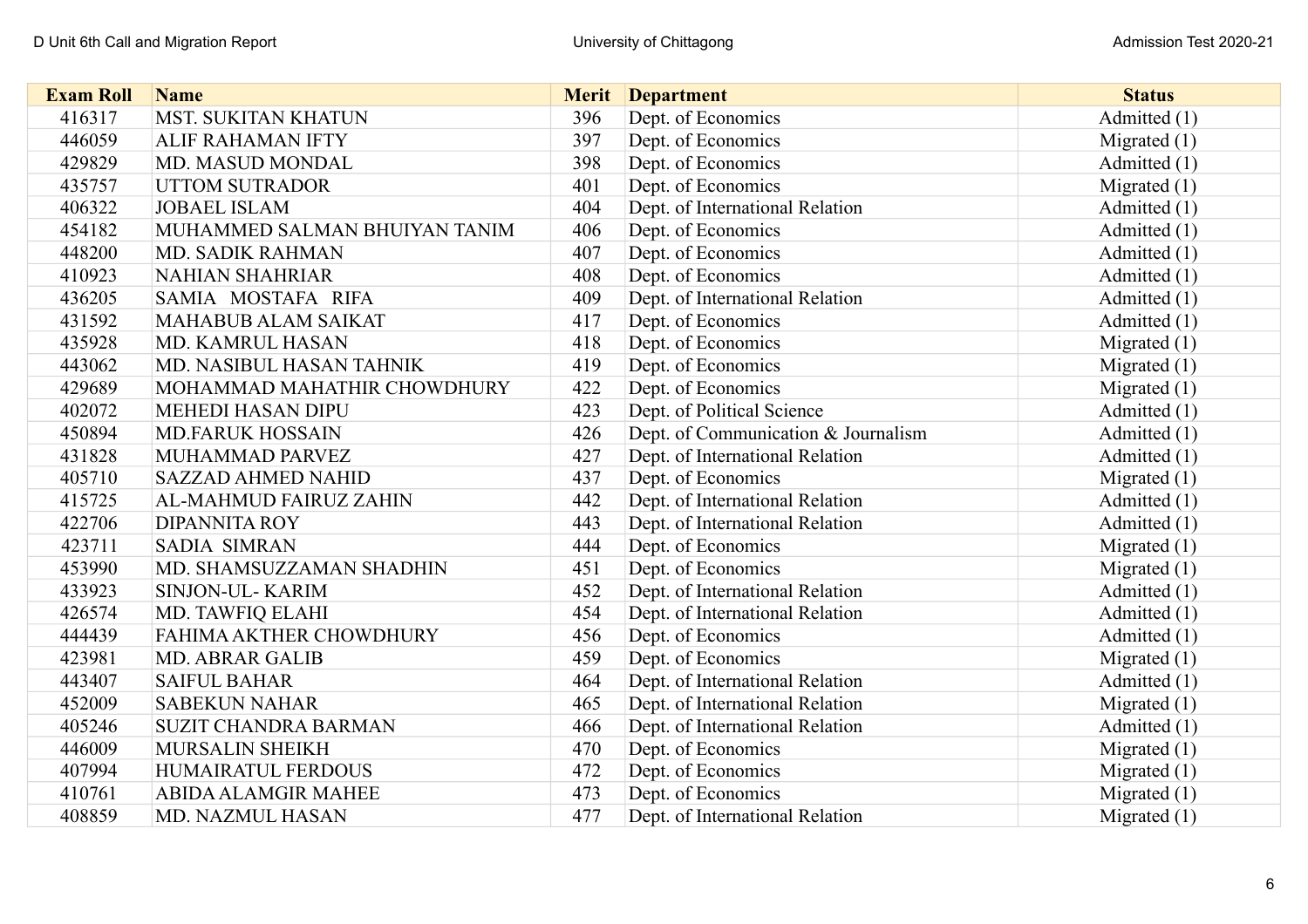| <b>Exam Roll</b> | <b>Name</b>                 |     | <b>Merit</b> Department               | <b>Status</b>  |
|------------------|-----------------------------|-----|---------------------------------------|----------------|
| 436239           | MD. KHORSHED ALAM           | 478 | Dept. of Public Administration        | Admitted (1)   |
| 400255           | <b>ZABIR SHAHAT</b>         | 480 | Dept. of Finance                      | Admitted (1)   |
| 450525           | MAHBUBA SULTANA MUNNI       | 482 | Dept. of Economics                    | Migrated $(1)$ |
| 437490           | <b>TAZRIN TAZZUMA TANHA</b> | 483 | Dept. of International Relation       | Migrated $(1)$ |
| 410577           | MD. AZMAIN ADEL ADETTO      | 485 | Dept. of International Relation       | Migrated $(1)$ |
| 405798           | <b>FAZLUL KARIM MASUM</b>   | 488 | Dept. of Economics                    | Migrated $(1)$ |
| 410150           | <b>NABILA SORWAR</b>        | 495 | Dept. of Public Administration        | Admitted (1)   |
| 414935           | MD. MAHAFUZUR RAHMAN        | 498 | Dept. of Political Science            | Admitted (1)   |
| 438119           | <b>BORHAN UDDIN</b>         | 499 | Dept. of Public Administration        | Admitted (1)   |
| 444419           | <b>JANNATUL NAIMA</b>       | 500 | Dept. of Economics                    | Migrated $(1)$ |
| 436958           | MD. ATAUL ISLAM             | 502 | Dept. of International Relation       | Migrated $(1)$ |
| 430336           | <b>AFRA TASNIM URMI</b>     | 503 | Dept. of International Relation       | Migrated $(1)$ |
| 420235           | <b>FAIRUJ SADAF DIP</b>     | 506 | Dept. of Economics                    | Migrated $(1)$ |
| 408173           | HUR-E-ZANNAT                | 508 | Dept. of Economics                    | Migrated $(1)$ |
| 413185           | RUBAIYAT MAHBUB RUBAI       | 509 | Dept. of International Relation       | Migrated $(1)$ |
| 449534           | SAHARIYA SULTANA SATHI      | 512 | Dept. of International Relation       | Migrated $(1)$ |
| 443658           | TAHAMIDA REZWANA ANANYA     | 514 | Dept. of Political Science            | Admitted (1)   |
| 449181           | <b>OMAR BIN KASHEM</b>      | 516 | Dept. of International Relation       | Migrated $(1)$ |
| 436266           | <b>SAKIBA IMAM TUSHI</b>    | 517 | Dept. of International Relation       | Migrated $(1)$ |
| 409612           | <b>SAIFUL ISLAM</b>         | 518 | Dept. of Economics                    | Migrated $(1)$ |
| 401763           | <b>ZIA UDDIN SAYEM</b>      | 519 | Dept. of Public Administration        | Admitted (1)   |
| 402096           | <b>ADHIRAJ DATTA</b>        | 521 | Dept. of International Relation       | Migrated $(1)$ |
| 437583           | MEHERUN NESSA PRIYA         | 522 | Dept. of Finance                      | Admitted (1)   |
| 417856           | MD. IMRAN HOSSAIN           | 528 | Dept. of Economics                    | Migrated $(1)$ |
| 414681           | NAZMUNNAHAR LABONI          | 530 | Dept. of Political Science            | Admitted (1)   |
| 401911           | PUNAM PARIAL                | 531 | Dept. of Economics                    | Migrated $(1)$ |
| 438207           | MD. ABU TALHA               | 534 | Dept. of Economics                    | Migrated $(1)$ |
| 440424           | <b>TOUHID HOSSIN</b>        | 536 | Dept. of Economics                    | Migrated $(1)$ |
| 412104           | <b>TANJINUN NAHER TANJO</b> | 537 | Dept. of Economics                    | Migrated $(1)$ |
| 434895           | <b>SHAHIN KHANDOKER</b>     | 538 | Dept. of Public Administration        | Admitted (1)   |
| 425283           | MD. SALMIN TALUKDAR         | 542 | Dept. of Political Science            | Admitted (1)   |
| 443303           | <b>ADRITA BARUA</b>         | 543 | Dept. of Criminology & Police Science | Admitted (1)   |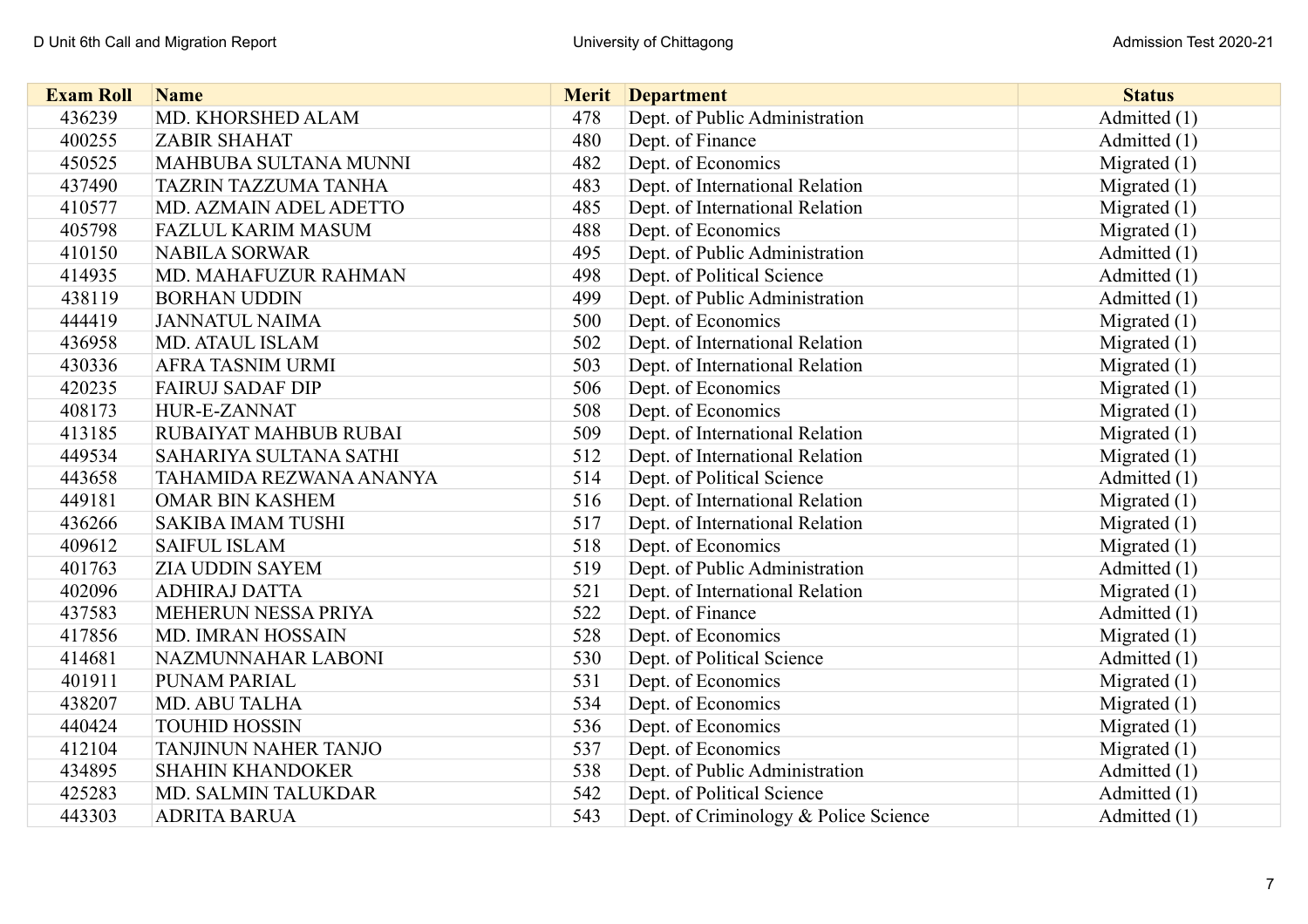| <b>Exam Roll</b> | <b>Name</b>                 | <b>Merit</b> | <b>Department</b>               | <b>Status</b>  |
|------------------|-----------------------------|--------------|---------------------------------|----------------|
| 438202           | <b>FAIRUZ NAHIAN</b>        | 545          | Dept. of International Relation | Migrated (1)   |
| 451477           | <b>SUMAIYA ALAM</b>         | 546          | Dept. of Economics              | Migrated $(1)$ |
| 417008           | <b>DURJOY BHOWMICK</b>      | 547          | Dept. of Economics              | Migrated (1)   |
| 416266           | MD. IMTIAJ KHAN             | 551          | Dept. of Political Science      | Admitted (1)   |
| 453526           | <b>TAZKIA MASHIAT TUNAZ</b> | 552          | Dept. of Economics              | Migrated $(1)$ |
| 419730           | <b>DIBYASREE DEY</b>        | 553          | Dept. of Public Administration  | Admitted (1)   |
| 431831           | <b>RUBEL HOSEN</b>          | 559          | Dept. of Economics              | Migrated $(1)$ |
| 452740           | MD. TANBIR SHIHAB CHOWDHURY | 560          | Dept. of Economics              | Migrated $(1)$ |
| 400007           | Tasnuva Niha                | 565          | Dept. of International Relation | Migrated $(1)$ |
| 408911           | <b>ZINNATUN NISA RIKTA</b>  | 568          | Dept. of Economics              | Migrated $(1)$ |
| 412578           | <b>TASKIN SADIA</b>         | 569          | Dept. of Economics              | Migrated $(1)$ |
| 444665           | <b>EMAM HOSSEN</b>          | 572          | Dept. of Economics              | Migrated $(1)$ |
| 402589           | TINNE GHOSHAL SARKAR        | 576          | Dept. of Public Administration  | Admitted (1)   |
| 417330           | MOST. FATEMA TUJ JAHORA     | 577          | Dept. of Economics              | Migrated $(1)$ |
| 402556           | SYEDA NISHAT SIDDIQUA       | 578          | Dept. of Economics              | Migrated $(1)$ |
| 448868           | <b>FARIA JAHAN OISHE</b>    | 579          | Dept. of International Relation | Migrated $(1)$ |
| 449523           | <b>TAZNUR HAIDER TOFA</b>   | 580          | Dept. of Economics              | Migrated $(1)$ |
| 453799           | MD. NOMAN SIDDIKY           | 581          | Dept. of Economics              | Migrated $(1)$ |
| 441806           | <b>IFTESAM CHOWDHURY</b>    | 582          | Dept. of Economics              | Migrated $(1)$ |
| 446752           | PRIOSHE DHAR PUJA           | 583          | Dept. of Public Administration  | Admitted (1)   |
| 403084           | MAHMUDA AKTER MOZUMDER      | 584          | Dept. of Economics              | Migrated $(1)$ |
| 405572           | <b>SAIVA SUBRENA</b>        | 592          | Dept. of Economics              | Migrated $(1)$ |
| 433507           | MUNNA AKTHER                | 593          | Dept. of Economics              | Migrated $(1)$ |
| 449593           | MD. MOHAMMAD ALI            | 596          | Dept. of Public Administration  | Admitted (1)   |
| 430758           | <b>RANI AKTHER LIJU</b>     | 598          | Dept. of Economics              | Migrated $(1)$ |
| 428361           | <b>HALIMA AZIM</b>          | 599          | Dept. of Economics              | Admitted (1)   |
| 440715           | SHEIKHE ZONAEED KABIR       | 601          | Dept. of International Relation | Migrated $(1)$ |
| 442152           | MD. NAFIZ IMTIAZ            | 604          | Dept. of Economics              | Migrated $(1)$ |
| 450459           | <b>NAZMUL HOQUE</b>         | 605          | Dept. of Economics              | Migrated $(1)$ |
| 447005           | PRANTA DEV ROY              | 606          | Dept. of Finance                | Admitted (1)   |
| 448308           | <b>TAZINA WAIZ ORNE</b>     | 613          | Dept. of Economics              | Migrated $(1)$ |
| 439354           | <b>TAHMID ANJUM SHAFIN</b>  | 614          | Dept. of Economics              | Migrated $(1)$ |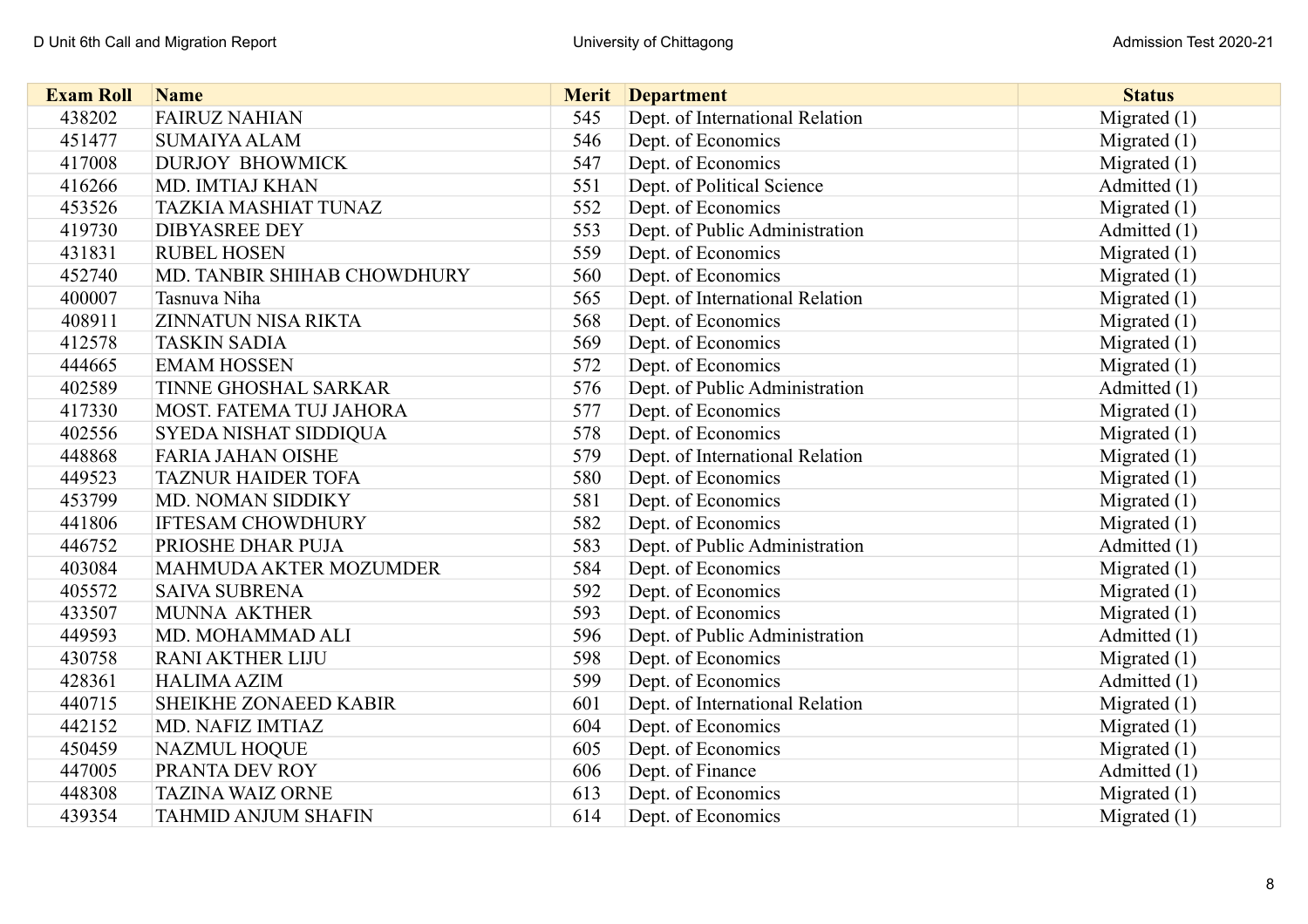| <b>Exam Roll</b> | <b>Name</b>                   | <b>Merit</b> | <b>Department</b>                   | <b>Status</b>  |
|------------------|-------------------------------|--------------|-------------------------------------|----------------|
| 440325           | <b>JEHADUL ISLAM</b>          | 619          | Dept. of Economics                  | Admitted (1)   |
| 428136           | MOHAMMAD SAIFUL ISLAM         | 620          | Dept. of Economics                  | Migrated $(1)$ |
| 427728           | MD. TOMIZ UDDIN               | 621          | Dept. of Political Science          | Admitted (1)   |
| 417507           | <b>AURPITA DASH</b>           | 623          | Dept. of Communication & Journalism | Admitted $(1)$ |
| 443220           | <b>MUSKAN KABIR</b>           | 624          | Dept. of International Relation     | Admitted (1)   |
| 451103           | <b>SAFIKUL ISLAM</b>          | 626          | Dept. of International Relation     | Migrated $(1)$ |
| 422348           | <b>JANNATUL FERDOUS MEHER</b> | 627          | Dept. of International Relation     | Migrated $(1)$ |
| 408599           | <b>SUJANA AZIZ</b>            | 629          | Dept. of Economics                  | Migrated $(1)$ |
| 405052           | <b>SAJJAD HOSSAIN SAKIB</b>   | 630          | Dept. of Public Administration      | Admitted (1)   |
| 443764           | MD RASEL PERVAZ               | 631          | Dept. of Economics                  | Migrated $(1)$ |
| 430312           | <b>JANNATUL MARIA</b>         | 634          | Dept. of Economics                  | Migrated $(1)$ |
| 444102           | <b>SABIT SHAHRIAR</b>         | 635          | Dept. of Economics                  | Migrated $(1)$ |
| 440988           | <b>ISRAT JAHAN</b>            | 639          | Dept. of Economics                  | Migrated $(1)$ |
| 443203           | H. M. SABBIR HOSSAIN          | 641          | Dept. of International Relation     | Migrated $(1)$ |
| 451923           | <b>ISRAT JAHAN SADIKA</b>     | 642          | Dept. of Economics                  | Migrated $(1)$ |
| 444560           | MD. PARVAZ MOSARAF            | 643          | Dept. of Economics                  | Migrated $(1)$ |
| 425946           | <b>SADIA SULTANA</b>          | 645          | Dept. of Public Administration      | Admitted (1)   |
| 429487           | MD. THOUHID HASSAN TANNA      | 647          | Dept. of International Relation     | Migrated $(1)$ |
| 406662           | <b>ANJUMAN ARA</b>            | 650          | Dept. of Economics                  | Migrated $(1)$ |
| 438379           | <b>ANWARUL ISLAM</b>          | 652          | Dept. of Political Science          | Admitted (1)   |
| 424117           | <b>HOSNA ARA AKTER</b>        | 653          | Dept. of Economics                  | Migrated $(1)$ |
| 436282           | <b>MAHI MOSTAFA NAHIN</b>     | 659          | Dept. of Economics                  | Migrated $(1)$ |
| 407481           | <b>MD JAYED MIA</b>           | 661          | Dept. of Political Science          | Admitted (1)   |
| 407559           | <b>HASIBUL HASAN</b>          | 664          | Dept. of Economics                  | Migrated $(1)$ |
| 453868           | <b>SHAHRIARE IBNE HASAN</b>   | 667          | Dept. of International Relation     | Migrated $(1)$ |
| 440459           | TAWFIQ AL HASIB TAMIM         | 668          | Dept. of Public Administration      | Admitted (1)   |
| 446535           | <b>HABIBA YESMIN</b>          | 669          | Dept. of Economics                  | Migrated $(1)$ |
| 445974           | <b>MD. MASUD RANA</b>         | 670          | Dept. of Economics                  | Migrated $(1)$ |
| 409339           | <b>SHORIF MIA</b>             | 671          | Dept. of Economics                  | Migrated $(1)$ |
| 447801           | <b>SARAH CHOWDHURY</b>        | 673          | Dept. of Economics                  | Migrated $(1)$ |
| 450540           | MD. IFTHIER MIA               | 675          | Dept. of Economics                  | Migrated $(1)$ |
| 410583           | MD. FARHAN HOSSAIN BHUIYAN    | 679          | Dept. of Public Administration      | Admitted (1)   |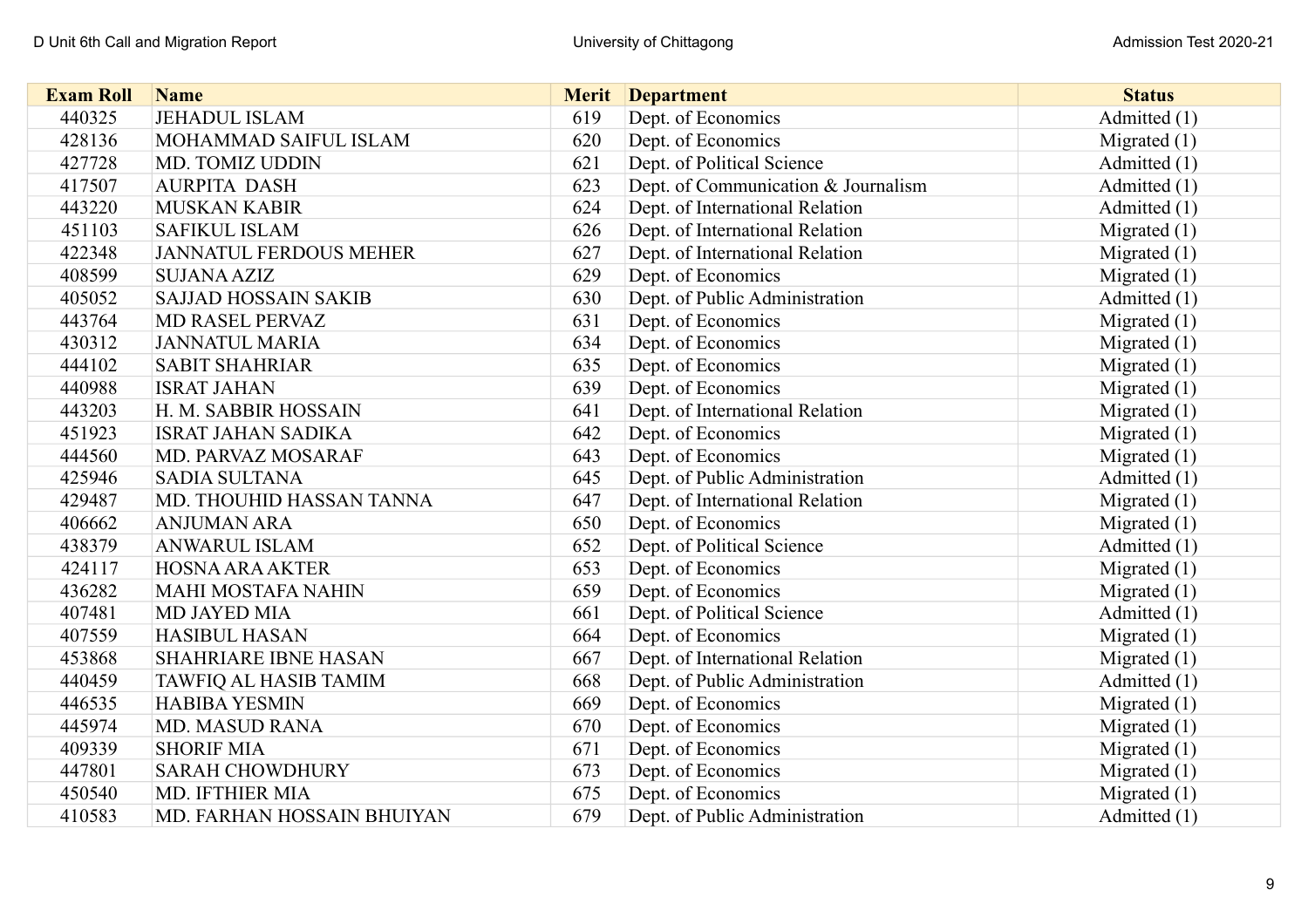| <b>Exam Roll</b> | <b>Name</b>                 | <b>Merit</b> | <b>Department</b>                     | <b>Status</b>  |
|------------------|-----------------------------|--------------|---------------------------------------|----------------|
| 444506           | RINADH SULTANA TOYSHE       | 681          | Dept. of International Relation       | Migrated $(1)$ |
| 451301           | <b>TANNY GHOSH</b>          | 683          | Dept. of Public Administration        | Migrated $(1)$ |
| 429221           | MD. MOZAHIDUL ISLAM         | 684          | Dept. of Political Science            | Admitted (1)   |
| 404395           | <b>MEDHA DUTTA</b>          | 685          | Dept. of Public Administration        | Migrated $(1)$ |
| 419790           | <b>IFFAT JAHAN SHARMIN</b>  | 686          | Dept. of International Relation       | Migrated $(1)$ |
| 417498           | <b>FALGUNEE DAS</b>         | 687          | Dept. of International Relation       | Admitted (1)   |
| 436260           | ASHEKUR RAHMAN ASHEK        | 688          | Dept. of Political Science            | Admitted (1)   |
| 447717           | <b>MAKSUDA AKTER SWEETY</b> | 689          | Dept. of International Relation       | Migrated $(1)$ |
| 445567           | ABDULLAH AL MAHIM CHOWDHURY | 691          | Dept. of Economics                    | Migrated $(1)$ |
| 415568           | MOHAMMAD ARIFUL ISLAM       | 692          | Dept. of Economics                    | Admitted (1)   |
| 419483           | <b>UMME HABIBA</b>          | 693          | Dept. of Economics                    | Migrated $(1)$ |
| 409148           | <b>BAPPY TALUKDER</b>       | 696          | Dept. of Economics                    | Migrated $(1)$ |
| 402538           | <b>SUBROTO KUMAR MONDAL</b> | 699          | Dept. of Economics                    | Migrated $(1)$ |
| 413210           | MD. EJADUR RAHMAN           | 700          | Dept. of Political Science            | Admitted (1)   |
| 448956           | KHADIZA BINTE ZAHIR         | 705          | Dept. of International Relation       | Migrated $(1)$ |
| 410486           | RAMISA SHAMRIN CHOWDHURY    | 707          | Dept. of Economics                    | Migrated $(1)$ |
| 430863           | <b>MAHMUDUL HASNAT MAHI</b> | 711          | Dept. of International Relation       | Migrated $(1)$ |
| 440751           | TASNIMA HOQUE CHOWDHURY     | 712          | Dept. of Economics                    | Migrated $(1)$ |
| 403952           | <b>SAMIYA IRIN TASNIM</b>   | 714          | Dept. of Economics                    | Migrated $(1)$ |
| 445996           | <b>FARHAD MIA</b>           | 718          | Dept. of Political Science            | Admitted (1)   |
| 427906           | <b>MD.SAZIB SHEKH</b>       | 720          | Dept. of Economics                    | Migrated $(2)$ |
| 438043           | <b>MOYMUNA YESMIN</b>       | 723          | Dept. of Economics                    | Migrated $(1)$ |
| 442883           | <b>TANJINA AKTER TASPIA</b> | 724          | Dept. of Economics                    | Migrated $(1)$ |
| 431314           | <b>TOYMUR ISLAM</b>         | 727          | Dept. of International Relation       | Migrated $(1)$ |
| 429225           | <b>BRINTA BANIK</b>         | 728          | Dept. of Economics                    | Migrated (2)   |
| 434495           | HOSSAIN MAHAMUD CHISHTY     | 730          | Dept. of International Relation       | Migrated $(1)$ |
| 439292           | <b>SHANJIDA KHAIR</b>       | 732          | Dept. of Economics                    | Migrated $(2)$ |
| 417678           | <b>DICO MONDAL</b>          | 733          | Dept. of Economics                    | Migrated $(2)$ |
| 403814           | MD. MAHFUJ KHAN             | 735          | Dept. of Economics                    | Migrated $(2)$ |
| 422233           | MD. SAIDUL ISLAM            | 736          | Dept. of Criminology & Police Science | Admitted (1)   |
| 419936           | <b>SADIA AMIN</b>           | 737          | Dept. of Economics                    | Migrated $(2)$ |
| 404530           | JANNATUL MAWA MITHILA       | 739          | Dept. of Criminology & Police Science | Admitted (1)   |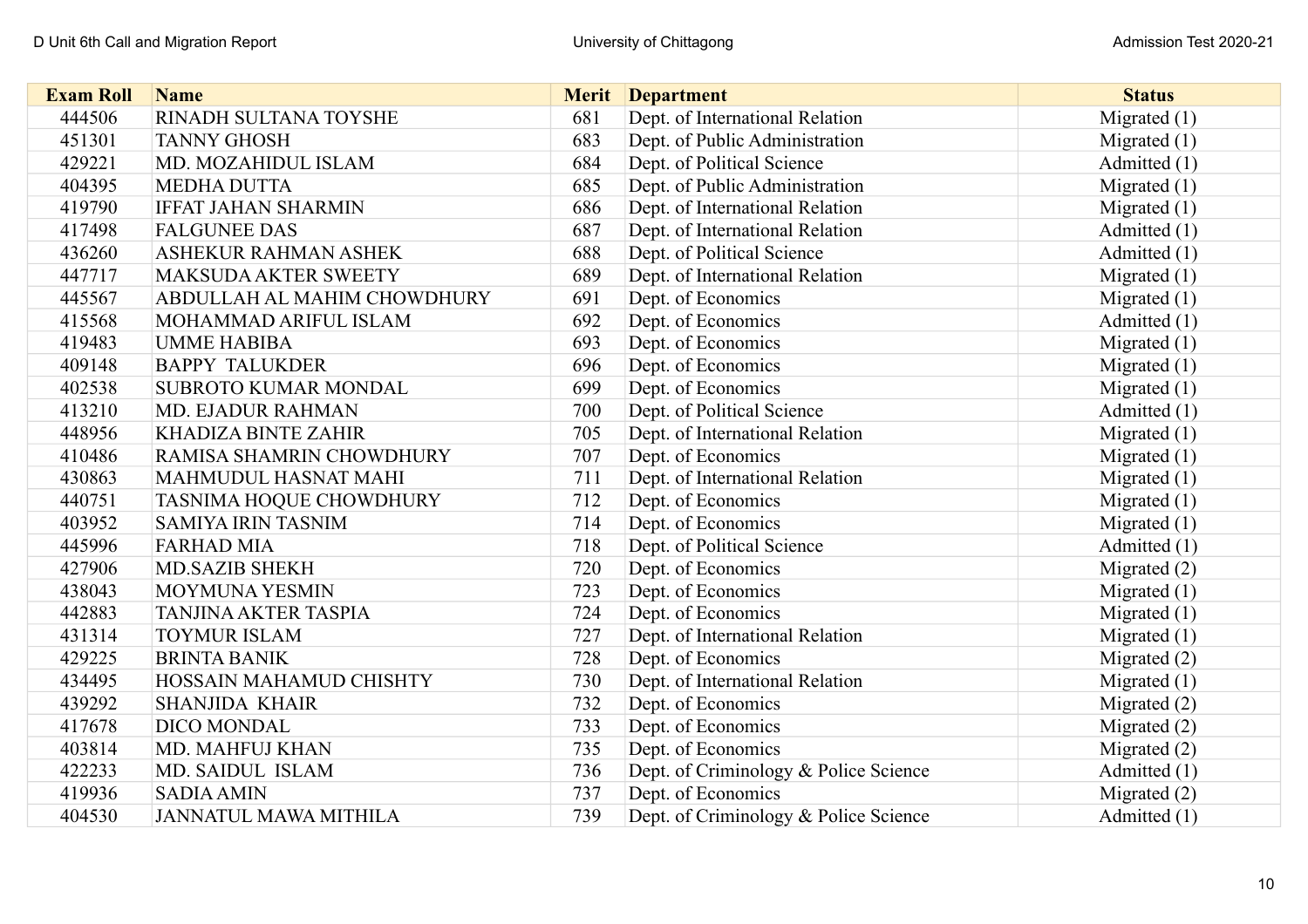| <b>Exam Roll</b> | <b>Name</b>                  | <b>Merit</b> | <b>Department</b>               | <b>Status</b>  |
|------------------|------------------------------|--------------|---------------------------------|----------------|
| 453141           | <b>SADIA TAHNIN SUZANA</b>   | 748          | Dept. of International Relation | Migrated $(1)$ |
| 444869           | <b>OMAR HOSEN</b>            | 751          | Dept. of Economics              | Migrated $(1)$ |
| 417873           | <b>SHAHRIAR TANVIR</b>       | 753          | Dept. of International Relation | Migrated $(2)$ |
| 445267           | <b>ANAYET ULLAH</b>          | 755          | Dept. of Economics              | Migrated $(1)$ |
| 404052           | MD. KAMRUL ISLAM             | 758          | Dept. of Political Science      | Admitted (1)   |
| 421970           | <b>ASFAK MAHMUD</b>          | 762          | Dept. of Public Administration  | Migrated $(1)$ |
| 423006           | <b>RONY AKTER</b>            | 763          | Dept. of Economics              | Migrated $(1)$ |
| 431718           | <b>KAMRUL ISLAM</b>          | 766          | Dept. of Political Science      | Migrated $(1)$ |
| 407106           | <b>SHAINA AKTER</b>          | 770          | Dept. of International Relation | Migrated $(1)$ |
| 430473           | S. M. JUBAER                 | 774          | Dept. of Public Administration  | Migrated $(1)$ |
| 449058           | NELOY ACHARJEE               | 776          | Dept. of International Relation | Migrated $(2)$ |
| 419414           | <b>SADMAN F HAQUE</b>        | 784          | Dept. of Development Studies    | Migrated $(1)$ |
| 430137           | <b>MD. TAKI YEASIR</b>       | 785          | Dept. of Public Administration  | Migrated $(1)$ |
| 409463           | <b>ASHRAFUL ALAM SHUDDHO</b> | 787          | Dept. of International Relation | Migrated (2)   |
| 432829           | MD. AL AMIN MAFI             | 788          | Dept. of Political Science      | Admitted (1)   |
| 434731           | MD. HUMAYUN KABIR            | 792          | Dept. of Development Studies    | Migrated $(1)$ |
| 432749           | MD. MEHADI HASAN SHOHAN      | 794          | Dept. of International Relation | Migrated $(1)$ |
| 407630           | <b>FAIROOZ AMIN</b>          | 797          | Dept. of International Relation | Migrated $(2)$ |
| 449113           | MD. TOHIDUL ISLAM            | 799          | Dept. of International Relation | Migrated $(1)$ |
| 451714           | <b>NAFIZ MAHMUD</b>          | 801          | Dept. of International Relation | Migrated $(2)$ |
| 447520           | <b>HASNATUL AKMAM</b>        | 803          | Dept. of Sociology              | Admitted (1)   |
| 442032           | <b>SADIA TASNIM</b>          | 806          | Dept. of International Relation | Migrated $(2)$ |
| 412593           | <b>GOURAB DAS</b>            | 807          | Dept. of International Relation | Migrated $(2)$ |
| 436660           | <b>TANVIR ABDULLAH</b>       | 808          | Dept. of International Relation | Migrated (2)   |
| 452790           | <b>FABIHA BUSHRA ALI</b>     | 811          | Dept. of International Relation | Migrated $(2)$ |
| 446308           | <b>NAZIFA MOSTAFIZ</b>       | 813          | Dept. of Public Administration  | Migrated $(1)$ |
| 439550           | <b>SANJANA HUDA RABIL</b>    | 814          | Dept. of Development Studies    | Migrated $(1)$ |
| 434521           | TANGIL AL MAHAMUD SOWAD      | 815          | Dept. of Public Administration  | Migrated $(1)$ |
| 439390           | <b>MD. SEAM KHAN</b>         | 816          | Dept. of Development Studies    | Migrated $(1)$ |
| 428252           | <b>JIM AKTHER</b>            | 820          | Dept. of Political Science      | Migrated $(1)$ |
| 405477           | <b>ARSHED UR RAHMAN</b>      | 822          | Dept. of International Relation | Migrated $(1)$ |
| 414589           | MISHRAT JAHAN EMU            | 825          | Dept. of Public Administration  | Migrated $(1)$ |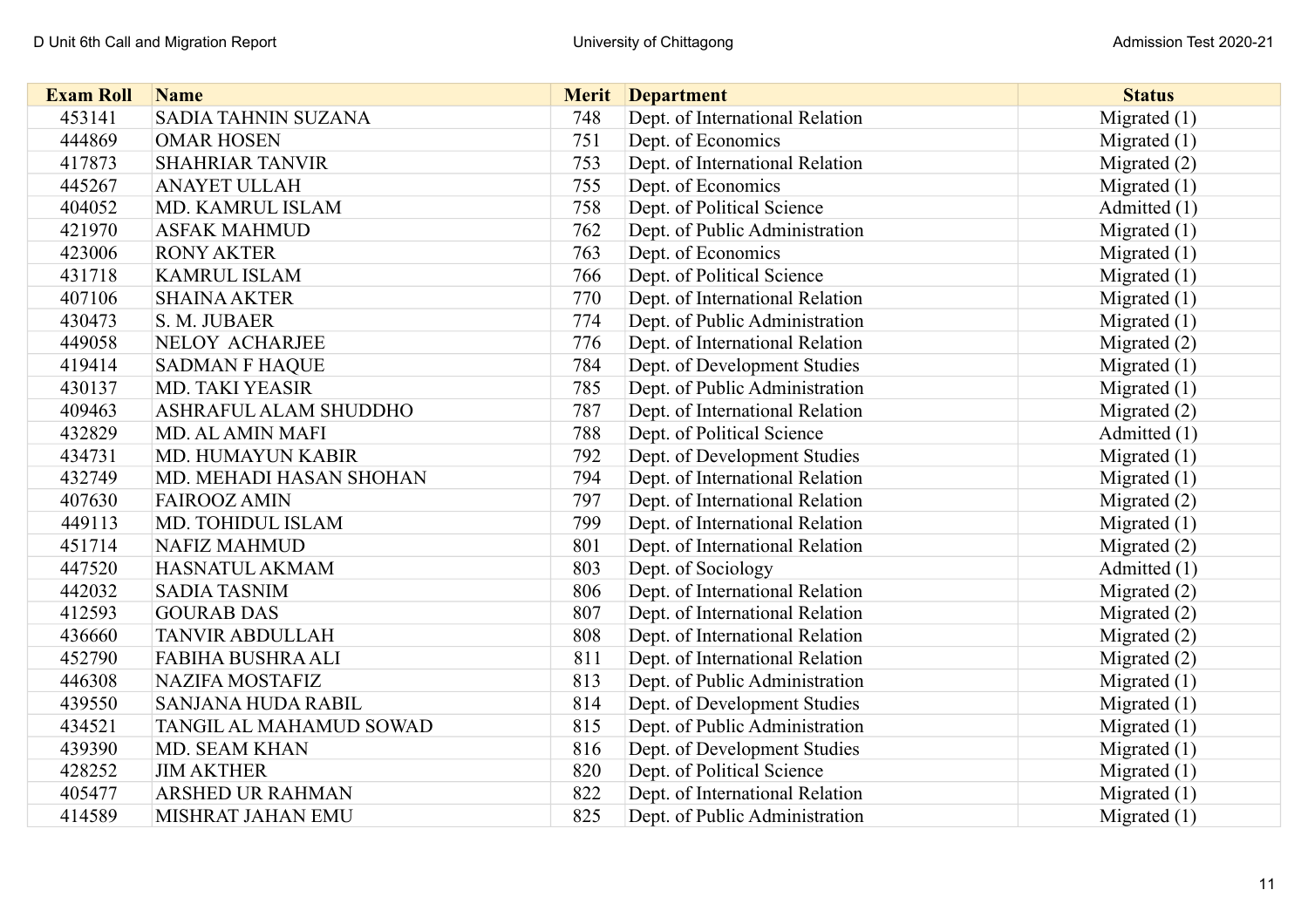| <b>Exam Roll</b> | <b>Name</b>                   | <b>Merit</b> | <b>Department</b>                   | <b>Status</b>  |
|------------------|-------------------------------|--------------|-------------------------------------|----------------|
| 404584           | <b>SADMAN SAKIB SHUPTO</b>    | 827          | Dept. of International Relation     | Migrated (1)   |
| 431705           | <b>MAHIN AKTER</b>            | 829          | Dept. of Political Science          | Migrated $(1)$ |
| 445685           | MOHAMMAD FARHAD HOSSAIN       | 830          | Dept. of Public Administration      | Migrated $(1)$ |
| 439986           | TAWHEDUL ISLAM TANVIR         | 831          | Dept. of International Relation     | Migrated $(1)$ |
| 445693           | <b>NAEEM HOSSAIN</b>          | 832          | Dept. of Political Science          | Migrated $(1)$ |
| 415649           | <b>FATEMA ZANNAT</b>          | 833          | Dept. of International Relation     | Migrated $(1)$ |
| 419940           | <b>FARIA MEHJABIN JIMAM</b>   | 838          | Dept. of Public Administration      | Migrated $(1)$ |
| 402631           | <b>MILAN</b>                  | 842          | Dept. of Public Administration      | Migrated $(1)$ |
| 414740           | MD ALIFUL ISLAM               | 843          | Dept. of Public Administration      | Migrated $(1)$ |
| 401953           | MD. REDWAN AHMED RIDOY        | 845          | Dept. of Public Administration      | Migrated $(1)$ |
| 415132           | RADETUM KHAN IBTESHAM         | 846          | Dept. of Public Administration      | Migrated $(1)$ |
| 410096           | <b>MAHARIN SULTANA</b>        | 847          | Dept. of Development Studies        | Migrated $(1)$ |
| 444566           | <b>MUNNY AKTHER</b>           | 849          | Dept. of Public Administration      | Migrated $(1)$ |
| 434826           | MOCHAMMAT KAUSER NECHA        | 858          | Dept. of Economics                  | Migrated $(1)$ |
| 409981           | HOSSAIN AHMED TANVIR          | 861          | Dept. of Political Science          | Migrated $(1)$ |
| 429651           | <b>JOYITA DEY</b>             | 862          | Dept. of Public Administration      | Migrated $(1)$ |
| 426582           | <b>JAKARIA MASUD</b>          | 863          | Dept. of Political Science          | Migrated $(1)$ |
| 453353           | <b>MD. ARAFAT ISLAM</b>       | 866          | Dept. of Public Administration      | Migrated $(1)$ |
| 447174           | MD. TAFSIR HOSSAIN ANTU       | 873          | Dept. of Political Science          | Migrated $(1)$ |
| 444217           | MD. MEHRAB TALUKDAR RAHI      | 875          | Dept. of Public Administration      | Migrated $(1)$ |
| 436233           | <b>FAKHRUL HAITHER TONU</b>   | 876          | Dept. of Public Administration      | Migrated $(1)$ |
| 450541           | <b>MD.SHAFIUL ISLAM</b>       | 879          | Dept. of Sociology                  | Admitted (1)   |
| 448747           | <b>BADHAN KUMAR MAHANTO</b>   | 880          | Dept. of Political Science          | Migrated $(1)$ |
| 450847           | <b>ROBIN SADAGAR</b>          | 882          | Dept. of Public Administration      | Migrated $(1)$ |
| 439119           | <b>MUSHAHID MIAH</b>          | 885          | Dept. of Political Science          | Migrated $(1)$ |
| 403349           | ASHFAQ ZAMAN ARNOB            | 887          | Dept. of Political Science          | Migrated $(1)$ |
| 446568           | <b>TASNIM RAHMAN</b>          | 888          | Dept. of Public Administration      | Migrated $(1)$ |
| 438268           | NAIMA SULTHANA                | 889          | Dept. of Public Administration      | Migrated $(1)$ |
| 436148           | <b>TANIYA AKTER</b>           | 890          | Dept. of Communication & Journalism | Migrated $(1)$ |
| 412342           | S.M. MEHRAJ HOSSAIN CHOWDHURY | 892          | Dept. of Public Administration      | Migrated $(1)$ |
| 413005           | <b>RASEL HOSSEN</b>           | 893          | Dept. of International Relation     | Migrated $(1)$ |
| 429671           | MOHAMMAD AKIF IBN YOUSUF      | 897          | Dept. of Public Administration      | Migrated $(1)$ |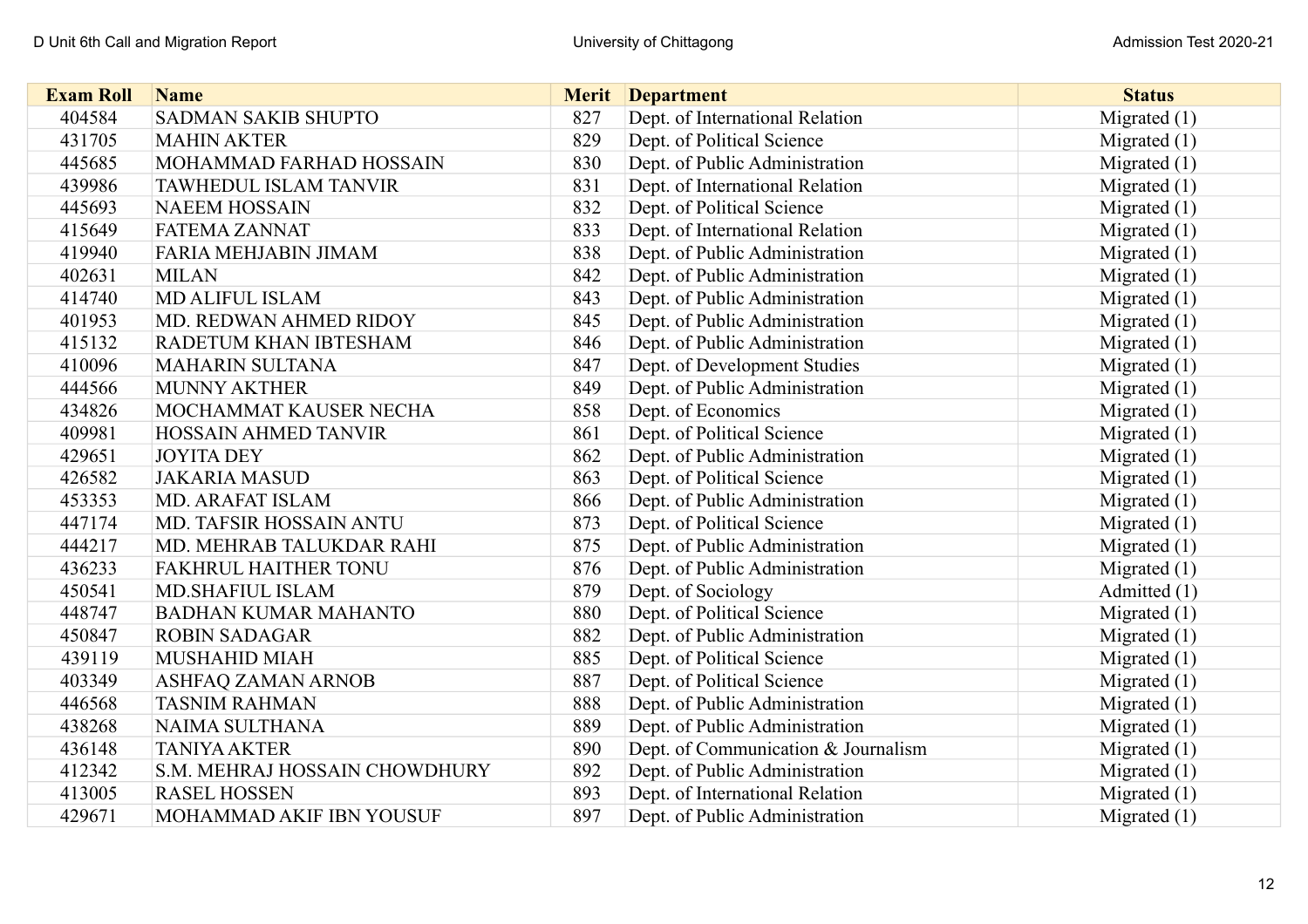| <b>Exam Roll</b> | <b>Name</b>                    | <b>Merit</b> | <b>Department</b>                   | <b>Status</b>  |
|------------------|--------------------------------|--------------|-------------------------------------|----------------|
| 414292           | <b>SHAHZIAR TALUKDER ZISAN</b> | 899          | Dept. of Public Administration      | Migrated $(1)$ |
| 403819           | MIJANUR RAHMAN ADRITH          | 900          | Dept. of Public Administration      | Migrated $(1)$ |
| 408509           | <b>JASIYA AFRIN</b>            | 901          | Dept. of Development Studies        | Migrated $(1)$ |
| 401301           | MD. PARVEZ MAHMUD              | 902          | Dept. of Political Science          | Migrated $(1)$ |
| 405624           | <b>MD. AMIR HAMZA</b>          | 909          | Dept. of Political Science          | Migrated $(1)$ |
| 434083           | MD. SHAJJAD HOSSAIN            | 912          | Dept. of Political Science          | Migrated $(1)$ |
| 400107           | <b>ROBIUL ISLAM</b>            | 916          | Dept. of International Relation     | Migrated $(1)$ |
| 424701           | MD. MIRAJUL ISLAM              | 920          | Dept. of Communication & Journalism | Migrated $(1)$ |
| 430379           | MD. NAYAN MIAH                 | 921          | Dept. of International Relation     | Migrated $(1)$ |
| 452319           | <b>GOURI TALUKDAR</b>          | 922          | Dept. of Development Studies        | Migrated $(1)$ |
| 449515           | SHANJEDA SHARMIN TAMANNA       | 923          | Dept. of International Relation     | Migrated $(1)$ |
| 426747           | MD. OSMAN GONI FAISAL          | 927          | Dept. of Political Science          | Migrated $(1)$ |
| 448009           | MD. SHOBUJ ISLAM               | 931          | Dept. of Political Science          | Migrated $(1)$ |
| 441538           | S. M. MARUF HASAN              | 932          | Dept. of Public Administration      | Migrated $(1)$ |
| 449575           | MOHAMMAD MINHAJUL ISLAM        | 933          | Dept. of International Relation     | Migrated $(1)$ |
| 427720           | MD. SAHIBUR RAHMAN AKIB        | 935          | Dept. of Development Studies        | Migrated $(1)$ |
| 446967           | NASATUN MISKAT NABERY          | 936          | Dept. of Marketing                  | Admitted (1)   |
| 409064           | FAHIM TANVIR AHMED KHAN        | 939          | Dept. of Public Administration      | Migrated $(1)$ |
| 414339           | MD. GOWSUL AZOM SHANTO         | 941          | Dept. of Public Administration      | Migrated $(1)$ |
| 429104           | <b>SAKHAWAT HOSSEN SANTA</b>   | 946          | Dept. of International Relation     | Migrated $(2)$ |
| 407136           | MD. ABDULLAH HEL FARUKY        | 950          | Dept. of International Relation     | Migrated $(2)$ |
| 424826           | <b>UMMA GIHANI OLIN</b>        | 951          | Dept. of International Relation     | Migrated (2)   |
| 436630           | MD. SOHAG MIA                  | 952          | Dept. of Public Administration      | Migrated $(1)$ |
| 401579           | <b>SAIFUL ISLAM</b>            | 955          | Dept. of Development Studies        | Migrated $(1)$ |
| 430064           | MD. MOSHEUR RAHMAN             | 960          | Dept. of Public Administration      | Migrated $(1)$ |
| 403755           | HASNATUL JANNAT PUTUL          | 964          | Dept. of International Relation     | Migrated (2)   |
| 454193           | <b>KAZI RIFA TAMANNA</b>       | 966          | Dept. of Sociology                  | Migrated $(1)$ |
| 410027           | <b>AFROZA AKTER NISHU</b>      | 968          | Dept. of International Relation     | Migrated $(2)$ |
| 415338           | <b>DURJOY BARUA</b>            | 969          | Dept. of Public Administration      | Migrated $(1)$ |
| 440781           | <b>TAFRIDA HAQUE SARA</b>      | 970          | Dept. of Development Studies        | Migrated $(1)$ |
| 447763           | AFLATUN NESSA PEAULY           | 972          | Dept. of Finance                    | Migrated $(1)$ |
| 406627           | AL-MUSABBIR RASHID             | 979          | Dept. of Public Administration      | Migrated $(2)$ |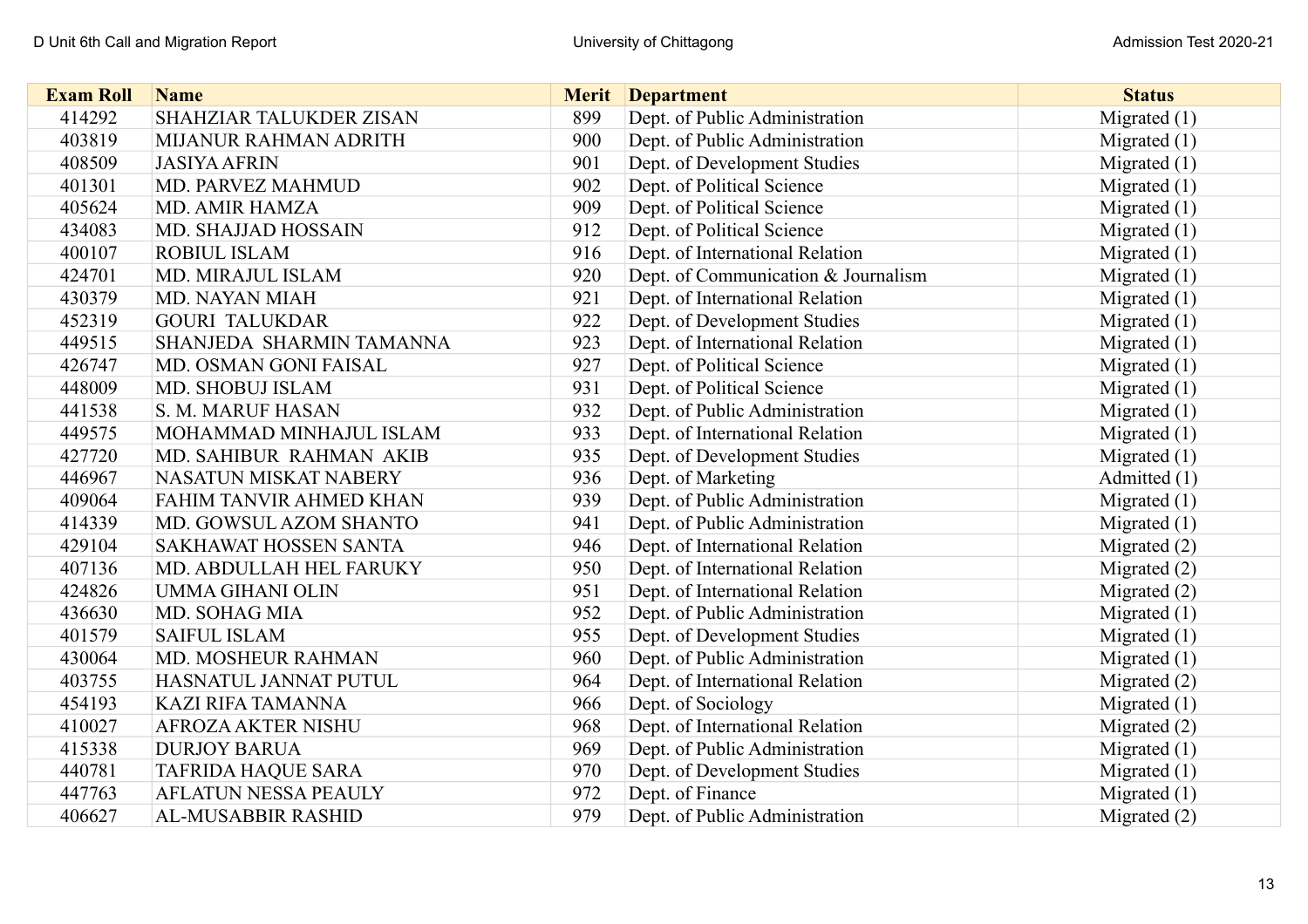| <b>Exam Roll</b> | <b>Name</b>                  | <b>Merit</b> | <b>Department</b>                     | <b>Status</b>  |
|------------------|------------------------------|--------------|---------------------------------------|----------------|
| 447742           | MST. SOMAIYA AKTER SUMI      | 980          | Dept. of Public Administration        | Migrated $(2)$ |
| 441796           | HABIBA SULTANA MIM           | 989          | Dept. of Sociology                    | Migrated $(1)$ |
| 432007           | MD. TAREQ RAHMAN             | 990          | Dept. of Public Administration        | Migrated $(2)$ |
| 409936           | MD. LIZAN AHMED              | 992          | Dept. of Public Administration        | Migrated $(2)$ |
| 428688           | <b>NOBO SARKAR</b>           | 993          | Dept. of Public Administration        | Migrated $(2)$ |
| 421232           | <b>JANNATUL FERDOUS</b>      | 996          | Dept. of Public Administration        | Migrated $(1)$ |
| 400811           | <b>MD.SHAHARIAR RINTU</b>    | 997          | Dept. of Criminology & Police Science | Admitted (1)   |
| 432832           | <b>MOHIN UDDIN</b>           | 998          | Dept. of Public Administration        | Migrated $(1)$ |
| 445108           | MD. MAHARAJ UDDIN            | 999          | Dept. of Political Science            | Admitted (1)   |
| 411233           | MST. FARJANA AKTER SUMI      | 1000         | Dept. of Political Science            | Migrated $(1)$ |
| 446680           | MOHONA BAKTIAR MIM           | 1004         | Dept. of Communication & Journalism   | Admitted (2)   |
| 429282           | <b>EMAM HOSSEN</b>           | 1006         | Dept. of Political Science            | Migrated $(1)$ |
| 442120           | MOHAMMAD OBAIDULLAH          | 1007         | Dept. of Political Science            | Migrated $(1)$ |
| 432900           | PRAMI BARUA                  | 1012         | Dept. of Public Administration        | Migrated $(1)$ |
| 416230           | SAHAT BIN ELIAS SAYEM        | 1014         | Dept. of Finance                      | Migrated $(1)$ |
| 440805           | <b>ANIKA ANJUM</b>           | 1015         | Dept. of Sociology                    | Admitted (2)   |
| 448604           | <b>ASMA KHANAM</b>           | 1024         | Dept. of Political Science            | Admitted (2)   |
| 454195           | <b>MD. RIDOY HOSSAIN</b>     | 1026         | Dept. of Public Administration        | Migrated $(1)$ |
| 414682           | <b>AFIFA BEGUM</b>           | 1027         | Dept. of International Relation       | Migrated $(2)$ |
| 401804           | <b>SHAHDAT HOSSEN</b>        | 1030         | Dept. of Public Administration        | Migrated $(1)$ |
| 428380           | <b>ABDULLAH AL MUMIN</b>     | 1032         | Dept. of Sociology                    | Migrated $(1)$ |
| 450907           | <b>ISRATH JARIN</b>          | 1034         | Dept. of Economics                    | Migrated $(1)$ |
| 404928           | MD. ANOWAR HOSSAIN           | 1035         | Dept. of Criminology & Police Science | Admitted (2)   |
| 423480           | MST. JANNATUL FERDOUS AMINA  | 1039         | Dept. of Public Administration        | Migrated $(1)$ |
| 444593           | <b>ASMA JAHAN</b>            | 1040         | Dept. of Public Administration        | Migrated $(1)$ |
| 434453           | <b>SAJJAD HOSSAIN SAIDEY</b> | 1048         | Dept. of Political Science            | Migrated $(1)$ |
| 447916           | MD. TAREK                    | 1051         | Dept. of Political Science            | Admitted (2)   |
| 427289           | MD. HOSSAIN                  | 1056         | Dept. of Public Administration        | Migrated $(1)$ |
| 444078           | REZAUL KARIM TUSHAR          | 1057         | Dept. of Public Administration        | Migrated $(1)$ |
| 406336           | MINHAJ AHAMMAD               | 1058         | Dept. of Public Administration        | Migrated $(1)$ |
| 441199           | <b>NAFISA AZIM</b>           | 1059         | Dept. of Public Administration        | Migrated $(1)$ |
| 411837           | <b>FAZLE RABBI</b>           | 1061         | Dept. of Political Science            | Admitted (2)   |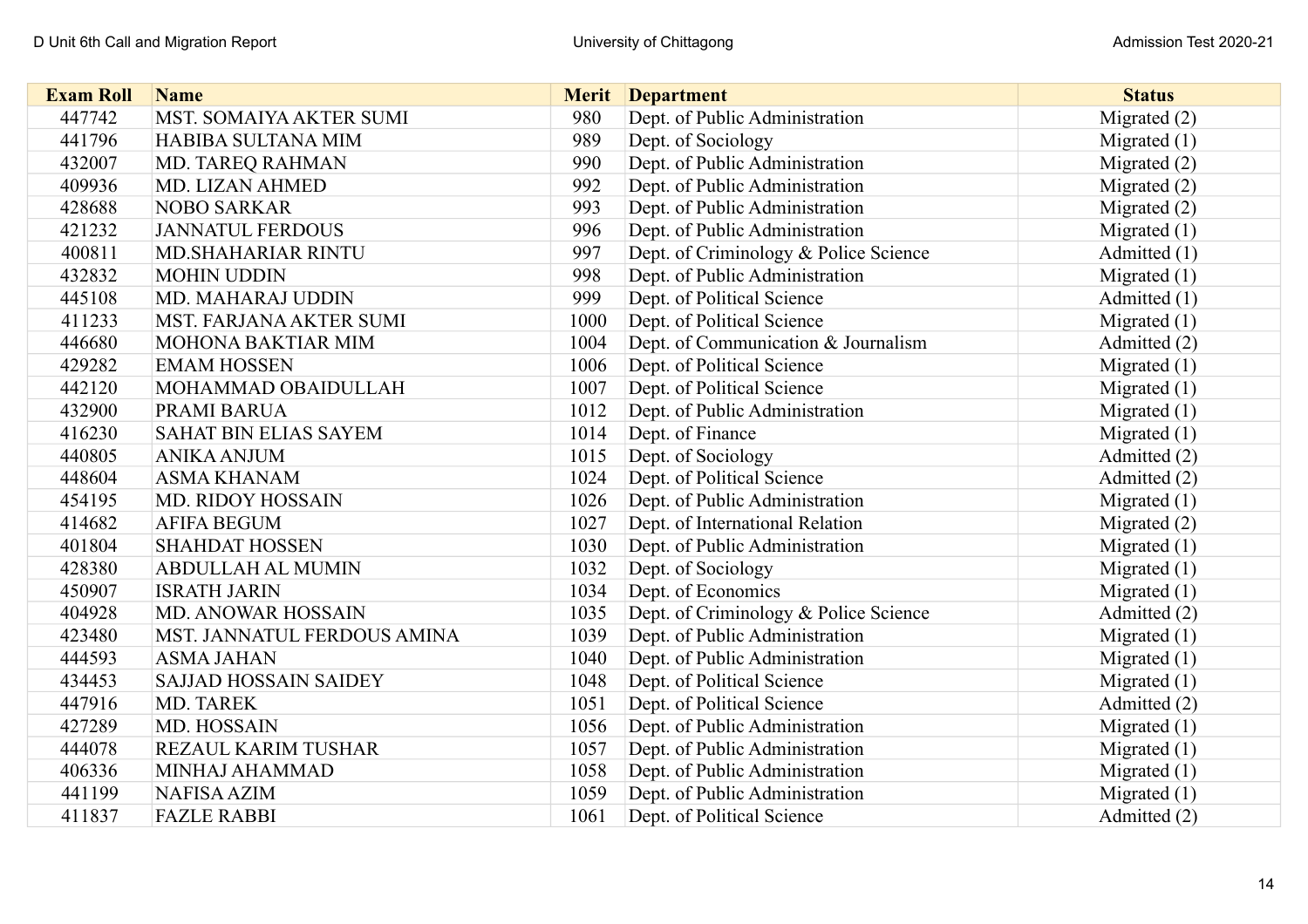| <b>Exam Roll</b> | <b>Name</b>                |      | <b>Merit</b> Department                      | <b>Status</b>  |
|------------------|----------------------------|------|----------------------------------------------|----------------|
| 405019           | <b>SADEKIN REZA JASON</b>  | 1063 | Dept. of Public Administration               | Migrated (1)   |
| 451938           | MST. HOMAIRA JANNAT BORSHA | 1064 | Dept. of Public Administration               | Migrated $(1)$ |
| 421589           | MD. ASHIKUR RAHMAN         | 1065 | Dept. of Public Administration               | Migrated $(1)$ |
| 432020           | <b>TAHERA TASNIME</b>      | 1068 | Dept. of Public Administration               | Migrated $(1)$ |
| 429581           | <b>OMMAY SADIA</b>         | 1069 | Dept. of Public Administration               | Migrated $(1)$ |
| 413033           | <b>TANIMUL ALAM ZIAM</b>   | 1071 | Dept. of Public Administration               | Migrated $(1)$ |
| 436867           | <b>MASUD PARVES</b>        | 1073 | Dept. of Political Science                   | Admitted (2)   |
| 445393           | MD. ABU RAIHAN             | 1077 | Dept. of Public Administration               | Migrated $(2)$ |
| 404982           | <b>MST. FARIDA YESMIN</b>  | 1078 | Dept. of Political Science                   | Admitted (2)   |
| 449083           | MD. TANVIR AHMED           | 1080 | Dept. of Political Science                   | Admitted (2)   |
| 447035           | MD. NEZHUM RAHMAN RABBI    | 1081 | Dept. of Public Administration               | Migrated $(1)$ |
| 438120           | <b>KAMRUZZAMAN ASIF</b>    | 1082 | Dept. of Public Administration               | Migrated $(1)$ |
| 401466           | <b>SAJEDUL ISLAM</b>       | 1087 | Dept. of Geography and Environmental Studies | Admitted (1)   |
| 436950           | MOKARROMA SULTANA          | 1088 | Dept. of Political Science                   | Migrated $(1)$ |
| 438900           | MD. ALAMIN KHAN            | 1089 | Dept. of Sociology                           | Migrated $(1)$ |
| 428022           | MD. ABU HOZAIFA SAYEM      | 1091 | Dept. of Public Administration               | Migrated $(1)$ |
| 453463           | MD. SHOZOL MUNSHE          | 1094 | Dept. of Political Science                   | Migrated $(1)$ |
| 434982           | <b>AINUN NAHAR</b>         | 1099 | Dept. of Public Administration               | Migrated $(1)$ |
| 431382           | FARHANA TAHER RICHI        | 1100 | Dept. of Public Administration               | Migrated $(1)$ |
| 401024           | <b>NOYAN TARA</b>          | 1101 | Dept. of Political Science                   | Migrated $(1)$ |
| 404588           | MD. ABU RAYHAN RAFUL       | 1106 | Dept. of Public Administration               | Admitted (2)   |
| 405184           | <b>ABID HASAN</b>          | 1108 | Dept. of Development Studies                 | Migrated $(1)$ |
| 442448           | MD. ISTIAQUE AHMED KAFI    | 1109 | Dept. of Public Administration               | Migrated $(1)$ |
| 434678           | <b>SHARIAR CHAMOK</b>      | 1110 | Dept. of Development Studies                 | Admitted (2)   |
| 442380           | <b>ABU SAYED ZISHAN</b>    | 1111 | Dept. of Political Science                   | Admitted (2)   |
| 437737           | <b>SULTANA AKTER</b>       | 1113 | Dept. of Political Science                   | Admitted (2)   |
| 445622           | <b>SHAHIN AHMED</b>        | 1115 | Dept. of Political Science                   | Admitted (2)   |
| 446037           | MD. ARIF ALI               | 1117 | Dept. of Public Administration               | Migrated $(1)$ |
| 442992           | <b>SUMAIYA MUBASSIRAH</b>  | 1121 | Dept. of Communication & Journalism          | Admitted (2)   |
| 425785           | <b>BUSHRATUL KOBRA</b>     | 1127 | Dept. of Public Administration               | Migrated $(1)$ |
| 432624           | <b>TASHFIA</b>             | 1128 | Dept. of Political Science                   | Admitted (2)   |
| 433956           | <b>AMIT HASAN SAGOR</b>    | 1130 | Dept. of Political Science                   | Admitted (2)   |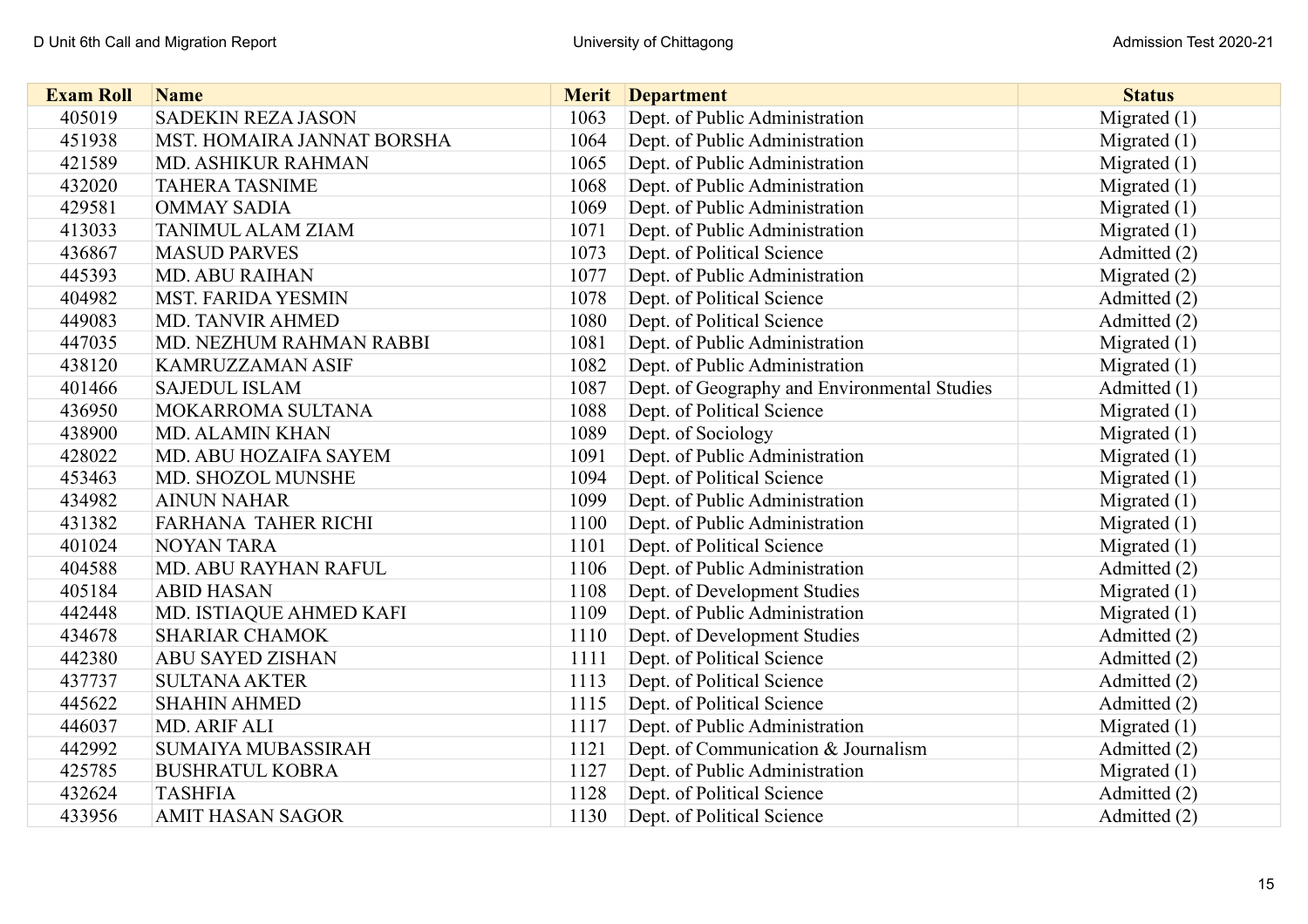| <b>Exam Roll</b> | <b>Name</b>                      |      | <b>Merit</b> Department               | <b>Status</b>  |
|------------------|----------------------------------|------|---------------------------------------|----------------|
| 428943           | REZAUL MOSTAFA SHAH              | 1131 | Dept. of Political Science            | Admitted (2)   |
| 431086           | MD. ARAFAT MONDOL                | 1133 | Dept. of Public Administration        | Admitted (2)   |
| 417902           | <b>NAHID HASSAN</b>              | 1134 | Dept. of Development Studies          | Admitted (2)   |
| 415578           | <b>SAYMA YASMIN</b>              | 1135 | Dept. of Public Administration        | Admitted $(1)$ |
| 436313           | <b>RIYAD HOSSAIN</b>             | 1140 | Dept. of Public Administration        | Admitted (2)   |
| 452734           | MD. SALMAN HOSSAIN               | 1141 | Dept. of Political Science            | Admitted (2)   |
| 429510           | <b>AHMED FARHAN HASAN</b>        | 1142 | Dept. of Public Administration        | Migrated $(1)$ |
| 448398           | REDOUN ISLAM ROKY                | 1148 | Dept. of Public Administration        | Admitted (2)   |
| 439569           | MD. SAHIJUL ISLAM                | 1150 | Dept. of Political Science            | Admitted (2)   |
| 442360           | <b>MASUM BILLAH</b>              | 1154 | Dept. of Public Administration        | Admitted (2)   |
| 440714           | <b>AHNAF TAHMID</b>              | 1155 | Dept. of Communication & Journalism   | Admitted (2)   |
| 411526           | <b>MD. ABIR MAHMUD</b>           | 1157 | Dept. of Political Science            | Admitted (2)   |
| 432208           | MD. ESKUNDER MERZA HASHIB        | 1159 | Dept. of Communication & Journalism   | Admitted (2)   |
| 427974           | <b>RAISA FERDOUSI</b>            | 1160 | Dept. of Development Studies          | Migrated $(1)$ |
| 440019           | <b>RIDWAN ISHRAK</b>             | 1164 | Dept. of Communication & Journalism   | Admitted (2)   |
| 448560           | <b>SADIA AFRIN</b>               | 1165 | Dept. of Human Resources Management   | Admitted (1)   |
| 416911           | <b>MOUMITA DAS</b>               | 1170 | Dept. of Finance                      | Migrated $(1)$ |
| 435488           | <b>SHATABDI DAS</b>              | 1172 | Dept. of Development Studies          | Migrated $(1)$ |
| 417803           | <b>FARIA YEASMEN</b>             | 1174 | Dept. of Economics                    | Migrated $(1)$ |
| 439033           | <b>MOST. SHARIFA KHATUN</b>      | 1175 | Dept. of Criminology & Police Science | Admitted (2)   |
| 434261           | KHANDAKAR MUHIMEN NAFISH         | 1179 | Dept. of Political Science            | Admitted (2)   |
| 437345           | <b>RIFAT FAYSAL</b>              | 1180 | Dept. of Political Science            | Admitted (2)   |
| 402786           | <b>SREE KANTA MALLICK</b>        | 1183 | Dept. of Sociology                    | Admitted (2)   |
| 430282           | <b>JAHEDA PARVIN KAJOL</b>       | 1184 | Dept. of Development Studies          | Admitted (2)   |
| 453820           | <b>MALIHA MEHJABIN</b>           | 1186 | Dept. of Sociology                    | Admitted (2)   |
| 403920           | MD. AIOBOUR RAHMAN               | 1188 | Dept. of Sociology                    | Admitted (2)   |
| 432981           | <b>CHOITY SEN</b>                | 1189 | Dept. of Political Science            | Migrated $(1)$ |
| 409868           | <b>NAFEES IMTIAZ SHAFI</b>       | 1190 | Dept. of Sociology                    | Admitted (2)   |
| 426911           | <b>TOWFIQUL QUDDUS</b>           | 1192 | Dept. of Finance                      | Migrated $(1)$ |
| 448496           | <b>DIP SAHA</b>                  | 1193 | Dept. of Political Science            | Migrated $(1)$ |
| 407808           | PROKASH DAS                      | 1194 | Dept. of Communication & Journalism   | Admitted (2)   |
| 421720           | <b>FAZLER RABBI NASIB SARKER</b> | 1195 | Dept. of Sociology                    | Admitted (2)   |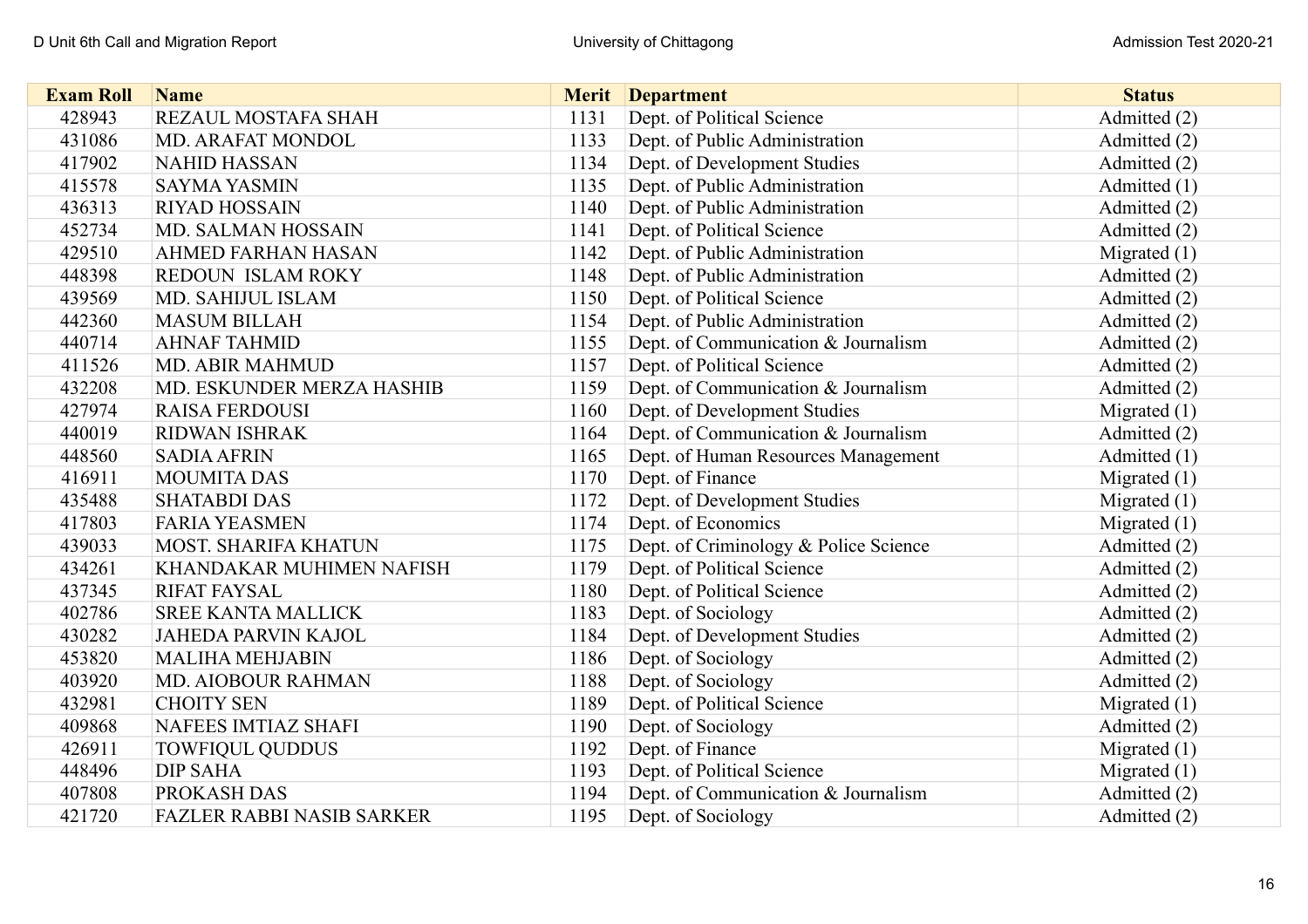| <b>Exam Roll</b> | <b>Name</b>                |      | <b>Merit</b> Department               | <b>Status</b>  |
|------------------|----------------------------|------|---------------------------------------|----------------|
| 416743           | NURJAHAN BEGUM             | 1196 | Dept. of Communication & Journalism   | Admitted (2)   |
| 415978           | MST.SHAHNEWAZ SAMAD EMA    | 1198 | Dept. of Economics                    | Migrated $(1)$ |
| 434125           | MD. NAZMUL HUDA            | 1200 | Dept. of Communication & Journalism   | Admitted (2)   |
| 433652           | <b>SHAKIL AHMED</b>        | 1202 | Dept. of Political Science            | Migrated $(1)$ |
| 442995           | <b>MARIA TAZNIN</b>        | 1205 | Dept. of Political Science            | Admitted (2)   |
| 417642           | MIFTAHUL ZANNAT            | 1207 | Dept. of Political Science            | Admitted (2)   |
| 450765           | TAMANNA NUSHRAT ESHIKA     | 1209 | Dept. of Accounting                   | Admitted $(1)$ |
| 440265           | <b>JANNATUL NAIMA</b>      | 1215 | Dept. of Criminology & Police Science | Admitted (2)   |
| 431898           | <b>ALI HASAN</b>           | 1221 | Dept. of Political Science            | Admitted (2)   |
| 440160           | MD. NAJMUL HUDA            | 1223 | Dept. of Public Administration        | Admitted (2)   |
| 405325           | <b>MD. RASEL RANA</b>      | 1224 | Dept. of Political Science            | Admitted (2)   |
| 445669           | MOHAMMAD NAJMUL HASAN      | 1225 | Dept. of Sociology                    | Admitted (2)   |
| 434874           | <b>NURUL ABEDIN</b>        | 1229 | Dept. of Political Science            | Admitted (2)   |
| 439402           | <b>SUMI AKTER</b>          | 1231 | Dept. of Sociology                    | Admitted (2)   |
| 449460           | <b>MD. RIADUR RAHMAN</b>   | 1234 | Dept. of Political Science            | Admitted (2)   |
| 430131           | <b>NAFISHA NAWAR</b>       | 1235 | Dept. of Sociology                    | Admitted (2)   |
| 431252           | <b>SHAFIKUL ALAM</b>       | 1239 | Dept. of Development Studies          | Admitted (2)   |
| 427722           | <b>SADIA TASNIM SEME</b>   | 1242 | Dept. of Public Administration        | Admitted (2)   |
| 440615           | MOHD. MAMUNUR RASHID MAMUN | 1244 | Dept. of Economics                    | Migrated $(1)$ |
| 435598           | MD. SABBIR TUTUL           | 1245 | Dept. of Criminology & Police Science | Migrated $(1)$ |
| 424279           | <b>MINHAJ AKTER</b>        | 1249 | Dept. of Sociology                    | Admitted (2)   |
| 411563           | MD. SAJJADUL KARIM         | 1251 | Dept. of Sociology                    | Admitted (2)   |
| 432569           | MAHURI KABIR SHEFA         | 1252 | Dept. of Sociology                    | Admitted (2)   |
| 414417           | FAYSAL AHMED RAFI          | 1253 | Dept. of Public Administration        | Admitted (2)   |
| 437303           | NUSRAT SIDDEQUA ANIKA      | 1254 | Dept. of Economics                    | Migrated $(1)$ |
| 449740           | SADIA SULTANA MONNY        | 1256 | Dept. of Sociology                    | Admitted (2)   |
| 420543           | <b>SAIFA NOOR EFTI</b>     | 1259 | Dept. of Sociology                    | Admitted (2)   |
| 404835           | <b>RASHID SABIK</b>        | 1261 | Dept. of Criminology & Police Science | Migrated $(1)$ |
| 428131           | SOYED NAYEEM MD. RAKIB     | 1263 | Dept. of Political Science            | Migrated $(1)$ |
| 422951           | DIDARUL ISLAM MOHSIN       | 1267 | Dept. of Communication & Journalism   | Migrated (1)   |
| 403962           | AMIT KUMAR SUTRADHAR       | 1269 | Dept. of Criminology & Police Science | Migrated $(1)$ |
| 423299           | <b>MD. ZAINUL AREFIN</b>   | 1277 | Dept. of Political Science            | Migrated $(1)$ |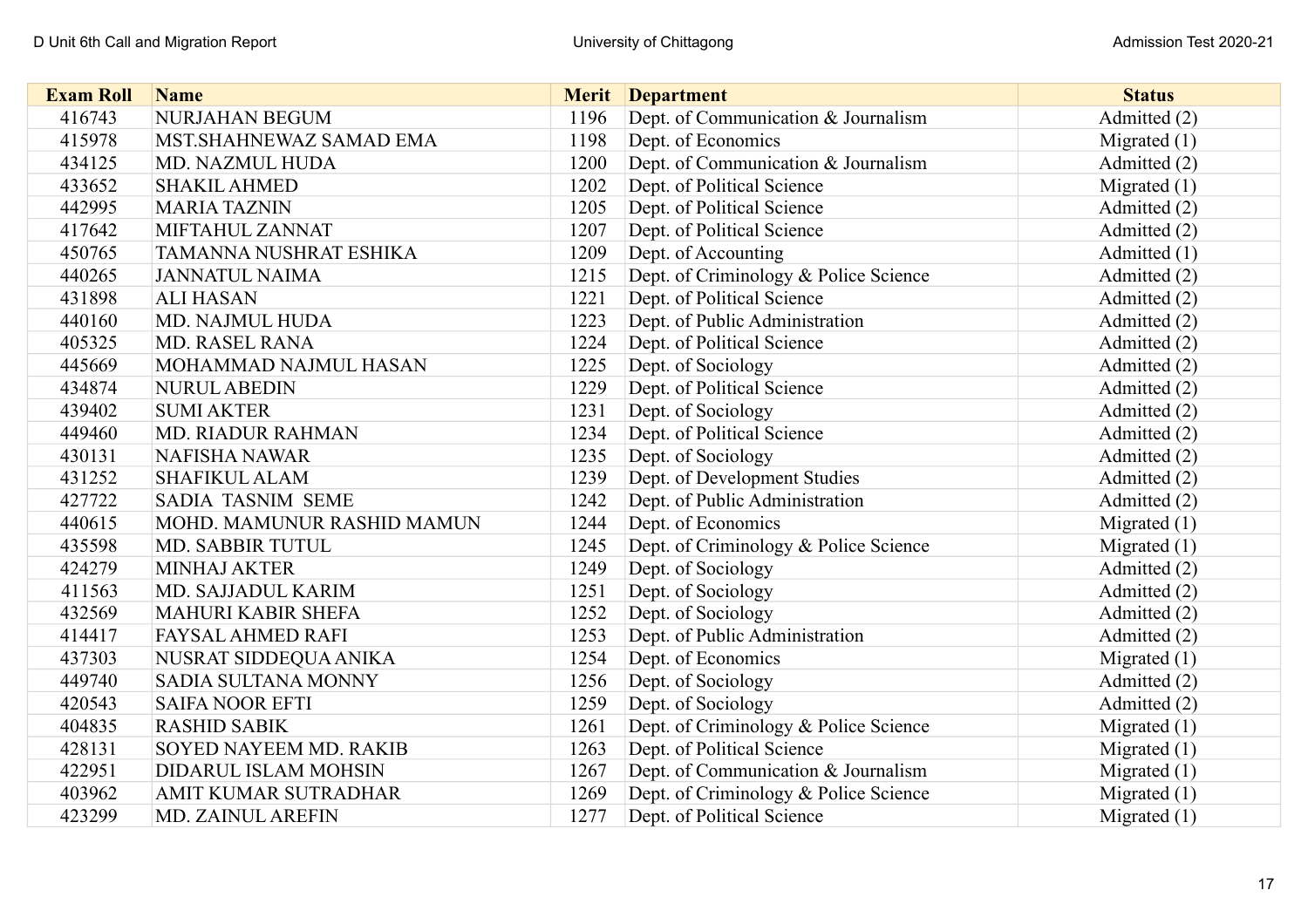| <b>Exam Roll</b> | <b>Name</b>                 |      | <b>Merit</b> Department                      | <b>Status</b>  |
|------------------|-----------------------------|------|----------------------------------------------|----------------|
| 423849           | OSMAN AL MAHADI             | 1278 | Dept. of Political Science                   | Admitted (2)   |
| 453068           | MD. NAKIBUL HASAN           | 1279 | Dept. of Political Science                   | Migrated $(1)$ |
| 447728           | <b>JANNATUL MAAWA</b>       | 1280 | Dept. of Public Administration               | Migrated $(1)$ |
| 431322           | <b>RAKIBUL ISLAM</b>        | 1282 | Dept. of Development Studies                 | Admitted (2)   |
| 447318           | SUKHI TARA TANCHANGYA       | 1289 | Dept. of Public Administration               | Migrated $(1)$ |
| 420448           | <b>SADIA MEHZABIN</b>       | 1290 | Dept. of Communication & Journalism          | Migrated $(1)$ |
| 450473           | KAWSAR MAHMUD ROHAN MRIDHA  | 1292 | Dept. of Communication & Journalism          | Migrated $(1)$ |
| 424069           | <b>TANZINA SULTANA</b>      | 1294 | Dept. of Communication & Journalism          | Migrated $(1)$ |
| 432357           | <b>MD. MAMUN MIAH</b>       | 1296 | Dept. of Sociology                           | Migrated $(1)$ |
| 441121           | <b>SOHEL RANA</b>           | 1297 | Dept. of Public Administration               | Migrated $(1)$ |
| 435872           | SHEIKH SHOHELI DILL AFROJ   | 1302 | Dept. of Political Science                   | Migrated $(1)$ |
| 446768           | MD. ASRAFUL ALOM            | 1304 | Dept. of Political Science                   | Migrated $(1)$ |
| 442658           | MD. MOSTAFIZUR RAHMAN TAMIM | 1305 | Dept. of Development Studies                 | Migrated $(2)$ |
| 437285           | <b>MINAR RAHMAN</b>         | 1306 | Dept. of Political Science                   | Migrated $(1)$ |
| 426839           | <b>BORSHA SINGHA</b>        | 1309 | Dept. of Public Administration               | Migrated $(1)$ |
| 414849           | <b>ELMATAWRAT</b>           | 1310 | Dept. of Finance                             | Migrated $(1)$ |
| 453109           | MD. MEHEDI HASAN            | 1312 | Dept. of Geography and Environmental Studies | Admitted (2)   |
| 448021           | RAIYAN ZAMAN KHAN JIBON     | 1314 | Dept. of Accounting                          | Migrated $(1)$ |
| 440974           | MAHBUBUR RAHMAN MAHIN       | 1315 | Dept. of Political Science                   | Migrated $(1)$ |
| 448179           | MD. JAKER HOSSAIN           | 1317 | Dept. of Criminology & Police Science        | Migrated $(1)$ |
| 407054           | <b>SAJIB ISLAM</b>          | 1323 | Dept. of Political Science                   | Migrated $(1)$ |
| 448495           | <b>FARIA TASNIM HOSSAIN</b> | 1324 | Dept. of Public Administration               | Migrated (2)   |
| 452565           | NISHADUZZAMAN               | 1326 | Dept. of Political Science                   | Migrated $(1)$ |
| 430470           | MD. ZAMIUL ISLAM            | 1328 | Dept. of Political Science                   | Migrated $(1)$ |
| 402616           | <b>SADIA NOSHIN</b>         | 1329 | Dept. of Political Science                   | Migrated $(1)$ |
| 448134           | MD. JAHIDUL ISLAM CHOWDHURY | 1331 | Dept. of Political Science                   | Migrated $(1)$ |
| 443089           | MD. NAZIM UDDIN             | 1333 | Dept. of Development Studies                 | Migrated (3)   |
| 402657           | <b>SHOB NUR TANISHA</b>     | 1334 | Dept. of Political Science                   | Migrated $(2)$ |
| 447473           | <b>ATIQUR RAHMAN</b>        | 1335 | Dept. of Political Science                   | Migrated $(1)$ |
| 445221           | <b>MISS HRIDY AKTER</b>     | 1339 | Dept. of Public Administration               | Migrated $(1)$ |
| 439695           | RUKAIYA YASMIN              | 1342 | Dept. of Political Science                   | Migrated (2)   |
| 438147           | NIRUTAZE AKTER              | 1343 | Dept. of Sociology                           | Migrated $(1)$ |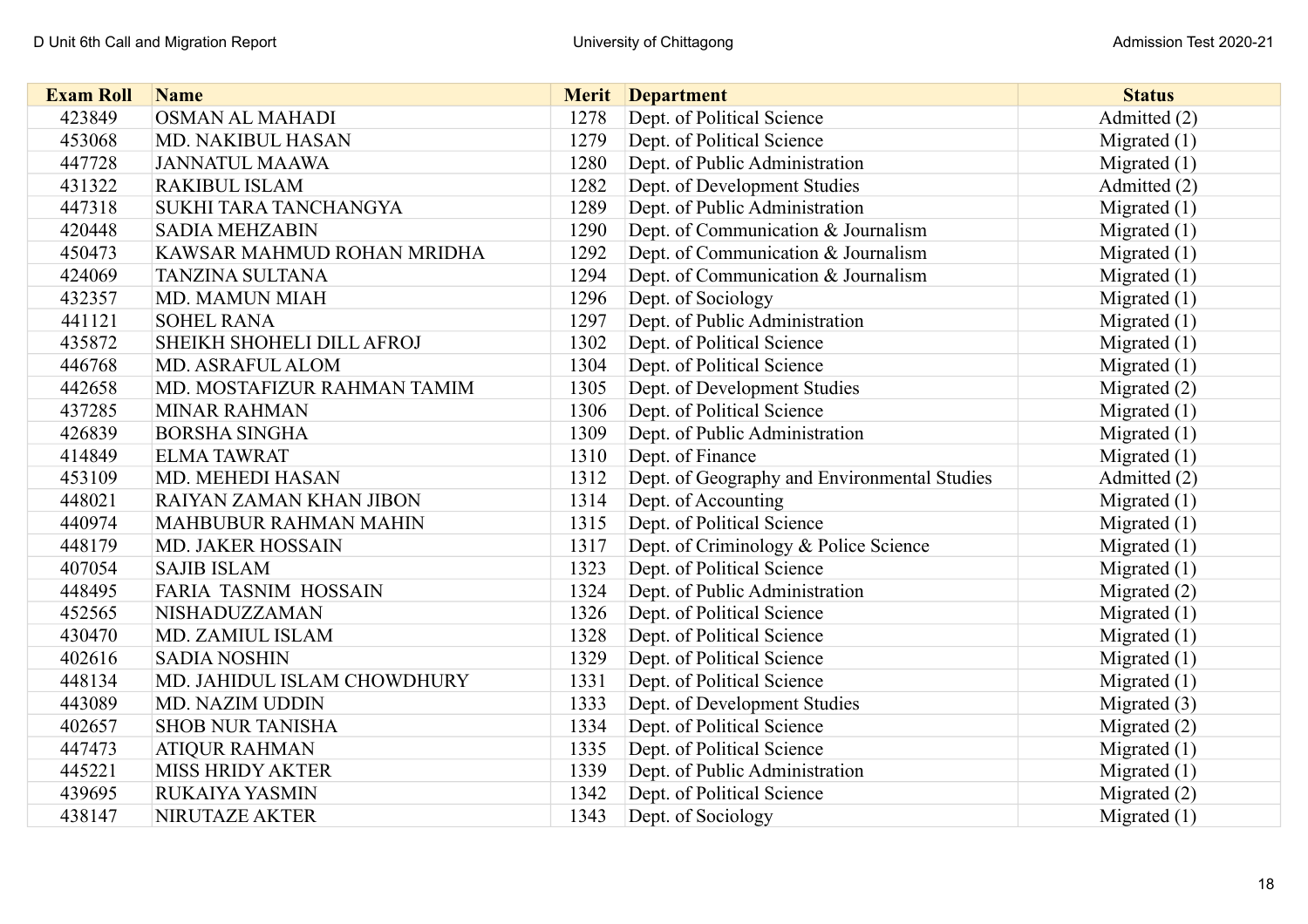| <b>Exam Roll</b> | <b>Name</b>                         | <b>Merit</b> | <b>Department</b>                     | <b>Status</b>  |
|------------------|-------------------------------------|--------------|---------------------------------------|----------------|
| 410666           | MD. MAFIJUL ALAM                    | 1347         | Dept. of Public Administration        | Migrated $(1)$ |
| 431471           | MD. BELAL UDDIN                     | 1348         | Dept. of Development Studies          | Admitted (1)   |
| 451626           | <b>ABDULLAH AL MAHBUB</b>           | 1349         | Dept. of Political Science            | Migrated $(1)$ |
| 427536           | <b>MD.MASUM MIA</b>                 | 1350         | Dept. of Public Administration        | Migrated $(1)$ |
| 453960           | AYESHA SIDDIKA SANJIDA              | 1357         | Dept. of Sociology                    | Migrated $(1)$ |
| 451699           | <b>PUJA PAUL</b>                    | 1360         | Dept. of Criminology & Police Science | Migrated $(1)$ |
| 440027           | <b>SAKIB AHMED</b>                  | 1367         | Dept. of Political Science            | Migrated $(2)$ |
| 450910           | <b>AFRIN JAHAN SAIMA</b>            | 1368         | Dept. of Political Science            | Migrated $(2)$ |
| 409789           | MD. RAKIB HOSSAIN FUHAD             | 1374         | Dept. of Communication & Journalism   | Migrated $(1)$ |
| 423428           | <b>MD. RAHAT HOSSEN</b>             | 1375         | Dept. of Communication & Journalism   | Migrated $(1)$ |
| 446022           | <b>NADIA ALAM NITU</b>              | 1376         | Dept. of Criminology & Police Science | Admitted (2)   |
| 439618           | MD. KAWSAR IBNE DELOWAR             | 1378         | Dept. of Criminology & Police Science | Admitted (3)   |
| 435816           | <b>SHAJALAL SHEIKH</b>              | 1381         | Dept. of Communication & Journalism   | Admitted (3)   |
| 408042           | NURSHED ISLAM JONY                  | 1382         | Dept. of Economics                    | Migrated $(1)$ |
| 428543           | MOHAMMAD ARAFAT HOSSAIN             | 1383         | Dept. of Communication & Journalism   | Admitted (3)   |
| 410271           | <b>HASIBUR RAHMAN</b>               | 1384         | Dept. of Communication & Journalism   | Admitted (3)   |
| 409989           | <b>SHAHADAT HOSSAIN</b>             | 1386         | Dept. of Political Science            | Migrated $(1)$ |
| 446846           | <b>BADHON SARKER</b>                | 1388         | Dept. of Political Science            | Migrated $(1)$ |
| 433976           | <b>MINARUL HAQUE</b>                | 1392         | Dept. of Public Administration        | Migrated $(1)$ |
| 443749           | <b>SAJU AKTHER</b>                  | 1393         | Dept. of Political Science            | Migrated $(1)$ |
| 450057           | <b>SHAMIMA AKTER SHAMMI</b>         | 1395         | Dept. of Political Science            | Migrated $(1)$ |
| 437499           | <b>MUHIBULLAH</b>                   | 1397         | Dept. of Political Science            | Migrated $(1)$ |
| 433336           | <b>NAHID PRODAN</b>                 | 1398         | Dept. of Public Administration        | Migrated $(1)$ |
| 406325           | <b>MD. AL MAMUN</b>                 | 1401         | Dept. of Political Science            | Migrated $(1)$ |
| 427732           | MD. HEMEL KHAN                      | 1402         | Dept. of Political Science            | Migrated $(1)$ |
| 437030           | <b>JESMIN AKTAR ANIKA CHOWDHURY</b> | 1403         | Dept. of Criminology & Police Science | Admitted (3)   |
| 413465           | <b>REZAUL ISLAM</b>                 | 1405         | Dept. of Development Studies          | Migrated $(1)$ |
| 438455           | MD. EFTEKHAR RAHMAN                 | 1410         | Dept. of Political Science            | Migrated $(1)$ |
| 453619           | <b>MD. ALAL HOSSAIN</b>             | 1412         | Dept. of Political Science            | Migrated $(1)$ |
| 441069           | ATIQUE MASUD TAREQUE                | 1413         | Dept. of Criminology & Police Science | Migrated $(1)$ |
| 451258           | MOHAMMOD NAZIM UDDIN                | 1414         | Dept. of Communication & Journalism   | Migrated $(1)$ |
| 438808           | SAMIHA MISHOURY MUNA                | 1415         | Dept. of Political Science            | Migrated $(2)$ |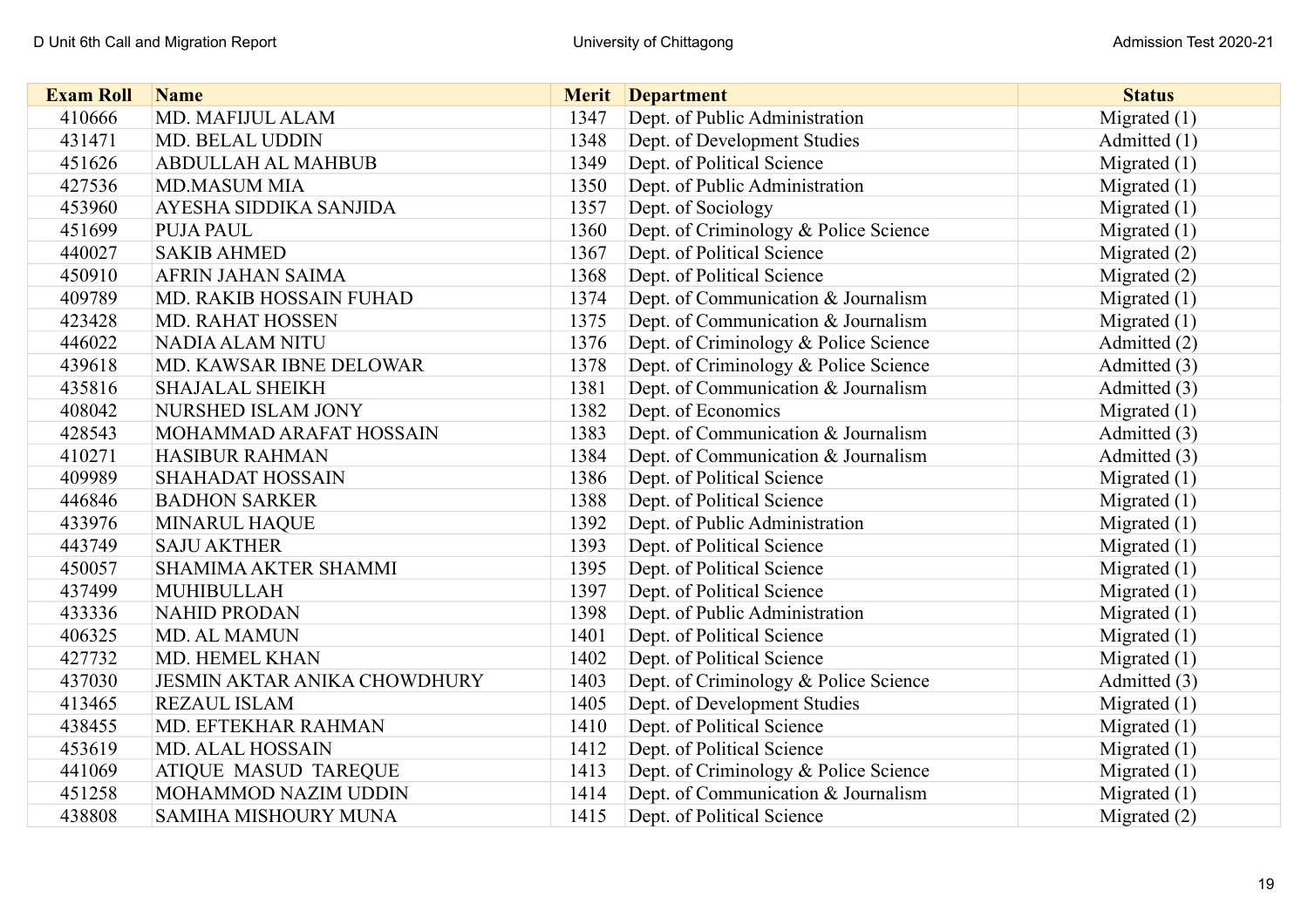| <b>Exam Roll</b> | <b>Name</b>                   |      | <b>Merit</b> Department             | <b>Status</b>  |
|------------------|-------------------------------|------|-------------------------------------|----------------|
| 442482           | <b>SANJANA SAZMIN ARNIA</b>   | 1416 | Dept. of Anthropology               | Admitted (3)   |
| 403901           | <b>SABRINA RAHMAN TIHA</b>    | 1417 | Dept. of Accounting                 | Admitted $(1)$ |
| 444461           | MD. RAKIBUL HASAN PRAMANIK    | 1420 | Dept. of Sociology                  | Admitted (3)   |
| 430603           | MOLLA MD ARAFATH UDDIN        | 1429 | Dept. of Communication & Journalism | Migrated $(1)$ |
| 436017           | <b>SUMAITA MEHZABIN</b>       | 1430 | Dept. of Sociology                  | Admitted (3)   |
| 451795           | ZAKIA SULTANA TAMANNA         | 1432 | Dept. of Sociology                  | Admitted (3)   |
| 431405           | MD. TAHSIN KABIR              | 1438 | Dept. of Human Resources Management | Admitted (1)   |
| 441536           | <b>SUMAIYA SULTANA</b>        | 1442 | Dept. of Political Science          | Migrated $(1)$ |
| 403710           | <b>RAJIB MIA</b>              | 1443 | Dept. of Political Science          | Migrated $(1)$ |
| 448870           | MD. GOLAM RABBANI             | 1446 | Dept. of Development Studies        | Migrated $(1)$ |
| 448579           | <b>MD PIAROUL ISLAM</b>       | 1449 | Dept. of Sociology                  | Admitted (3)   |
| 415460           | <b>RAFIK ISLAM</b>            | 1450 | Dept. of Sociology                  | Admitted (3)   |
| 431841           | <b>GIASHUR RAHMAN</b>         | 1451 | Dept. of Communication & Journalism | Migrated $(1)$ |
| 453241           | <b>AHMMED ALI</b>             | 1452 | Dept. of Sociology                  | Admitted (3)   |
| 432078           | MD. MOJAHIDUJJAMAN            | 1459 | Dept. of Communication & Journalism | Migrated $(1)$ |
| 406852           | MD. SADIKUL ISLAM             | 1460 | Dept. of Sociology                  | Admitted (3)   |
| 431402           | MD. SAIFUL ISLAM              | 1465 | Dept. of Public Administration      | Migrated $(2)$ |
| 436081           | <b>MOMENUR SHEIKH</b>         | 1466 | Dept. of Communication & Journalism | Migrated $(1)$ |
| 439620           | <b>ESRAT JAHAN TARIN</b>      | 1470 | Dept. of Sociology                  | Migrated $(1)$ |
| 437160           | <b>RIFAT HASAN</b>            | 1471 | Dept. of Political Science          | Migrated $(1)$ |
| 434683           | <b>KANIZ FATIMA MEEM</b>      | 1472 | Dept. of Sociology                  | Migrated $(1)$ |
| 435390           | MD. MAHDI SIDDIK EFATH        | 1473 | Dept. of Management                 | Admitted (1)   |
| 424287           | <b>SHAHRIAR FARID</b>         | 1474 | Dept. of Sociology                  | Migrated $(1)$ |
| 445358           | <b>SUJOY DAS GUPTA</b>        | 1476 | Dept. of Communication & Journalism | Migrated $(2)$ |
| 440564           | RAFAEL AHMED LON              | 1479 | Dept. of Anthropology               | Admitted (3)   |
| 405868           | <b>WALIDOR RAHMAN RAFIZ</b>   | 1480 | Dept. of Sociology                  | Migrated $(1)$ |
| 443929           | <b>FARJANA AKTER</b>          | 1485 | Dept. of Anthropology               | Admitted (3)   |
| 444346           | <b>MD.MOKLESUR RAHMAN</b>     | 1487 | Dept. of Sociology                  | Migrated $(1)$ |
| 412334           | <b>TAHASIN TABASSUM AKTER</b> | 1489 | Dept. of Political Science          | Migrated $(1)$ |
| 401177           | <b>SIAM MAHMUD</b>            | 1490 | Dept. of Sociology                  | Migrated $(1)$ |
| 406030           | MD. RIFAT MIA                 | 1493 | Dept. of Sociology                  | Migrated $(1)$ |
| 439591           | <b>PUNAM DEY</b>              | 1494 | Dept. of Economics                  | Migrated $(1)$ |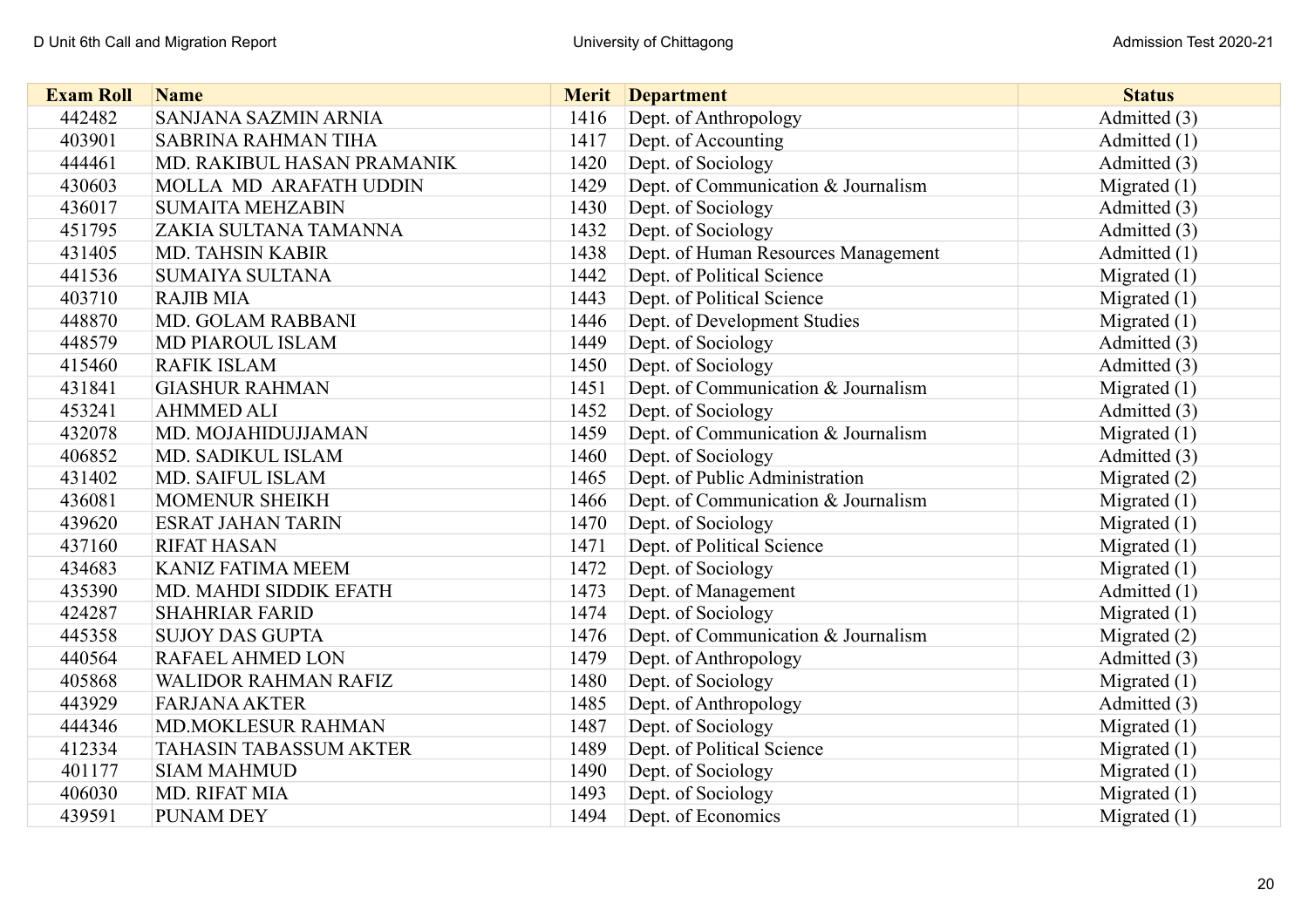| <b>Exam Roll</b> | <b>Name</b>                | <b>Merit</b> | <b>Department</b>                     | <b>Status</b>  |
|------------------|----------------------------|--------------|---------------------------------------|----------------|
| 449947           | <b>RAHMATIN NAHAR ROTI</b> | 1496         | Dept. of Sociology                    | Migrated $(1)$ |
| 446205           | MD. MONTACHIR RAHMAN       | 1500         | Dept. of Sociology                    | Migrated $(1)$ |
| 425405           | MOHAMMAD SAKAWAT HOSSAIN   | 1503         | Dept. of Development Studies          | Migrated $(1)$ |
| 404555           | MD. FORKAN AHAMMAD         | 1506         | Dept. of Sociology                    | Migrated $(1)$ |
| 402860           | <b>MD. ABU KAWSER</b>      | 1509         | Dept. of Sociology                    | Migrated $(1)$ |
| 446772           | <b>NURMOHAMMAD</b>         | 1511         | Dept. of Sociology                    | Migrated $(1)$ |
| 435460           | <b>ARIFA AKTER</b>         | 1514         | Dept. of Economics                    | Migrated $(1)$ |
| 438949           | <b>SHOHAG CHOWDHURY</b>    | 1516         | Dept. of Management                   | Admitted (1)   |
| 407147           | <b>MD. SAHAB UDDIN</b>     | 1517         | Dept. of Sociology                    | Migrated $(1)$ |
| 450774           | <b>ISRAT JAHAN</b>         | 1519         | Dept. of Sociology                    | Migrated $(1)$ |
| 422460           | NADIA AFROJ SULTANA        | 1520         | Dept. of Criminology & Police Science | Admitted (1)   |
| 405487           | <b>MD. TANVIR HASAN</b>    | 1527         | Dept. of Sociology                    | Admitted (4)   |
| 423341           | MD. NAYMUR RAHAMAN         | 1531         | Dept. of Sociology                    | Admitted (4)   |
| 425947           | AL JUBAYER TURZO           | 1533         | Dept. of Sociology                    | Admitted (4)   |
| 453699           | MD. MOSTAFIJUR RAHMAN      | 1539         | Dept. of Sociology                    | Admitted (4)   |
| 450705           | <b>SAJIB CHANDRA DAS</b>   | 1542         | Dept. of Anthropology                 | Admitted (4)   |
| 439795           | <b>TONY BISWAS</b>         | 1544         | Dept. of Political Science            | Migrated $(1)$ |
| 418560           | SYEDA RUDBA SULTANA        | 1545         | Dept. of Sociology                    | Migrated $(1)$ |
| 439420           | <b>MASKURA NISHAT</b>      | 1549         | Dept. of Political Science            | Admitted (1)   |
| 428818           | <b>MD ASHIK ELAHI</b>      | 1551         | Dept. of Sociology                    | Admitted (2)   |
| 429468           | <b>MOSADDIK ALI</b>        | 1554         | Dept. of Sociology                    | Migrated $(1)$ |
| 444511           | MAHMUDHA SULTANA MIM       | 1556         | Dept. of Political Science            | Admitted (1)   |
| 409448           | <b>SUMON MIA</b>           | 1560         | Dept. of Political Science            | Migrated $(2)$ |
| 403249           | MD. MAHIN HOSSEN           | 1562         | Dept. of Political Science            | Migrated $(2)$ |
| 429136           | MOHAMMAD SHAHEDUL ISLAM    | 1566         | Dept. of Political Science            | Admitted (1)   |
| 402661           | MD. ALOM SHEIKH            | 1567         | Dept. of Sociology                    | Migrated $(1)$ |
| 414647           | <b>SALAH UDDIN</b>         | 1569         | Dept. of Development Studies          | Migrated (2)   |
| 424750           | MD. FARID ALI              | 1571         | Dept. of Communication & Journalism   | Migrated $(1)$ |
| 435570           | NIRMA RANI BARMAN          | 1572         | Dept. of Public Administration        | Migrated $(3)$ |
| 454225           | MD. SHOHAG HOSSEN          | 1576         | Dept. of Public Administration        | Migrated $(2)$ |
| 444938           | MD. RAJIUR RAHMAN ARIF     | 1577         | Dept. of Sociology                    | Migrated $(1)$ |
| 450183           | MD. IKRAMUL ALAM           | 1581         | Dept. of Sociology                    | Migrated $(1)$ |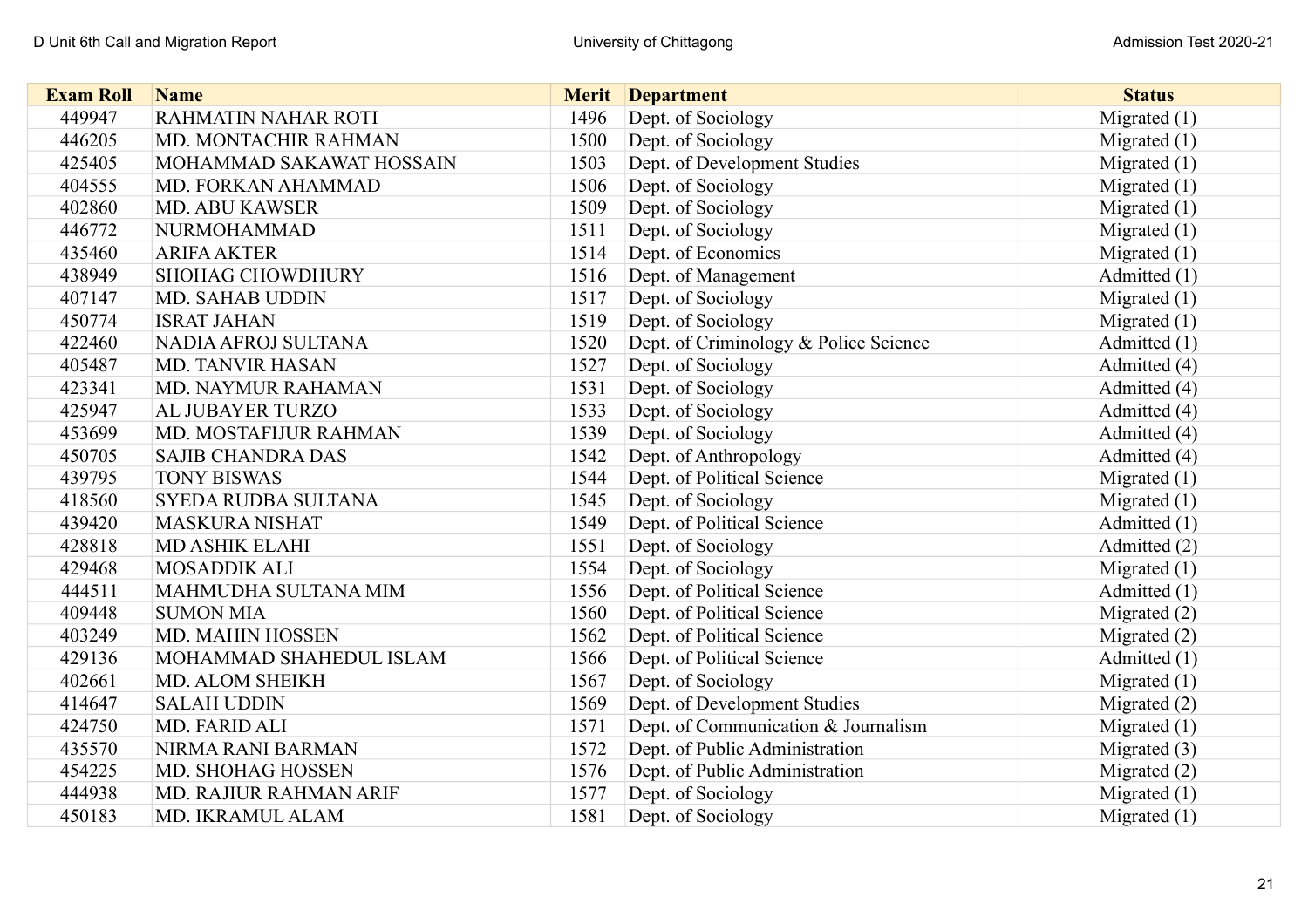| <b>Exam Roll</b> | <b>Name</b>                     | <b>Merit</b> | <b>Department</b>                            | <b>Status</b>  |
|------------------|---------------------------------|--------------|----------------------------------------------|----------------|
| 444343           | <b>JOBAYER AHAMED AKIB</b>      | 1584         | Dept. of Sociology                           | Migrated $(1)$ |
| 419347           | MOWSHUMI AKTER RITU             | 1586         | Dept. of Marketing                           | Admitted (1)   |
| 446326           | <b>MARZIA SHAHRIN</b>           | 1587         | Dept. of Anthropology                        | Admitted (4)   |
| 452762           | <b>FATIMA AKTHER</b>            | 1592         | Dept. of Economics                           | Migrated $(1)$ |
| 448603           | <b>ZULKIFAL RAFI</b>            | 1593         | Dept. of Human Resources Management          | Admitted (1)   |
| 443587           | <b>SAIMA SULTANA JEMI</b>       | 1595         | Dept. of Sociology                           | Migrated $(1)$ |
| 444311           | <b>KRISTI MALLICK</b>           | 1596         | Dept. of Sociology                           | Migrated $(1)$ |
| 438471           | <b>ABDUL BAYES KHAN</b>         | 1599         | Dept. of Sociology                           | Migrated $(1)$ |
| 400089           | <b>MD AMINUR RAHMAN</b>         | 1602         | Dept. of Public Administration               | Migrated $(2)$ |
| 430289           | <b>SANJIDA AKTER</b>            | 1603         | Dept. of Public Administration               | Migrated $(2)$ |
| 401693           | <b>SADIA TASNIM</b>             | 1605         | Dept. of Geography and Environmental Studies | Admitted (2)   |
| 412200           | <b>SAGAR</b>                    | 1608         | Dept. of Public Administration               | Migrated $(3)$ |
| 435109           | MD. ATIK AHNAF                  | 1609         | Dept. of Anthropology                        | Admitted (4)   |
| 451349           | <b>JACINTA PATHANG</b>          | 1610         | Dept. of Anthropology                        | Admitted (4)   |
| 437137           | <b>KAMRUNNAHAR</b>              | 1612         | Dept. of Political Science                   | Migrated (2)   |
| 400279           | <b>SAFIUL ALAM</b>              | 1614         | Dept. of Political Science                   | Migrated $(2)$ |
| 451262           | <b>TANIA SULTANA</b>            | 1619         | Dept. of Sociology                           | Migrated $(1)$ |
| 434121           | <b>RIFAT KHAN</b>               | 1621         | Dept. of Communication & Journalism          | Migrated $(1)$ |
| 447161           | <b>GOLAM MURSHED</b>            | 1623         | Dept. of Political Science                   | Migrated (2)   |
| 446147           | MD. SIAMUR RAHMAN               | 1626         | Dept. of Sociology                           | Migrated $(1)$ |
| 445415           | <b>TASNIM JAHAN TURNA</b>       | 1629         | Dept. of Anthropology                        | Admitted (4)   |
| 410884           | SHABINAJ AFRIN FARCILA          | 1633         | Dept. of Anthropology                        | Admitted (4)   |
| 441448           | REJANUL HAQ RAFI                | 1638         | Dept. of Anthropology                        | Admitted (4)   |
| 436922           | MD. MIZBAH UR RAHMAN SAAD       | 1644         | Dept. of Anthropology                        | Admitted (4)   |
| 409943           | <b>SHAHANAJ RITU</b>            | 1645         | Dept. of Anthropology                        | Admitted (4)   |
| 428398           | <b>TAREQUL MOSTAFA</b>          | 1647         | Dept. of Anthropology                        | Admitted (5)   |
| 438537           | <b>ANANNA ADITI DAS</b>         | 1648         | Dept. of Public Administration               | Migrated $(1)$ |
| 403813           | MD. MOHOSIUL HASAN              | 1650         | Dept. of Anthropology                        | Admitted (5)   |
| 435744           | <b>LABIBATUL MOSTAFA TASPIA</b> | 1651         | Dept. of Anthropology                        | Admitted (5)   |
| 435026           | M. A. HASAN SAGOR               | 1652         | Dept. of Anthropology                        | Admitted (5)   |
| 454115           | MD. RAFI ULLAH                  | 1655         | Dept. of Sociology                           | Migrated $(1)$ |
| 430019           | MD. RAYHAN                      | 1656         | Dept. of Anthropology                        | Admitted (5)   |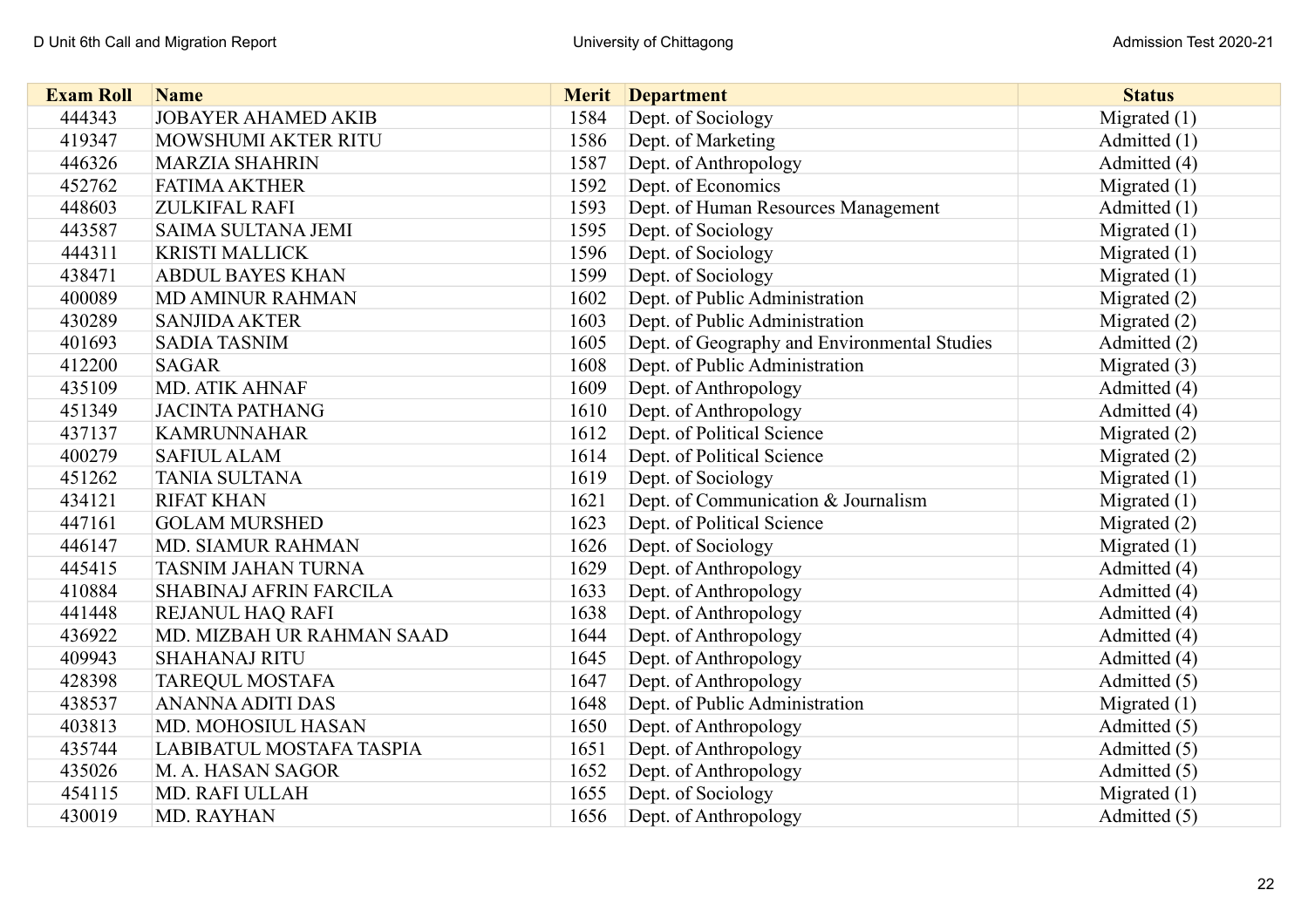| <b>Exam Roll</b> | <b>Name</b>                  |      | <b>Merit</b> Department                      | <b>Status</b>  |
|------------------|------------------------------|------|----------------------------------------------|----------------|
| 450605           | <b>ZIDAN SHARMA</b>          | 1657 | Dept. of Anthropology                        | Admitted (5)   |
| 444866           | <b>SAIF ISHTIAQUE NAVEEN</b> | 1660 | Dept. of Anthropology                        | Admitted (5)   |
| 447480           | <b>AJIMUL ISLAM</b>          | 1661 | Dept. of Anthropology                        | Admitted (5)   |
| 408488           | <b>MEEM MEHEDI</b>           | 1662 | Dept. of Anthropology                        | Admitted (5)   |
| 451958           | <b>KARNIA AKTAR PRIYA</b>    | 1664 | Dept. of Accounting                          | Migrated $(1)$ |
| 420773           | MD. MUIN MEZBAH ULLASH       | 1665 | Dept. of Geography and Environmental Studies | Migrated $(1)$ |
| 447322           | MD. JAKARYA JASIM BABU       | 1666 | Dept. of Accounting                          | Migrated $(1)$ |
| 430938           | <b>NASIM SARDER</b>          | 1670 | Dept. of Anthropology                        | Admitted (5)   |
| 415144           | MD. SUBBIRUJJAMAN            | 1673 | Dept. of Anthropology                        | Admitted (5)   |
| 429176           | <b>MD. RABIUL HOSEN</b>      | 1674 | Dept. of International Relation              | Migrated $(1)$ |
| 404184           | <b>MD. NAHID HASAN</b>       | 1678 | Dept. of Accounting                          | Admitted (1)   |
| 407535           | <b>ARFAT HOSSAIN</b>         | 1682 | Dept. of Anthropology                        | Admitted (5)   |
| 448992           | AL RAJI RAJU                 | 1683 | Dept. of Anthropology                        | Admitted (5)   |
| 425764           | MOHAMMAD FAISAL ALAM         | 1684 | Dept. of Sociology                           | Admitted (3)   |
| 435758           | MONTAHINA BEGUM              | 1685 | Dept. of Economics                           | Migrated $(1)$ |
| 400446           | <b>FATHEMA AZIZ</b>          | 1687 | Dept. of Anthropology                        | Admitted (5)   |
| 400968           | SWASTIKA SACHI PUJA          | 1688 | Dept. of Anthropology                        | Admitted (5)   |
| 427623           | <b>S M AHASAN HABIB</b>      | 1691 | Dept. of Anthropology                        | Admitted (5)   |
| 442876           | <b>ISTIMAM SAZZAD PRIYO</b>  | 1692 | Dept. of Anthropology                        | Called $(6)$   |
| 422532           | NAWATUL AFROZE               | 1693 | Dept. of Management                          | Admitted (1)   |
| 447849           | <b>SHEIKH MAINUR RAHMAN</b>  | 1694 | Dept. of Banking & Insurance                 | Admitted (1)   |
| 452008           | SHEIKH RIFAT BIN JAMAL       | 1695 | Dept. of Management                          | Admitted (1)   |
| 408902           | <b>FARIHA MAHBUB</b>         | 1696 | Dept. of Anthropology                        | Called $(6)$   |
| 410035           | <b>FAIZA AZAM</b>            | 1697 | Dept. of Anthropology                        | Called $(6)$   |
| 407210           | <b>MD.TANVIR HOSSAIN</b>     | 1698 | Dept. of Anthropology                        | Called $(6)$   |
| 416437           | <b>SHAKIB MAHMUD BIJOY</b>   | 1702 | Dept. of Anthropology                        | Called $(6)$   |
| 420315           | <b>FARZANA NIZAM PRITY</b>   | 1704 | Dept. of Anthropology                        | Called (6)     |
| 442277           | <b>JINNAT ARA MIMI</b>       | 1707 | Dept. of Accounting                          | Migrated $(1)$ |
| 448814           | MD. SOYAIB HASAN TONMOY      | 1711 | Dept. of Banking & Insurance                 | Admitted (1)   |
| 407433           | MD. SAROWAR HOSSAIN KHAN     | 1712 | Dept. of Sociology                           | Admitted (3)   |
| 447350           | SHEIKH SUMAYA ISLAM          | 1713 | Dept. of Sociology                           | Admitted (3)   |
| 435764           | <b>UMME HABIBA</b>           | 1718 | Dept. of Economics                           | Migrated $(1)$ |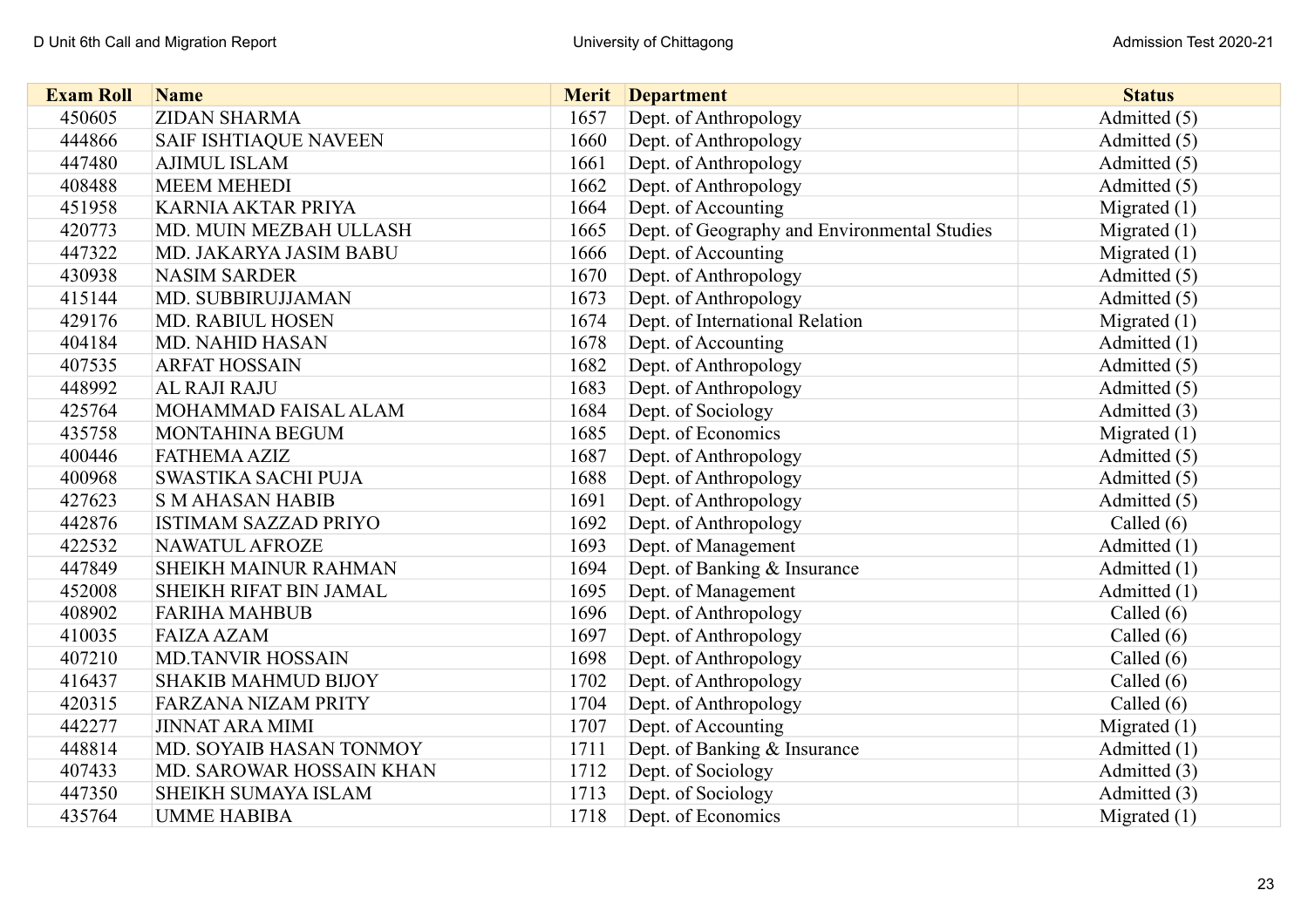| <b>Exam Roll</b> | <b>Name</b>                    |      | <b>Merit</b> Department               | <b>Status</b>  |
|------------------|--------------------------------|------|---------------------------------------|----------------|
| 427527           | <b>MD. FAISAL HOSEN</b>        | 1720 | Dept. of Sociology                    | Admitted (3)   |
| 403248           | PAPEA SULTANA                  | 1721 | Dept. of Accounting                   | Migrated $(1)$ |
| 428234           | <b>MAHABUB ALAM</b>            | 1724 | Dept. of Sociology                    | Admitted (3)   |
| 417937           | <b>FARAH NOOR SAMI</b>         | 1731 | Dept. of Accounting                   | Migrated $(1)$ |
| 428454           | <b>SADIA BINTE SIDDIQUE</b>    | 1740 | Dept. of Management                   | Admitted (1)   |
| 435798           | MD. HASANUZZAMAN SANTO         | 1746 | Dept. of Sociology                    | Migrated $(1)$ |
| 452524           | MOHAMMAD HOSSAIN               | 1750 | Dept. of Communication & Journalism   | Admitted (3)   |
| 417219           | <b>ABDULLAH AL MAMUN</b>       | 1751 | Dept. of Sociology                    | Admitted (3)   |
| 445197           | <b>RAFIA TASNIM</b>            | 1757 | Dept. of Marketing                    | Admitted (1)   |
| 449647           | <b>SRABONI MOHAJAN</b>         | 1762 | Dept. of Accounting                   | Migrated $(1)$ |
| 452318           | <b>SAIKAT DEV</b>              | 1764 | Dept. of Accounting                   | Migrated $(1)$ |
| 410712           | <b>FAHIMA ISRATUN NISA EMI</b> | 1778 | Dept. of Sociology                    | Admitted (3)   |
| 424253           | <b>SAFAYET HOSSAIN</b>         | 1780 | Dept. of Sociology                    | Admitted (3)   |
| 420380           | <b>RANA MIAH</b>               | 1784 | Dept. of Sociology                    | Admitted (3)   |
| 414048           | <b>UMME SHAIBA</b>             | 1785 | Dept. of Communication & Journalism   | Migrated $(1)$ |
| 438551           | <b>GIASH UDDIN</b>             | 1787 | Dept. of Communication & Journalism   | Admitted (3)   |
| 441591           | MD. JOWEL                      | 1790 | Dept. of Communication & Journalism   | Migrated $(1)$ |
| 435171           | <b>EJAJ AHMMAD</b>             | 1791 | Dept. of Sociology                    | Admitted (3)   |
| 413413           | MD. AHSAN HABIB BULBUL         | 1796 | Dept. of Sociology                    | Admitted (3)   |
| 442824           | <b>TASFIA SHAHRIN</b>          | 1797 | Dept. of Management                   | Admitted (1)   |
| 439529           | <b>SABIHA KAISER RATTRI</b>    | 1798 | Dept. of Communication & Journalism   | Admitted (3)   |
| 444014           | <b>MD. CHAYAN BABU</b>         | 1799 | Dept. of Sociology                    | Admitted (3)   |
| 428434           | MD. RAIHAN HOSEN SARDER        | 1812 | Dept. of Sociology                    | Admitted (3)   |
| 442208           | <b>ARPADAS</b>                 | 1813 | Dept. of Criminology & Police Science | Admitted (3)   |
| 443245           | <b>TANZIMUL ISLAM</b>          | 1814 | Dept. of Sociology                    | Admitted (3)   |
| 424493           | MOHAMMED SAIMON RAIHEN SHAKIL  | 1816 | Dept. of Human Resources Management   | Admitted (1)   |
| 453505           | <b>TANVIR ISHRAK</b>           | 1838 | Dept. of Management                   | Admitted (1)   |
| 436065           | <b>SHARIF SADMAN SHAHRIAR</b>  | 1847 | Dept. of Accounting                   | Migrated $(1)$ |
| 427358           | MD. ELEAS                      | 1852 | Dept. of Communication & Journalism   | Admitted (3)   |
| 434457           | S. M. RAHMAT ULLAH MOHSIN      | 1855 | Dept. of Sociology                    | Admitted (3)   |
| 452231           | <b>SAJEDA ANJUM ANIKA</b>      | 1856 | Dept. of Communication & Journalism   | Migrated $(1)$ |
| 423127           | <b>TANJINA AKTER</b>           | 1860 | Dept. of Political Science            | Admitted (1)   |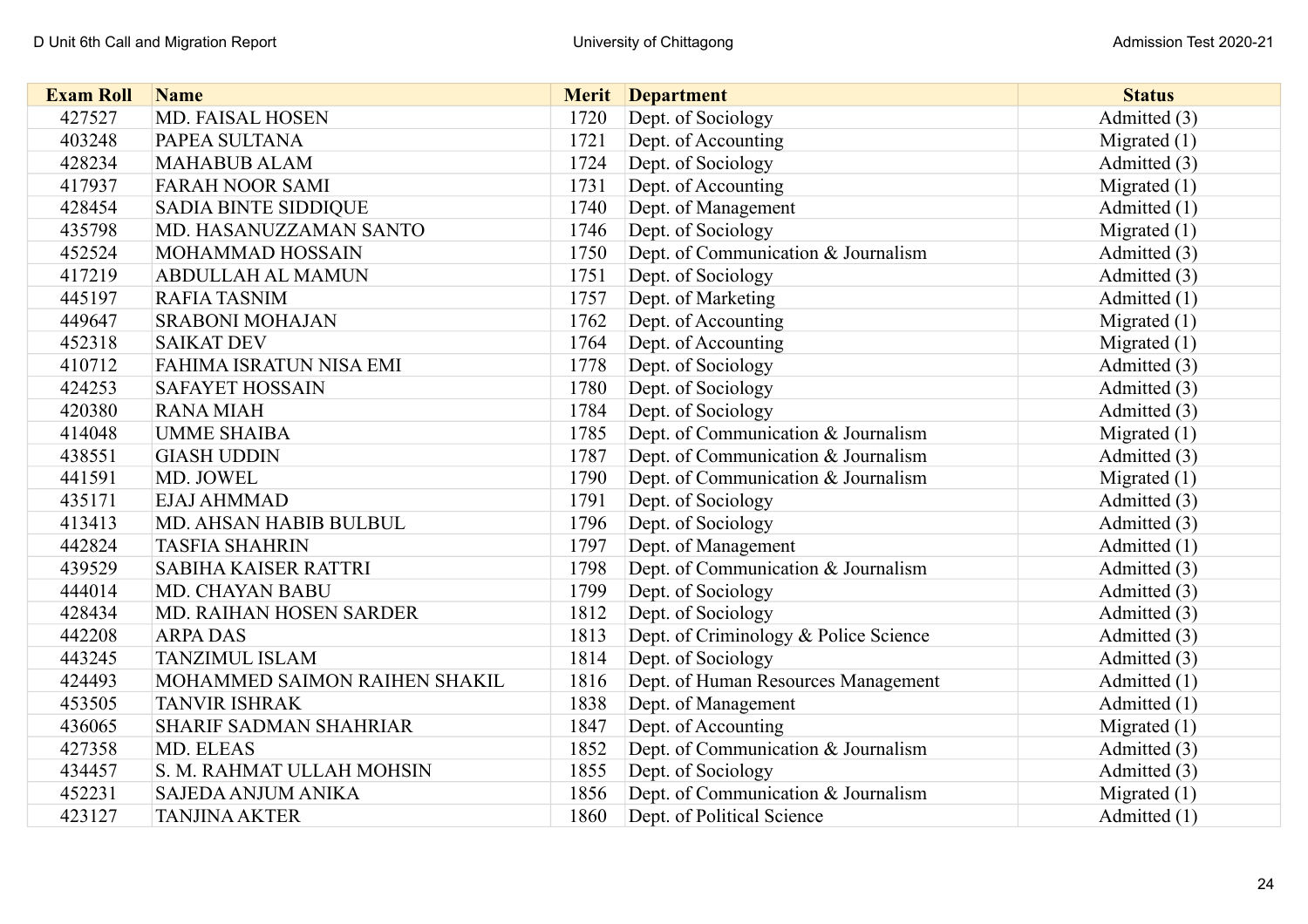| <b>Exam Roll</b> | <b>Name</b>                    |      | <b>Merit</b> Department               | <b>Status</b>  |
|------------------|--------------------------------|------|---------------------------------------|----------------|
| 426000           | <b>JAHIDUL ISLAM BADAL</b>     | 1872 | Dept. of International Relation       | Migrated $(1)$ |
| 434378           | SABIKUNNAHAR SHEMO             | 1876 | Dept. of Criminology & Police Science | Migrated $(2)$ |
| 416259           | <b>SAKIB HOSEN</b>             | 1878 | Dept. of Criminology & Police Science | Migrated $(1)$ |
| 445862           | <b>KAISAR HAMID</b>            | 1879 | Dept. of Sociology                    | Admitted (3)   |
| 437669           | <b>MD. NIAZ MORSHED</b>        | 1882 | Dept. of Sociology                    | Migrated $(1)$ |
| 447401           | <b>AZHAR UDDIN</b>             | 1883 | Dept. of Human Resources Management   | Admitted (1)   |
| 418047           | <b>MD. ADNAN SAMI</b>          | 1884 | Dept. of Accounting                   | Migrated $(1)$ |
| 450973           | <b>SUNAYAN BARUA</b>           | 1887 | Dept. of Accounting                   | Migrated $(1)$ |
| 406373           | MST.ZANNATUL FERDOUSI          | 1895 | Dept. of Sociology                    | Admitted (3)   |
| 420600           | <b>SADMAN SAKIB</b>            | 1897 | Dept. of Marketing                    | Migrated $(1)$ |
| 453716           | <b>JANNATUL HARMAIN AYSHEE</b> | 1902 | Dept. of Management                   | Admitted (1)   |
| 449837           | <b>FAYEK AL GANI</b>           | 1903 | Dept. of International Relation       | Migrated $(1)$ |
| 408321           | <b>SUNJIDA AKTER</b>           | 1907 | Dept. of Sociology                    | Migrated $(1)$ |
| 419800           | MD. RIYADUL ISLAM              | 1909 | Dept. of Communication & Journalism   | Migrated $(1)$ |
| 437973           | MD. TASMIM AHAMED              | 1913 | Dept. of Communication & Journalism   | Migrated $(1)$ |
| 437677           | MD. SHAMIM HOSSAIN             | 1917 | Dept. of Communication & Journalism   | Migrated $(1)$ |
| 432837           | <b>REJOWAN</b>                 | 1918 | Dept. of Sociology                    | Migrated $(1)$ |
| 426159           | <b>HABIBA TANJI</b>            | 1923 | Dept. of Economics                    | Migrated (2)   |
| 438227           | MD. ALIMUL SHAMIM RABBI        | 1924 | Dept. of Communication & Journalism   | Migrated $(1)$ |
| 443755           | <b>KAZI HABIBA</b>             | 1925 | Dept. of Anthropology                 | Admitted (3)   |
| 415090           | <b>SONGGITH KUMAR</b>          | 1930 | Dept. of Criminology & Police Science | Migrated $(2)$ |
| 444068           | <b>MD. SOHAG RANA</b>          | 1934 | Dept. of Sociology                    | Migrated (2)   |
| 436852           | <b>TUHIN AHMED</b>             | 1939 | Dept. of Sociology                    | Migrated $(1)$ |
| 430276           | <b>MUSTAKIM HASAN</b>          | 1948 | Dept. of Marketing                    | Migrated $(1)$ |
| 422922           | <b>MEHER NIGAR</b>             | 1965 | Dept. of Accounting                   | Migrated $(1)$ |
| 413530           | <b>ABIDA SULTANA</b>           | 1970 | Dept. of Public Administration        | Migrated $(1)$ |
| 452959           | KANIJ SIDDIKA TUHA             | 1973 | Dept. of Sociology                    | Migrated $(1)$ |
| 421179           | <b>AKHI AKTER</b>              | 1979 | Dept. of Accounting                   | Migrated $(1)$ |
| 446608           | <b>NOUSHADUL HASAN</b>         | 1983 | Dept. of Sociology                    | Migrated $(1)$ |
| 445544           | <b>RIPON MIA</b>               | 1984 | Dept. of Communication & Journalism   | Migrated $(1)$ |
| 427852           | <b>TASLIMA AKTER</b>           | 1985 | Dept. of Sociology                    | Migrated $(1)$ |
| 437363           | MD. TANZIRUL ISLAM             | 1987 | Dept. of Sociology                    | Migrated $(1)$ |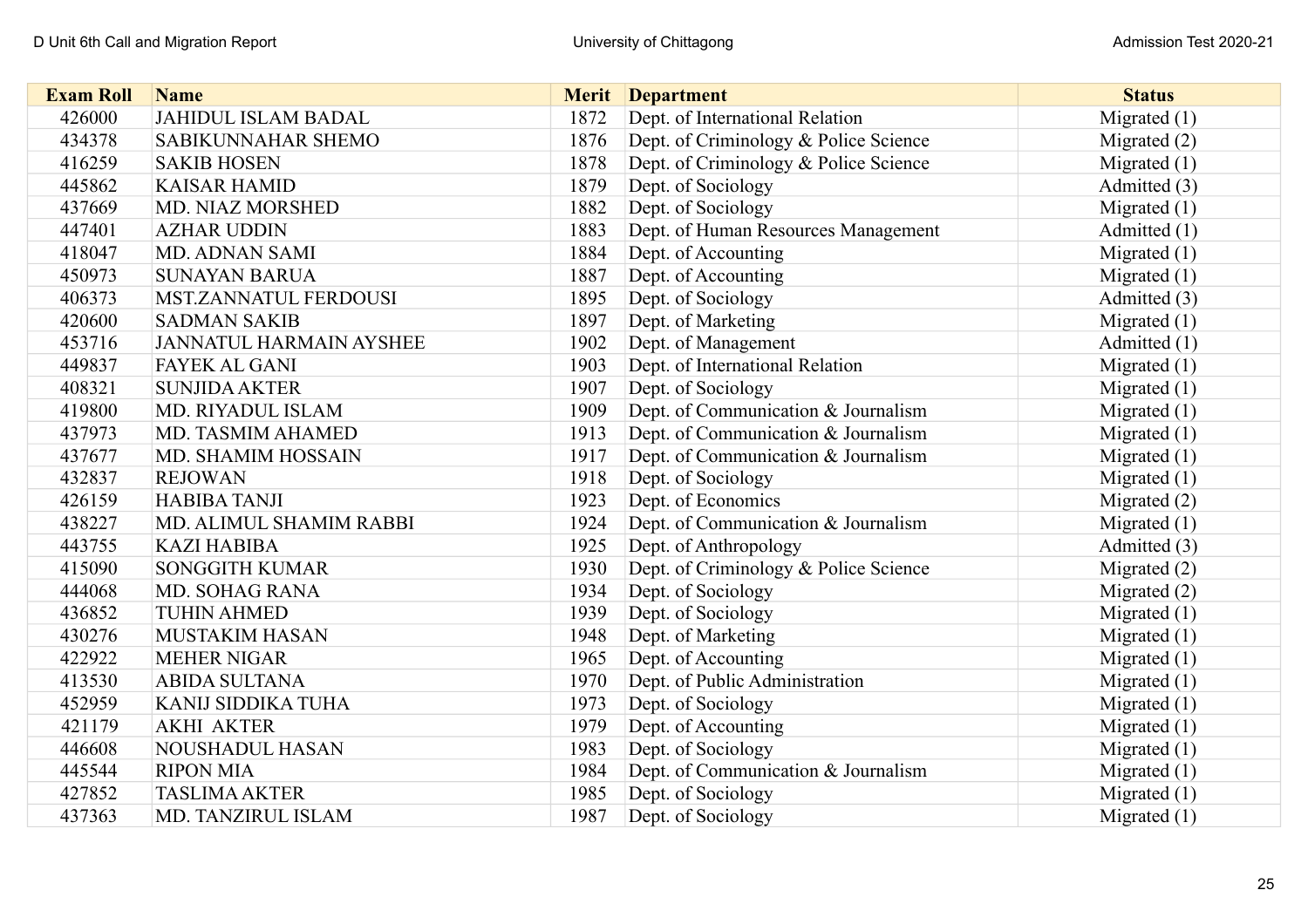| <b>Exam Roll</b> | <b>Name</b>                 |      | <b>Merit</b> Department               | <b>Status</b>  |
|------------------|-----------------------------|------|---------------------------------------|----------------|
| 432897           | <b>RASEL KHAN</b>           | 1995 | Dept. of Sociology                    | Migrated $(1)$ |
| 438922           | <b>RAYHAN ISLAM</b>         | 1996 | Dept. of Criminology & Police Science | Migrated $(2)$ |
| 431736           | <b>MD. SUMON ISLAM</b>      | 1997 | Dept. of Communication & Journalism   | Migrated $(1)$ |
| 418305           | <b>SADIA AFRIN</b>          | 2004 | Dept. of Sociology                    | Migrated $(1)$ |
| 435280           | <b>TANMOY KUMAR SAHA</b>    | 2007 | Dept. of Sociology                    | Migrated $(1)$ |
| 422850           | NUSRAT JAHAN TASPIA         | 2008 | Dept. of Economics                    | Migrated (2)   |
| 403946           | <b>SHAWON ALI SOBUZ</b>     | 2009 | Dept. of Sociology                    | Migrated (2)   |
| 432634           | MD. AKHTARUZZAMAN           | 2010 | Dept. of Sociology                    | Migrated $(1)$ |
| 425403           | <b>NOYON CHOWDHURY</b>      | 2015 | Dept. of Criminology & Police Science | Migrated (2)   |
| 436070           | MD MINHAJ UDDIN MONNA       | 2016 | Dept. of Public Administration        | Migrated $(1)$ |
| 438298           | <b>MD. RIDOY MIA</b>        | 2020 | Dept. of Human Resources Management   | Admitted (1)   |
| 444666           | <b>SAMIA RAHMAN</b>         | 2023 | Dept. of Sociology                    | Admitted (1)   |
| 434059           | FATEMA - E - SANY           | 2026 | Dept. of Sociology                    | Admitted (1)   |
| 412386           | <b>ABDULLAH AL MAMUN</b>    | 2041 | Dept. of Sociology                    | Admitted (4)   |
| 452826           | <b>MD. BAPPI BABU</b>       | 2044 | Dept. of Sociology                    | Migrated $(1)$ |
| 444644           | <b>MD. RANGA BABU</b>       | 2058 | Dept. of Sociology                    | Migrated $(1)$ |
| 444160           | <b>SHANJIDA AKTER SHILA</b> | 2066 | Dept. of Sociology                    | Admitted (4)   |
| 422424           | SHILPI SARKAR SUBRA         | 2067 | Dept. of Management                   | Admitted (1)   |
| 447166           | MOHAMMAD SHAFIQUL ISLAM     | 2083 | Dept. of Economics                    | Migrated $(2)$ |
| 439392           | <b>ARAFAT ISLAM WAHID</b>   | 2085 | Dept. of Criminology & Police Science | Admitted (4)   |
| 448793           | <b>RUDRO BAIRAGI</b>        | 2087 | Dept. of Communication & Journalism   | Admitted (4)   |
| 410858           | MD. AHSAN ALI               | 2088 | Dept. of Sociology                    | Admitted (4)   |
| 434086           | <b>MD. JONI HOSSAIN</b>     | 2091 | Dept. of Communication & Journalism   | Admitted (4)   |
| 406820           | RUMANA AKTER DINA           | 2097 | Dept. of Economics                    | Migrated $(2)$ |
| 416329           | <b>JOY DAS</b>              | 2103 | Dept. of Sociology                    | Migrated (2)   |
| 438054           | <b>RIDOY MIA</b>            | 2104 | Dept. of Communication & Journalism   | Migrated $(1)$ |
| 410223           | MD. RASHEDUZZAMAN MONA      | 2106 | Dept. of Criminology & Police Science | Admitted (4)   |
| 434492           | <b>RUKONUZZAMAN</b>         | 2108 | Dept. of Communication & Journalism   | Migrated $(1)$ |
| 426406           | TANVIN TAHYA.               | 2122 | Dept. of Accounting                   | Migrated $(1)$ |
| 412432           | <b>ZAFRIN TABASSUM</b>      | 2125 | Dept. of Human Resources Management   | Admitted (1)   |
| 428388           | <b>OBAIDULLAH</b>           | 2139 | Dept. of Sociology                    | Migrated $(1)$ |
| 428595           | MD. NAHID ALI               | 2142 | Dept. of Communication & Journalism   | Migrated $(1)$ |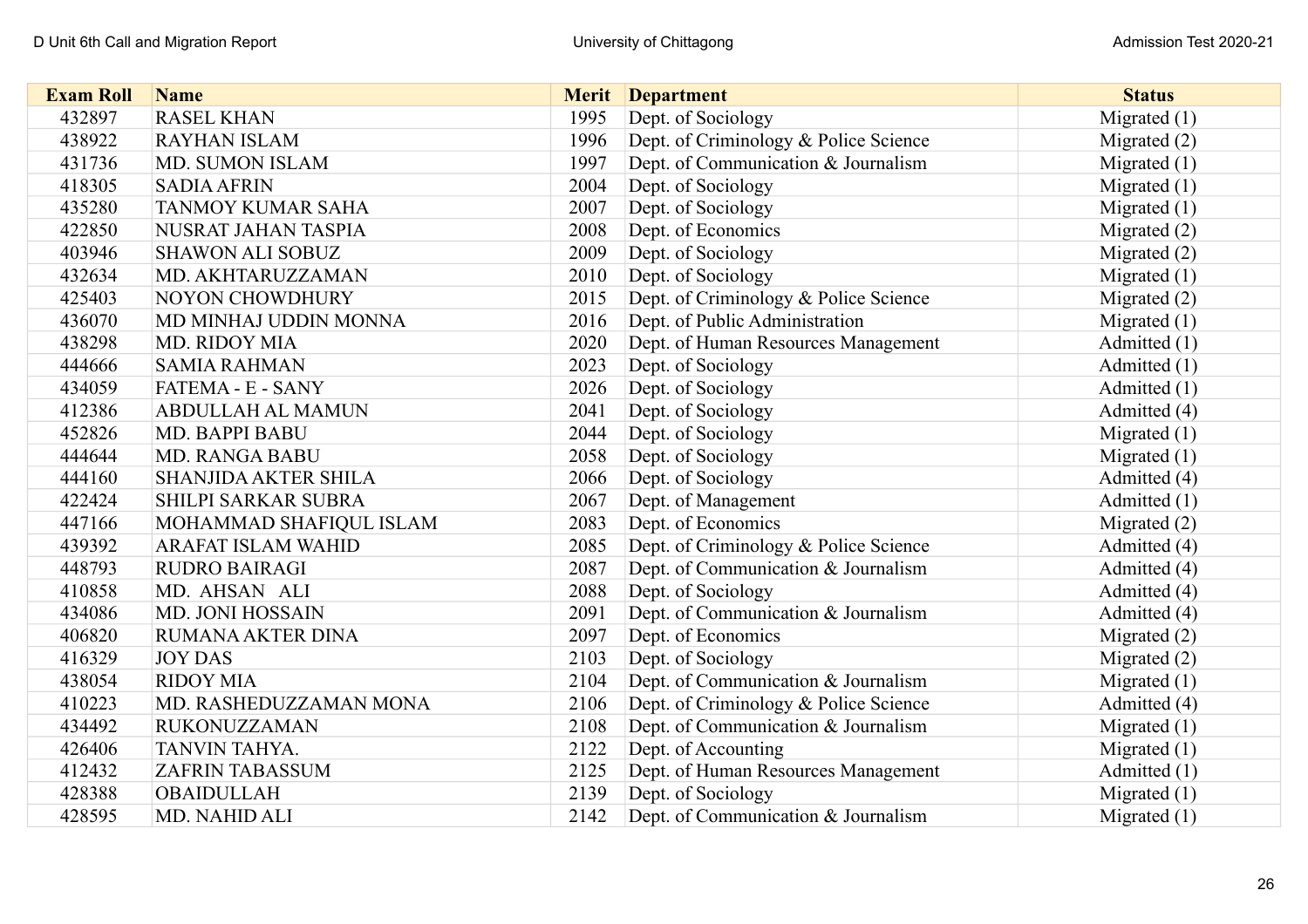| <b>Exam Roll</b> | <b>Name</b>                |      | <b>Merit</b> Department                      | <b>Status</b>  |
|------------------|----------------------------|------|----------------------------------------------|----------------|
| 441444           | <b>MAIMONA AKHTER</b>      | 2146 | Dept. of Sociology                           | Migrated $(1)$ |
| 450128           | <b>SEFAET HOSAIN</b>       | 2148 | Dept. of Sociology                           | Migrated $(1)$ |
| 417835           | MD. TAISIFUR RAHMAN        | 2151 | Dept. of Sociology                           | Migrated $(1)$ |
| 442929           | <b>JOBAIR FARUQUE</b>      | 2153 | Dept. of Geography and Environmental Studies | Migrated $(1)$ |
| 413053           | <b>MD. NAIME HASAN</b>     | 2154 | Dept. of Sociology                           | Migrated $(1)$ |
| 418533           | <b>SAZZAD HOSSAIN SIAM</b> | 2155 | Dept. of Sociology                           | Migrated $(1)$ |
| 449069           | <b>MASUD RANA</b>          | 2156 | Dept. of Geography and Environmental Studies | Admitted (4)   |
| 436555           | MEHEJABIN ALAM PUSHPITA    | 2157 | Dept. of Economics                           | Migrated $(2)$ |
| 450067           | <b>JANIA CHOWDHURY</b>     | 2160 | Dept. of Political Science                   | Migrated $(1)$ |
| 449654           | MD. RAYHAN ISLAM           | 2161 | Dept. of Sociology                           | Migrated $(1)$ |
| 424799           | MD. SAHEDUL ISLAM          | 2164 | Dept. of Anthropology                        | Admitted (4)   |
| 452451           | <b>ANISUR RAHMAN</b>       | 2169 | Dept. of Anthropology                        | Admitted (4)   |
| 450522           | <b>TASIFUL ALAM ROHAN</b>  | 2171 | Dept. of Economics                           | Migrated $(2)$ |
| 415120           | YASIN ARFAT                | 2173 | Dept. of Anthropology                        | Migrated $(1)$ |
| 428564           | <b>MEHEDI HASAN</b>        | 2174 | Dept. of Anthropology                        | Admitted (4)   |
| 445747           | SHEULI AKTER SHOCHE        | 2175 | Dept. of Anthropology                        | Admitted (4)   |
| 406744           | SABRINA MASHRAFI           | 2179 | Dept. of Human Resources Management          | Admitted (1)   |
| 420507           | <b>FAHIMA AKTER</b>        | 2185 | Dept. of International Relation              | Migrated $(1)$ |
| 402437           | SANJIDA TASMIM SADIA       | 2190 | Dept. of Anthropology                        | Admitted (4)   |
| 429470           | <b>TANIA RAHMAN</b>        | 2201 | Dept. of Finance                             | Admitted $(1)$ |
| 411432           | AFSANA MARIAM              | 2206 | Dept. of Psychology                          | Admitted (3)   |
| 413123           | <b>HEFAIJATUN NAIMA</b>    | 2208 | Dept. of Anthropology                        | Admitted (4)   |
| 447587           | <b>SADEK HOSEN</b>         | 2215 | Dept. of Anthropology                        | Admitted (4)   |
| 437653           | <b>SHAHIDUL ISLAM</b>      | 2219 | Dept. of Anthropology                        | Admitted (4)   |
| 405875           | MOHAMMAD FAISAL UDDIN      | 2220 | Dept. of Anthropology                        | Admitted (4)   |
| 434187           | MD. SOHAG ALAM             | 2226 | Dept. of Anthropology                        | Admitted (4)   |
| 435500           | MD. NURA ALAM SIDDIKEY     | 2229 | Dept. of Anthropology                        | Admitted (4)   |
| 404305           | MD. TANVIR MAHMUD          | 2230 | Dept. of Marketing                           | Migrated $(1)$ |
| 431732           | <b>SAIMUN ISLAM RIDOY</b>  | 2245 | Dept. of Management                          | Admitted (1)   |
| 430925           | MD. PARVEZ MOSAROF         | 2254 | Dept. of Anthropology                        | Admitted (5)   |
| 402164           | MD. YEANUR RAHMAN          | 2255 | Dept. of Anthropology                        | Admitted (5)   |
| 446737           | <b>FATIHATUJ JOHRA</b>     | 2262 | Dept. of Management                          | Migrated $(1)$ |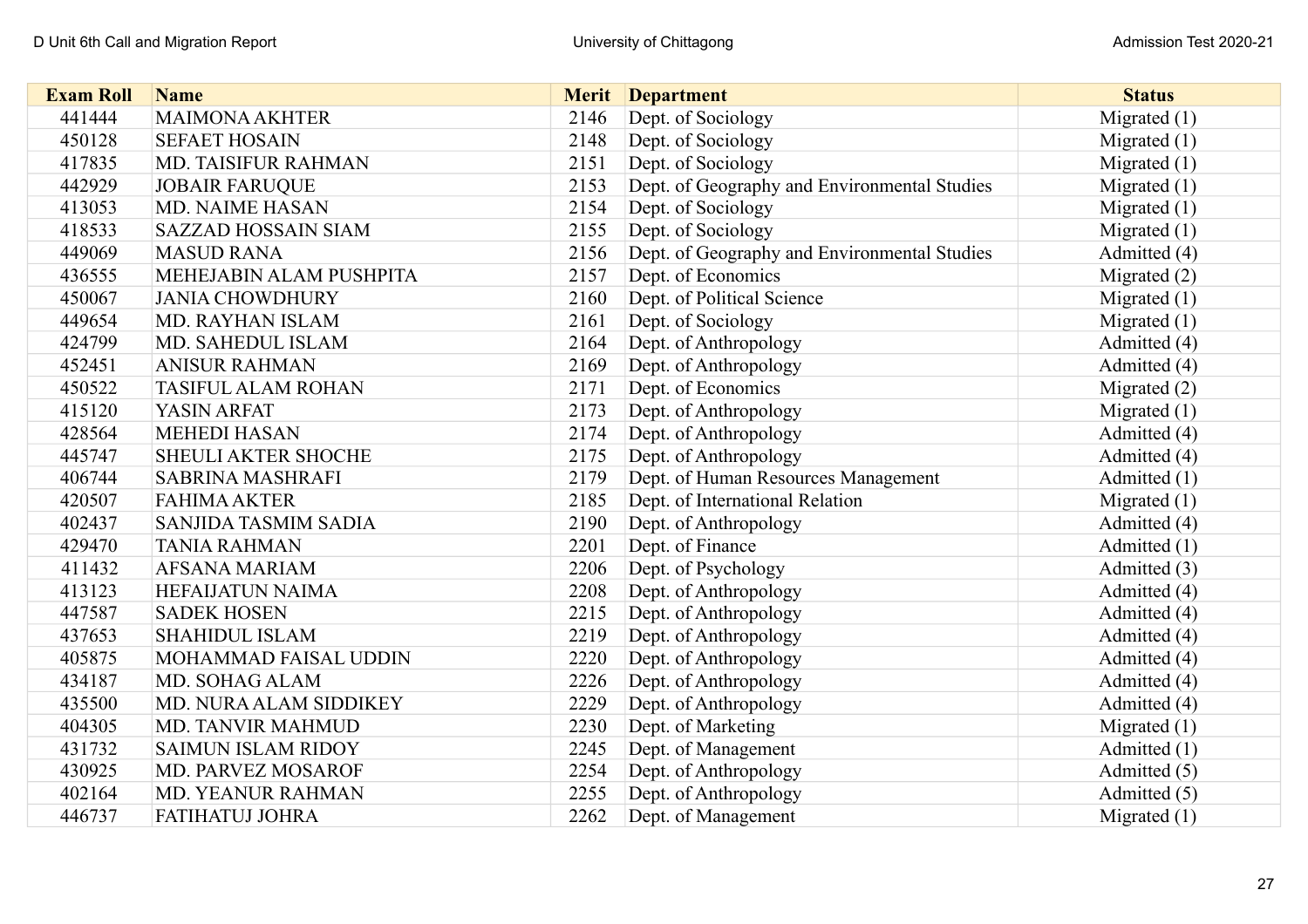| <b>Exam Roll</b> | <b>Name</b>                    | <b>Merit</b> | <b>Department</b>                            | <b>Status</b>  |
|------------------|--------------------------------|--------------|----------------------------------------------|----------------|
| 432645           | PRASHARI BHATTACHARJEE SRISTY  | 2279         | Dept. of Banking & Insurance                 | Admitted (1)   |
| 446894           | ARPHI SHIL TULI                | 2293         | Dept. of Anthropology                        | Admitted (5)   |
| 435009           | <b>AYESHA AKTER TUMPA</b>      | 2294         | Dept. of Anthropology                        | Admitted (5)   |
| 431153           | <b>SAKHAWAT HOSSAIN</b>        | 2298         | Dept. of Anthropology                        | Admitted (5)   |
| 408647           | <b>SHAKIB SALMAN</b>           | 2300         | Dept. of Communication & Journalism          | Migrated $(1)$ |
| 438621           | MUSAMMAD FARJANA SULTANA MAHIN | 2310         | Dept. of Anthropology                        | Called $(6)$   |
| 427487           | <b>ROMAN MIA</b>               | 2311         | Dept. of Anthropology                        | Called $(6)$   |
| 434681           | MOMTAHA CHOWDHURY              | 2312         | Dept. of Anthropology                        | Called $(6)$   |
| 453049           | <b>MEHERAB KHAN</b>            | 2314         | Dept. of Anthropology                        | Called $(6)$   |
| 426967           | <b>NAHILA AKTER</b>            | 2316         | Dept. of Political Science                   | Migrated $(1)$ |
| 453985           | <b>MEHEDI HASSAN</b>           | 2318         | Dept. of Geography and Environmental Studies | Admitted (5)   |
| 434160           | <b>SANJIT GHOSH</b>            | 2320         | Dept. of Anthropology                        | Called $(6)$   |
| 447310           | <b>MD. SHAKIB HOSSAIN</b>      | 2322         | Dept. of Geography and Environmental Studies | Called $(6)$   |
| 440492           | <b>SHUKANTA SHUSHIL</b>        | 2324         | Dept. of Political Science                   | Migrated $(1)$ |
| 446561           | <b>ABDULLAH BIN JUBAER</b>     | 2326         | Dept. of Anthropology                        | Called $(6)$   |
| 446580           | HAWA-UL-JANNAT-TUSKA           | 2328         | Dept. of Anthropology                        | Called $(6)$   |
| 430765           | MD. SHAMIM HOSSAIN             | 2329         | Dept. of Anthropology                        | Called $(6)$   |
| 403355           | ARIFUS SAKIB JAMIM             | 2330         | Dept. of Management                          | Migrated $(1)$ |
| 402774           | ABDULLAH MOHAMMAD OSAMA        | 2337         | Dept. of Anthropology                        | Called $(6)$   |
| 422553           | <b>SYED RAKIBUL KADER NEON</b> | 2342         | Dept. of Accounting                          | Migrated $(2)$ |
| 434835           | MD. KAMRUL HASAN               | 2343         | Dept. of Management                          | Migrated $(1)$ |
| 425556           | <b>FARHANA AKHTER</b>          | 2349         | Dept. of Anthropology                        | Called $(6)$   |
| 420094           | <b>SHAFIKUL ISLAM</b>          | 2353         | Dept. of Accounting                          | Migrated $(2)$ |
| 435313           | <b>JANNATUL NAYEM</b>          | 2361         | Dept. of Anthropology                        | Called $(6)$   |
| 420261           | <b>NUSRAT JAHAN</b>            | 2363         | Dept. of Anthropology                        | Called $(6)$   |
| 435971           | MD. TAWHID HOSSEN              | 2365         | Dept. of Geography and Environmental Studies | Called $(6)$   |
| 448912           | MD. SHOHAG MAHMUD              | 2371         | Dept. of Geography and Environmental Studies | Called $(6)$   |
| 407499           | MD. FAHIM MIA                  | 2375         | Dept. of Anthropology                        | Called $(6)$   |
| 433012           | MD. ABDULLAH                   | 2378         | Dept. of Anthropology                        | Called (6)     |
| 425230           | <b>JOY SARKER</b>              | 2380         | Dept. of Anthropology                        | Called $(6)$   |
| 444605           | <b>HEDAYET BIN RIAD</b>        | 2384         | Dept. of Anthropology                        | Called $(6)$   |
| 418967           | MD. SHAHADAD HOSSAIN SUNNY     | 2385         | Dept. of Political Science                   | Migrated $(1)$ |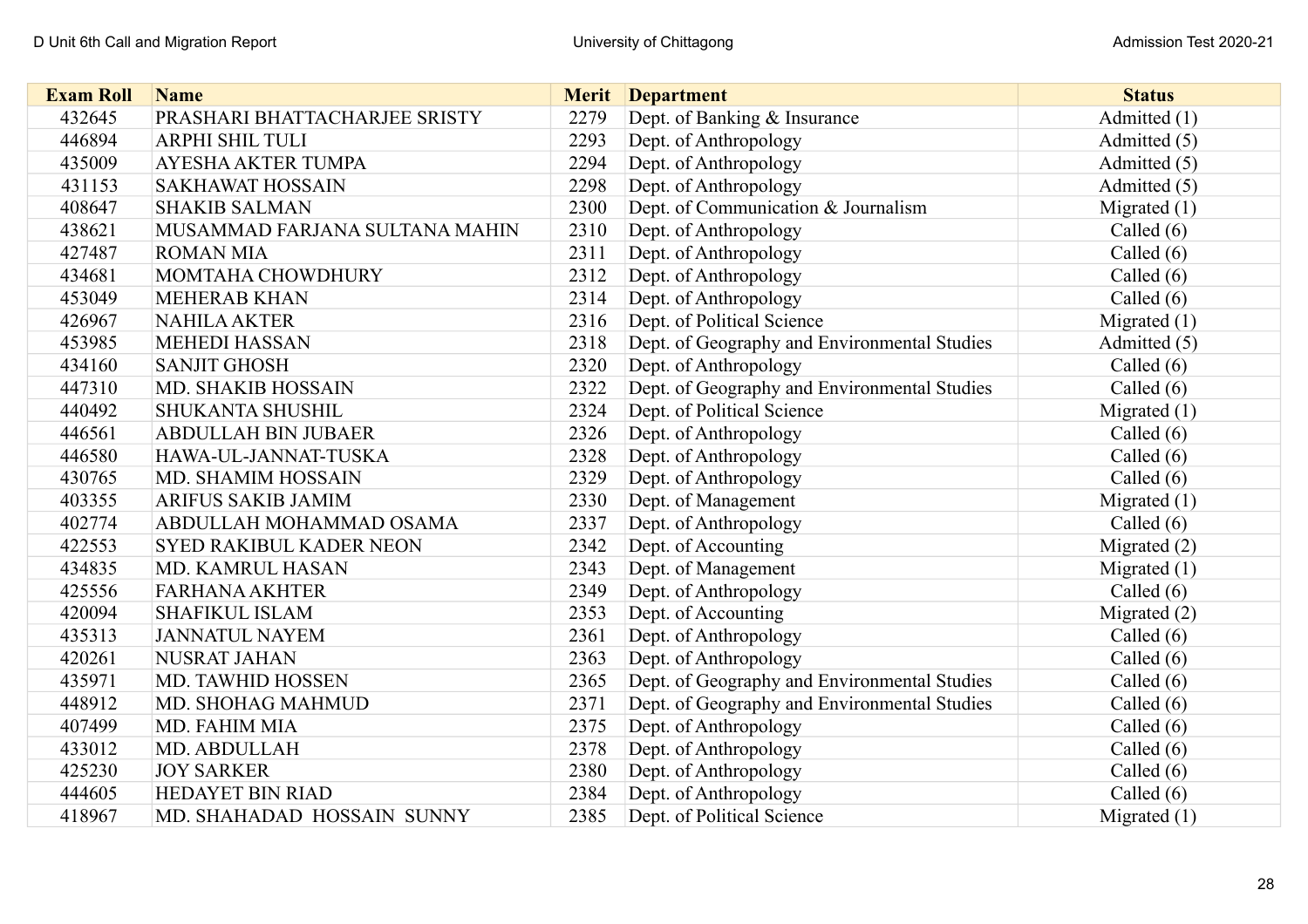| <b>Exam Roll</b> | <b>Name</b>                   |      | <b>Merit</b> Department             | <b>Status</b>  |
|------------------|-------------------------------|------|-------------------------------------|----------------|
| 441564           | <b>SOLIMA BINTI</b>           | 2413 | Dept. of Psychology                 | Admitted (4)   |
| 448885           | <b>TOWHIDUL ISLAM</b>         | 2428 | Dept. of Human Resources Management | Admitted $(1)$ |
| 422948           | <b>EMU MONI</b>               | 2439 | Dept. of International Relation     | Migrated $(2)$ |
| 451778           | <b>MD. RIFAT HOSSAIN</b>      | 2461 | Dept. of Psychology                 | Admitted (4)   |
| 440435           | CHOWDHURY MOHAMMAD OBAIDULLAH | 2463 | Dept. of International Relation     | Migrated $(1)$ |
| 418346           | <b>MST. AYSHA REJUANA</b>     | 2489 | Dept. of Psychology                 | Admitted (4)   |
| 452821           | <b>RIZIA ISLAM</b>            | 2499 | Dept. of Psychology                 | Admitted (4)   |
| 450851           | MD. NAHID HASAN NASIF         | 2500 | Dept. of Sociology                  | Admitted (2)   |
| 424550           | <b>ABUJAR GIFARI</b>          | 2504 | Dept. of Human Resources Management | Admitted (1)   |
| 434009           | <b>NAHIDUL ISLAM</b>          | 2514 | Dept. of Public Administration      | Admitted (2)   |
| 433839           | <b>SANJIDA SHARMIN</b>        | 2523 | Dept. of Marketing                  | Migrated $(1)$ |
| 446627           | <b>SABRINA AKTER MUKTA</b>    | 2538 | Dept. of Political Science          | Admitted (2)   |
| 451848           | <b>ISRAT DILRUBA</b>          | 2556 | Dept. of Marketing                  | Migrated $(1)$ |
| 440034           | <b>SABRINA SULTANA RIMU</b>   | 2560 | Dept. of Development Studies        | Admitted (2)   |
| 451362           | MUSLIM SHADAD RAIHAN          | 2567 | Dept. of Finance                    | Admitted (1)   |
| 422369           | <b>ASIF REZA</b>              | 2580 | Dept. of Human Resources Management | Admitted (1)   |
| 416271           | MUSHFIQUR RAHMAN HRIDOY       | 2598 | Dept. of Human Resources Management | Admitted (1)   |
| 444993           | <b>SUMAIYA NUSRAT</b>         | 2614 | Dept. of Public Administration      | Admitted (2)   |
| 449520           | <b>SAMIA JAHAN</b>            | 2616 | Dept. of Psychology                 | Admitted (5)   |
| 433836           | <b>SAIFUL ISLAM TOHA</b>      | 2628 | Dept. of Communication & Journalism | Admitted (2)   |
| 435268           | MD. ADIBUZZAMAN               | 2632 | Dept. of Psychology                 | Admitted (5)   |
| 446705           | KANIZ FATEMA SUBARNA          | 2641 | Dept. of Public Administration      | Admitted (2)   |
| 443297           | <b>SAYED ROBIUL HOSSEN</b>    | 2646 | Dept. of Sociology                  | Admitted (2)   |
| 445897           | KHATUNA JANNAT ROMI           | 2660 | Dept. of International Relation     | Migrated $(1)$ |
| 420316           | MORSHEDA JANNAT RIMI          | 2662 | Dept. of Accounting                 | Migrated $(2)$ |
| 415441           | <b>TAHERA AKTER</b>           | 2681 | Dept. of Human Resources Management | Admitted (1)   |
| 436063           | <b>TASNEEM TURJA</b>          | 2705 | Dept. of Human Resources Management | Admitted (1)   |
| 417587           | MINHAZUL JANNAT               | 2707 | Dept. of Accounting                 | Migrated $(2)$ |
| 412059           | MD. RASHEDUL MOWLA DIPU       | 2713 | Dept. of International Relation     | Migrated $(1)$ |
| 451499           | PUSPA BHATTACHARJEE           | 2715 | Dept. of Management                 | Migrated $(1)$ |
| 438662           | <b>SHOHAIB SHAHARIYA</b>      | 2718 | Dept. of Sociology                  | Admitted (2)   |
| 439585           | <b>JANNATUL FERDOUS</b>       | 2726 | Dept. of Public Administration      | Admitted (2)   |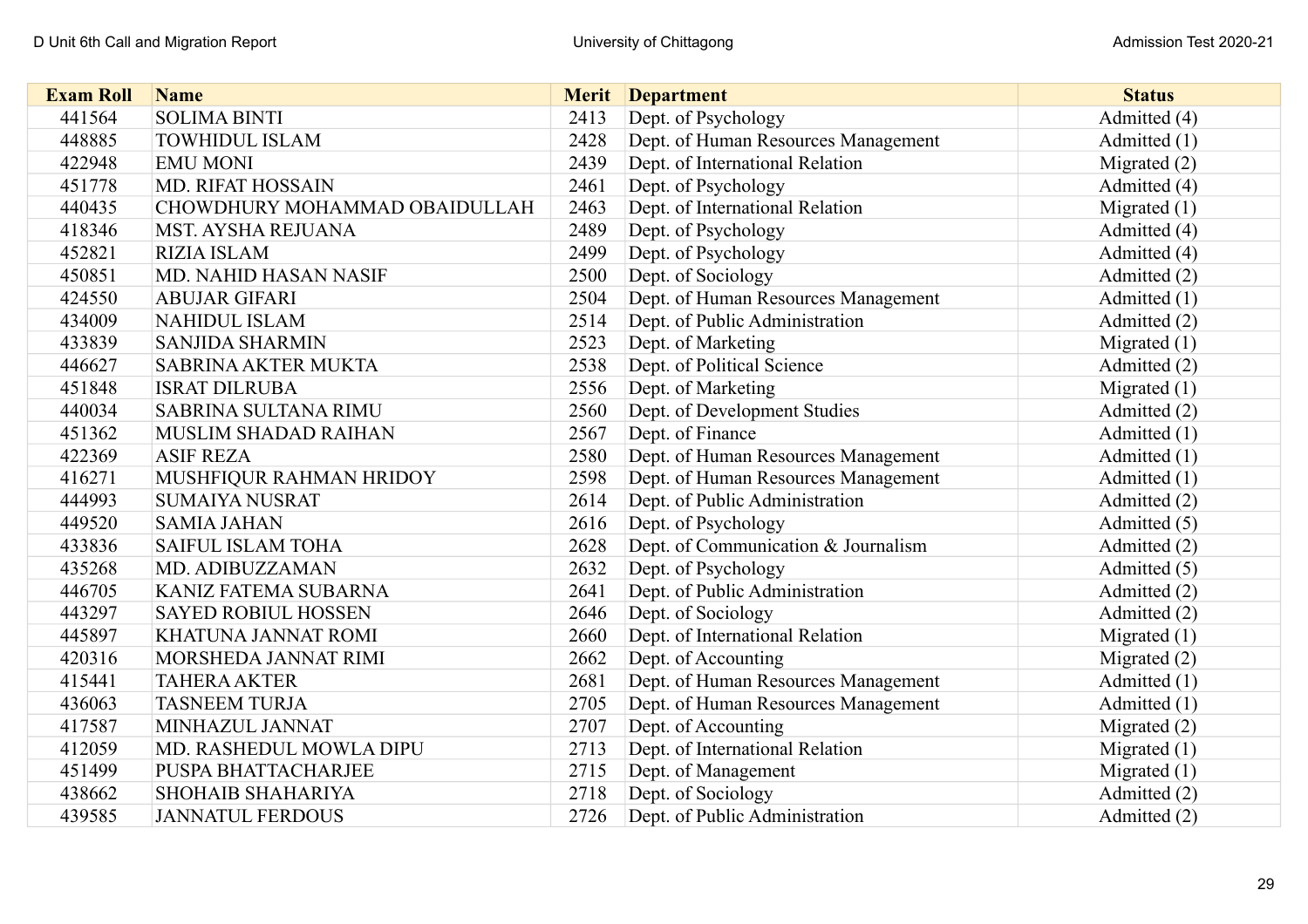| <b>Exam Roll</b> | <b>Name</b>                     | <b>Merit</b> | <b>Department</b>                   | <b>Status</b>  |
|------------------|---------------------------------|--------------|-------------------------------------|----------------|
| 451439           | <b>IMTIAZ AHMED SAYEM</b>       | 2740         | Dept. of International Relation     | Migrated $(1)$ |
| 446523           | MD. ROBIUL ISLAM                | 2753         | Dept. of Accounting                 | Migrated $(1)$ |
| 407624           | MONALISA MITA NOOR              | 2754         | Dept. of Management                 | Admitted (2)   |
| 413546           | <b>MALIHA INTISA</b>            | 2758         | Dept. of Management                 | Admitted (2)   |
| 442607           | <b>ASMA BINTE RASHID</b>        | 2770         | Dept. of Banking & Insurance        | Admitted (2)   |
| 440662           | <b>MARJAN BEGUM</b>             | 2793         | Dept. of Psychology                 | Admitted (5)   |
| 424207           | MIR SUMAIYA AHMED               | 2794         | Dept. of Sociology                  | Admitted (2)   |
| 427815           | SHIDRATUL MONTAHA               | 2800         | Dept. of Sociology                  | Admitted (2)   |
| 431744           | <b>ATRI DASGUPTA</b>            | 2806         | Dept. of International Relation     | Migrated $(1)$ |
| 430227           | <b>SHUDIPTO NAHA</b>            | 2813         | Dept. of Marketing                  | Admitted (2)   |
| 446265           | <b>MOHAMMOD ALI</b>             | 2819         | Dept. of Psychology                 | Called $(6)$   |
| 423687           | <b>EMRAN AMIN</b>               | 2834         | Dept. of Management                 | Admitted (2)   |
| 447164           | <b>MD. FARUK MIAH</b>           | 2841         | Dept. of Management                 | Admitted (2)   |
| 411379           | <b>ABDULLAH AL MUNTASIR</b>     | 2843         | Dept. of International Relation     | Migrated $(1)$ |
| 429345           | EUSHA JAMAN TURZO               | 2848         | Dept. of Banking & Insurance        | Admitted (2)   |
| 425702           | AFSANA NIGAR NISHAT             | 2852         | Dept. of Human Resources Management | Admitted (2)   |
| 416449           | MD. AHONAF SHAHORIAR CHOWDHURY  | 2858         | Dept. of Psychology                 | Called $(6)$   |
| 416708           | <b>SABIT HOSSAIN ANTO</b>       | 2861         | Dept. of Management                 | Admitted (2)   |
| 442675           | <b>MD. ABU NOMAN</b>            | 2875         | Dept. of Management                 | Admitted (2)   |
| 447219           | <b>NUPUR KHATUN</b>             | 2881         | Dept. of Psychology                 | Called $(6)$   |
| 420686           | <b>MD. SABIR UDDIN</b>          | 2885         | Dept. of Management                 | Admitted (1)   |
| 428725           | <b>NAVIA TASPI PUSPA</b>        | 2893         | Dept. of International Relation     | Migrated $(1)$ |
| 428488           | <b>GAZI EMRAN</b>               | 2896         | Dept. of Finance                    | Migrated $(1)$ |
| 449539           | PROME BARUA                     | 2910         | Dept. of Management                 | Admitted (1)   |
| 404202           | <b>TAHIA ISLAM SHANTA</b>       | 2918         | Dept. of International Relation     | Migrated $(1)$ |
| 421770           | <b>JINAT PARVIN ALY</b>         | 2928         | Dept. of Political Science          | Admitted (2)   |
| 426633           | <b>KHANDAKER SAZID INAN</b>     | 2933         | Dept. of Management                 | Admitted (2)   |
| 425950           | <b>JOYETA BARUA</b>             | 2934         | Dept. of Marketing                  | Admitted (2)   |
| 442582           | <b>TONMOY DAS</b>               | 2943         | Dept. of Human Resources Management | Admitted (2)   |
| 425399           | <b>ISRAT JAHAN SHOWKAT NIKI</b> | 2968         | Dept. of Psychology                 | Called $(6)$   |
| 453575           | MD. MINHAZUL ISLAM              | 2972         | Dept. of Psychology                 | Called $(6)$   |
| 424318           | <b>SHAKRIN SORMILA JARIN</b>    | 2981         | Dept. of International Relation     | Migrated $(2)$ |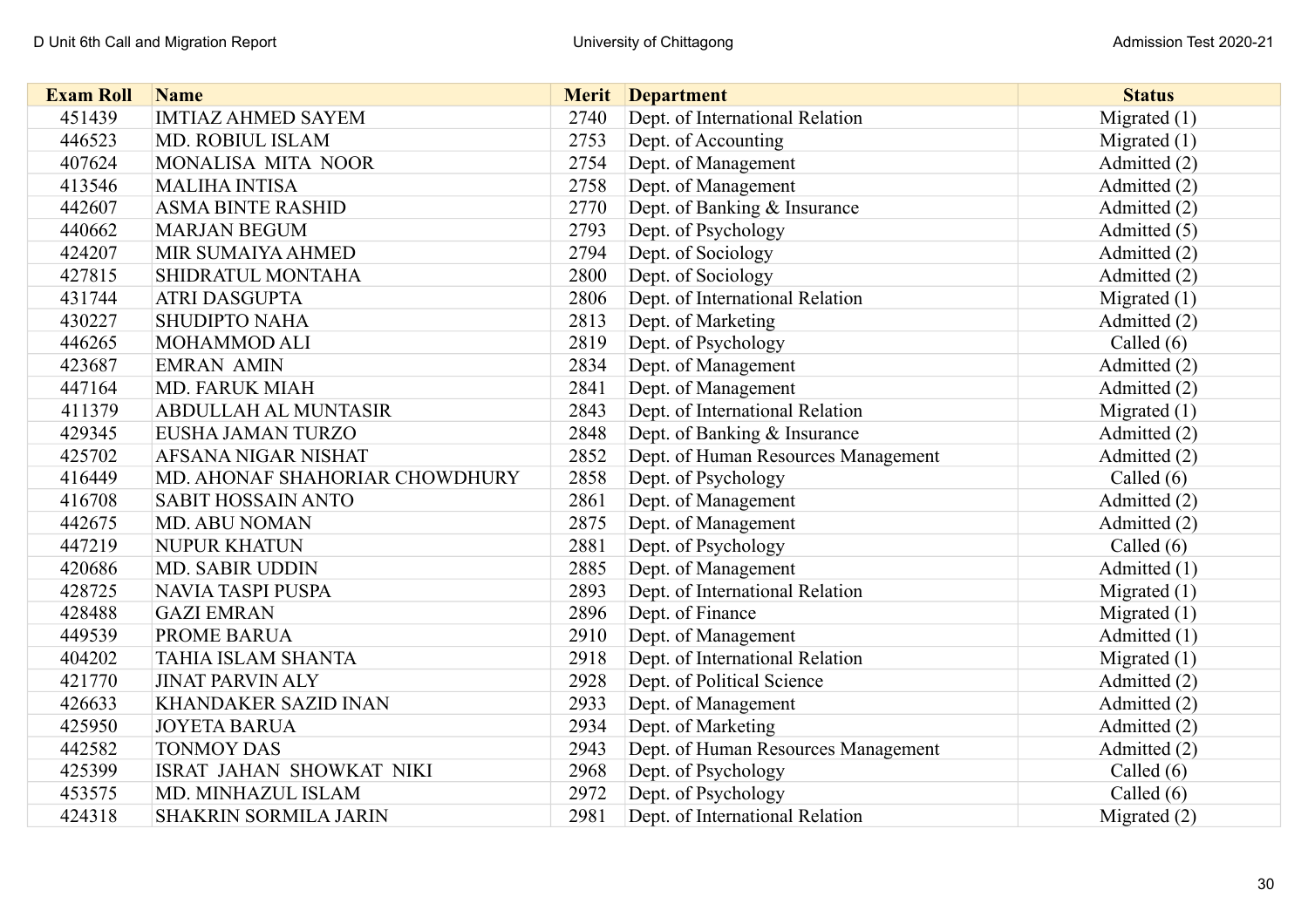| <b>Exam Roll</b> | <b>Name</b>                |      | <b>Merit</b> Department               | <b>Status</b>  |
|------------------|----------------------------|------|---------------------------------------|----------------|
| 432363           | MD. RIYAD GAZI             | 2987 | Dept. of Psychology                   | Called $(6)$   |
| 422770           | TAJRINA KHANAM             | 2989 | Dept. of Public Administration        | Migrated $(1)$ |
| 450059           | MITHILA KALAI              | 2992 | Dept. of Public Administration        | Migrated $(1)$ |
| 442816           | <b>NUSRAT JAHAN</b>        | 2997 | Dept. of Political Science            | Admitted (2)   |
| 438952           | <b>ESHA MONE DAS</b>       | 2999 | Dept. of Sociology                    | Admitted (2)   |
| 442632           | <b>SABRINA SULTANA</b>     | 3003 | Dept. of Political Science            | Admitted (2)   |
| 447637           | <b>SAREKUL ISLAM RIFAT</b> | 3010 | Dept. of Criminology & Police Science | Migrated $(1)$ |
| 445383           | SHAH MOHAMMAD AKRAM TAMIM  | 3013 | Dept. of Political Science            | Admitted (2)   |
| 416846           | <b>FARHAN ISHRAQ</b>       | 3015 | Dept. of Management                   | Admitted (2)   |
| 434965           | <b>HAIMANTI DAS</b>        | 3028 | Dept. of Marketing                    | Admitted (2)   |
| 430714           | <b>TASFIA MASUD</b>        | 3036 | Dept. of Management                   | Admitted (2)   |
| 434846           | TASNIMA JANNAT RAINA       | 3041 | Dept. of Psychology                   | Called $(6)$   |
| 421483           | MOHD. SAKIB KHAN SYMON     | 3045 | Dept. of Marketing                    | Admitted (2)   |
| 453470           | MEZANUR RAHMAN FAHIM       | 3046 | Dept. of Political Science            | Admitted (2)   |
| 441559           | <b>ALIF EVNE ALI</b>       | 3053 | Dept. of Management                   | Admitted (2)   |
| 431220           | <b>MD.SUMON ALI</b>        | 3054 | Dept. of Marketing                    | Admitted (1)   |
| 437750           | MD. ASHIKUR RAHMAN         | 3056 | Dept. of Psychology                   | Called $(6)$   |
| 440041           | MD. REFAYET ULLAH          | 3066 | Dept. of Psychology                   | Called $(6)$   |
| 445554           | <b>NAZMA AKTER</b>         | 3068 | Dept. of Psychology                   | Called $(6)$   |
| 438118           | <b>SAMIA RAHAMAN</b>       | 3078 | Dept. of Accounting                   | Migrated $(1)$ |
| 447227           | <b>FAHMIDA RUBAIYAT</b>    | 3105 | Dept. of Marketing                    | Migrated $(1)$ |
| 448008           | <b>MD. SAMIUL BASIR</b>    | 3109 | Dept. of Human Resources Management   | Admitted (2)   |
| 439811           | <b>TAHSIN TAIYEBA</b>      | 3111 | Dept. of Management                   | Admitted (2)   |
| 418455           | PROTTOY KANTI DAS          | 3138 | Dept. of Banking & Insurance          | Admitted (2)   |
| 452554           | MD. REZAUL KARIM           | 3139 | Dept. of Political Science            | Admitted (2)   |
| 437016           | <b>MD AHSAN HABIB</b>      | 3151 | Dept. of Banking & Insurance          | Admitted (1)   |
| 408743           | <b>AISHA ALAM</b>          | 3152 | Dept. of Sociology                    | Admitted (2)   |
| 427267           | MD. SHORIFUL ISLAM         | 3170 | Dept. of Human Resources Management   | Admitted (2)   |
| 401795           | <b>MAHIM HOSSAIN</b>       | 3182 | Dept. of Marketing                    | Admitted (2)   |
| 420542           | <b>SIMANA CHOWDHURY</b>    | 3184 | Dept. of Management                   | Admitted (2)   |
| 402591           | <b>FARAH TANZIM</b>        | 3186 | Dept. of Management                   | Migrated $(1)$ |
| 404910           | ADRITA PAUL.               | 3190 | Dept. of Sociology                    | Admitted (2)   |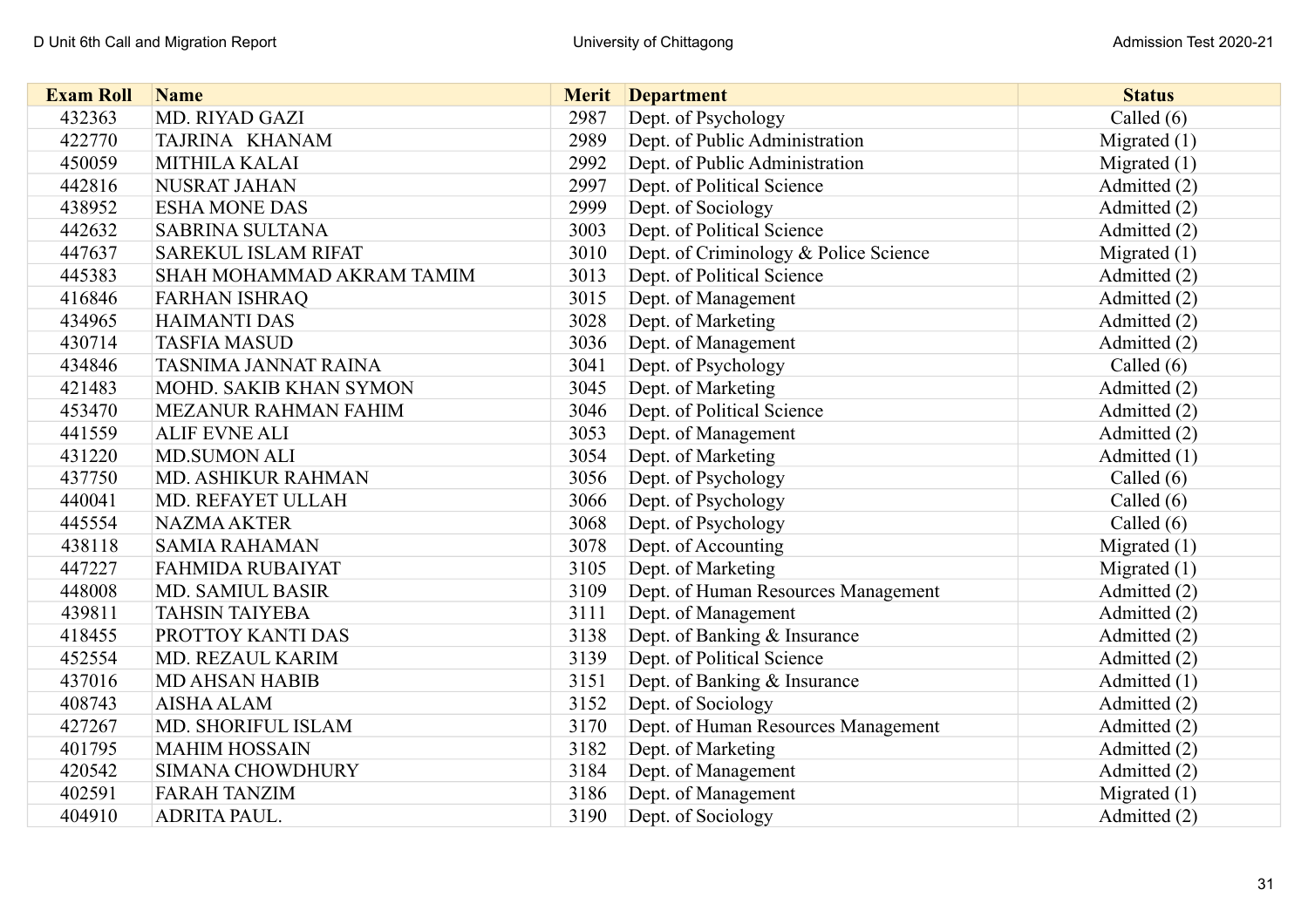| <b>Exam Roll</b> | <b>Name</b>                       | <b>Merit</b> | <b>Department</b>                     | <b>Status</b>  |
|------------------|-----------------------------------|--------------|---------------------------------------|----------------|
| 408760           | NUSRAT JAHAN ANONNA               | 3195         | Dept. of Management                   | Migrated $(1)$ |
| 444490           | <b>RADIATUNNISA</b>               | 3196         | Dept. of Marketing                    | Admitted (2)   |
| 453003           | <b>MISKATUN JANNAT</b>            | 3217         | Dept. of Human Resources Management   | Admitted (2)   |
| 444390           | MD. SHAKAWAT ULLAH ROHAN          | 3219         | Dept. of Communication & Journalism   | Admitted (2)   |
| 422317           | MD. MONUWAR HOSSEN RONI           | 3232         | Dept. of Criminology & Police Science | Migrated $(1)$ |
| 431047           | ATIKUR RAHMAN                     | 3240         | Dept. of Political Science            | Migrated $(1)$ |
| 416560           | <b>AMINUL ISLAM</b>               | 3255         | Dept. of Marketing                    | Admitted (2)   |
| 446231           | SADEKU MUJTOBA MAHI               | 3286         | Dept. of Management                   | Migrated $(1)$ |
| 432289           | <b>SAMIRA BIBI</b>                | 3299         | Dept. of Management                   | Migrated $(1)$ |
| 423379           | MIFTAHUL JANNAT                   | 3310         | Dept. of Human Resources Management   | Admitted (2)   |
| 435012           | MD. KAMRUL HUDA EMON              | 3317         | Dept. of Management                   | Migrated $(1)$ |
| 436328           | MOHAMMAD TAFSIRUL ISLAM           | 3319         | Dept. of Human Resources Management   | Admitted (2)   |
| 437584           | MD. MAHMUDUL HASAN                | 3322         | Dept. of Communication & Journalism   | Migrated $(1)$ |
| 434565           | MD. RAAD HOSSAIN AFRAD            | 3325         | Dept. of Finance                      | Admitted (2)   |
| 451596           | <b>SADDAM HOSSAIN</b>             | 3347         | Dept. of Sociology                    | Admitted (2)   |
| 446933           | <b>BILKIS FATEMA</b>              | 3354         | Dept. of Human Resources Management   | Admitted (2)   |
| 418575           | MD. DELWAR HOSSAIN                | 3381         | Dept. of Human Resources Management   | Admitted (2)   |
| 439651           | <b>SUNANDA BARUA TITHI</b>        | 3390         | Dept. of Management                   | Migrated $(1)$ |
| 428821           | <b>SHEIKH SHANJIDA</b>            | 3393         | Dept. of Marketing                    | Migrated $(1)$ |
| 435576           | RIDUANUL ISLAM                    | 3417         | Dept. of Sociology                    | Admitted (2)   |
| 436978           | <b>TAHMINA AKTER MILI</b>         | 3418         | Dept. of Marketing                    | Admitted (2)   |
| 439568           | AFRIN AKTER TAMANNA               | 3424         | Dept. of Sociology                    | Admitted (2)   |
| 439346           | HALIMA AKTER                      | 3435         | Dept. of Anthropology                 | Admitted (2)   |
| 429623           | <b>SUKANTA DEV</b>                | 3437         | Dept. of Public Administration        | Migrated $(1)$ |
| 418333           | <b>SUDIPTA BISWAS</b>             | 3460         | Dept. of Human Resources Management   | Admitted (2)   |
| 449493           | <b>PUJA DATTA</b>                 | 3476         | Dept. of Marketing                    | Migrated $(1)$ |
| 415209           | MD. REDUYAN RAIYHAN               | 3480         | Dept. of Development Studies          | Migrated $(1)$ |
| 447978           | <b>MIM SARKER</b>                 | 3484         | Dept. of Marketing                    | Migrated $(1)$ |
| 424500           | <b>DILSHAD SULTANA</b>            | 3490         | Dept. of Banking & Insurance          | Admitted (2)   |
| 418402           | <b>NUSRAT JEBIN</b>               | 3491         | Dept. of Human Resources Management   | Admitted (2)   |
| 431393           | SHEIKH MD. SHARIAR HOSSAIN SHOAIB | 3507         | Dept. of Management                   | Migrated $(1)$ |
| 442925           | <b>CHOWDHURY PRATTYA BARUA</b>    | 3509         | Dept. of Human Resources Management   | Admitted (2)   |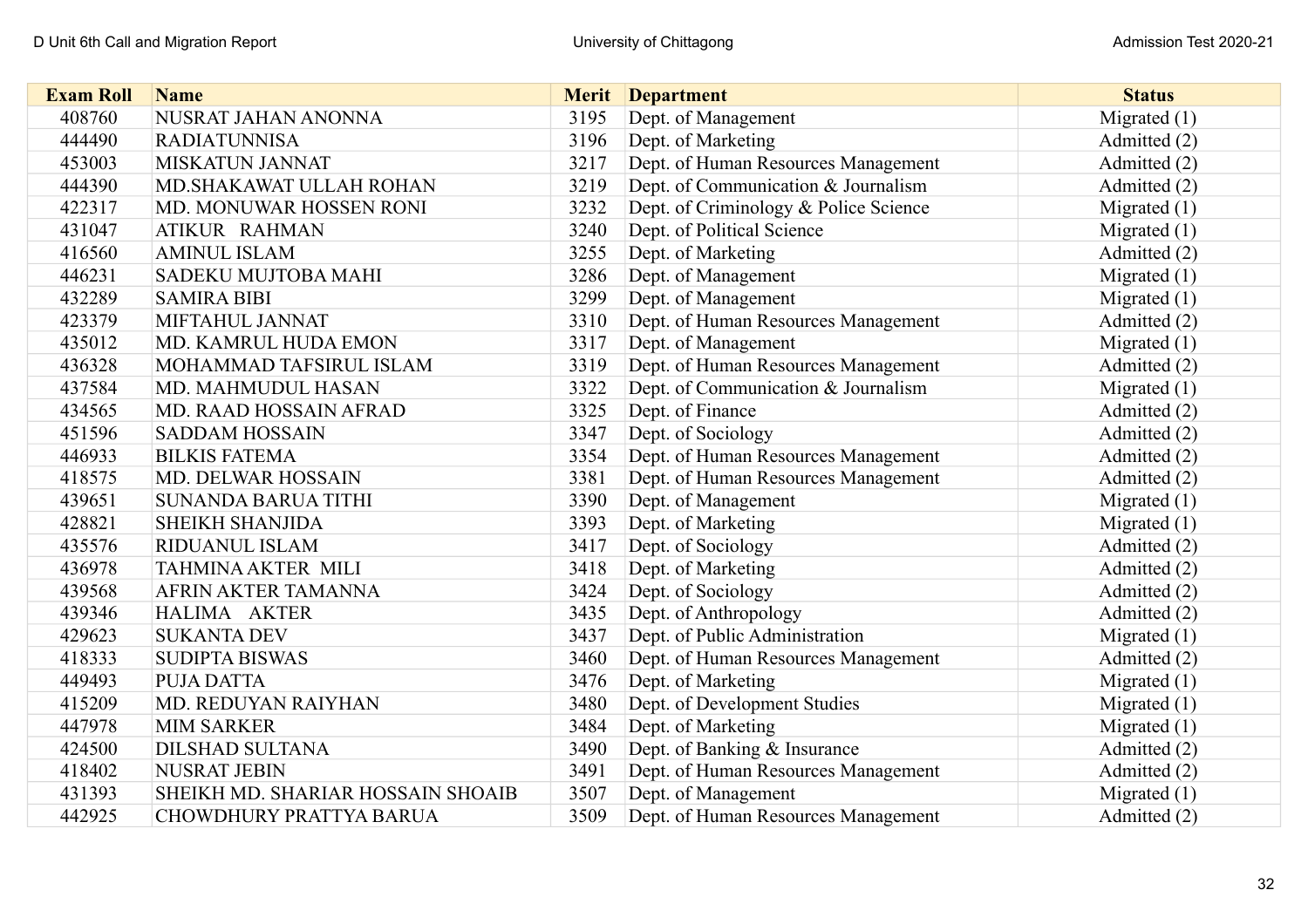| <b>Exam Roll</b> | <b>Name</b>                  | <b>Merit</b> | <b>Department</b>                     | <b>Status</b>  |
|------------------|------------------------------|--------------|---------------------------------------|----------------|
| 426124           | <b>SHANJIDA MOSTARY</b>      | 3522         | Dept. of Management                   | Migrated $(1)$ |
| 431699           | <b>SHAHRION NAFIZ</b>        | 3559         | Dept. of Human Resources Management   | Admitted (2)   |
| 449463           | MOSAMMAD PARUL AKTER         | 3565         | Dept. of Human Resources Management   | Migrated $(1)$ |
| 439355           | <b>FATEMA AKTER</b>          | 3591         | Dept. of Public Administration        | Migrated $(1)$ |
| 408924           | <b>MASIATH MUKTHAR MAHI</b>  | 3593         | Dept. of Marketing                    | Migrated $(1)$ |
| 419398           | <b>MD.SHAZID MAHMUD</b>      | 3594         | Dept. of Marketing                    | Migrated $(1)$ |
| 400375           | <b>SADIA ISLAM MOU</b>       | 3596         | Dept. of Management                   | Migrated $(1)$ |
| 450044           | AFSANA SULTANA.              | 3635         | Dept. of Management                   | Admitted (3)   |
| 433913           | <b>SHAKIL MIA</b>            | 3645         | Dept. of Political Science            | Migrated $(1)$ |
| 404057           | MOHAMMAD RIDUANUL HOQUE      | 3647         | Dept. of Political Science            | Migrated $(1)$ |
| 448242           | MOHAMMAD IMTIAJ              | 3649         | Dept. of Political Science            | Admitted (3)   |
| 451167           | <b>TINNY SAHA</b>            | 3650         | Dept. of Political Science            | Admitted (3)   |
| 447897           | <b>SAKIBUL ISLAM</b>         | 3654         | Dept. of Management                   | Migrated $(1)$ |
| 427879           | <b>MAHAMUDUL HASAN LIMON</b> | 3665         | Dept. of Banking & Insurance          | Admitted (2)   |
| 418037           | <b>GOLAM RABBI</b>           | 3683         | Dept. of Marketing                    | Migrated $(1)$ |
| 410807           | <b>MUKTI SEN</b>             | 3686         | Dept. of Political Science            | Admitted (3)   |
| 412922           | <b>ABDULLAH AL HARUN</b>     | 3695         | Dept. of Management                   | Migrated $(1)$ |
| 448837           | MAHFUZA FARIA JAME           | 3702         | Dept. of Human Resources Management   | Admitted (3)   |
| 440017           | NISHAT AKLIMA NASRIN         | 3732         | Dept. of Banking & Insurance          | Admitted (2)   |
| 413385           | <b>JOYA DATTA</b>            | 3739         | Dept. of Development Studies          | Admitted (3)   |
| 410875           | <b>NOWRIN AKTER</b>          | 3742         | Dept. of Public Administration        | Admitted (3)   |
| 422265           | <b>ISRUT JAHAN SEULY</b>     | 3744         | Dept. of Marketing                    | Migrated $(1)$ |
| 414184           | <b>ATHAI ROY DWIP</b>        | 3746         | Dept. of Marketing                    | Migrated $(1)$ |
| 452163           | MD. WAHED HASAN              | 3748         | Dept. of Criminology & Police Science | Admitted (3)   |
| 424269           | MD. JUNAYED HOSSAIN          | 3752         | Dept. of Communication & Journalism   | Admitted (3)   |
| 431014           | <b>OBYDOUR RAHMAN AKIB</b>   | 3762         | Dept. of Political Science            | Admitted (3)   |
| 408028           | MD. SHAKIL BHUYAN            | 3767         | Dept. of Marketing                    | Migrated $(1)$ |
| 439764           | <b>HOSSAIN MUBARAK</b>       | 3771         | Dept. of Finance                      | Admitted (3)   |
| 419021           | MD. MAHBUBUL HASAN           | 3773         | Dept. of Banking & Insurance          | Admitted (3)   |
| 450139           | MD. SOHEL RANA               | 3782         | Dept. of Banking & Insurance          | Admitted (3)   |
| 439167           | MD. ASHIKUR RAHMAN           | 3788         | Dept. of Communication & Journalism   | Admitted (3)   |
| 425356           | <b>TANJIR RAHMAN</b>         | 3830         | Dept. of Human Resources Management   | Admitted (3)   |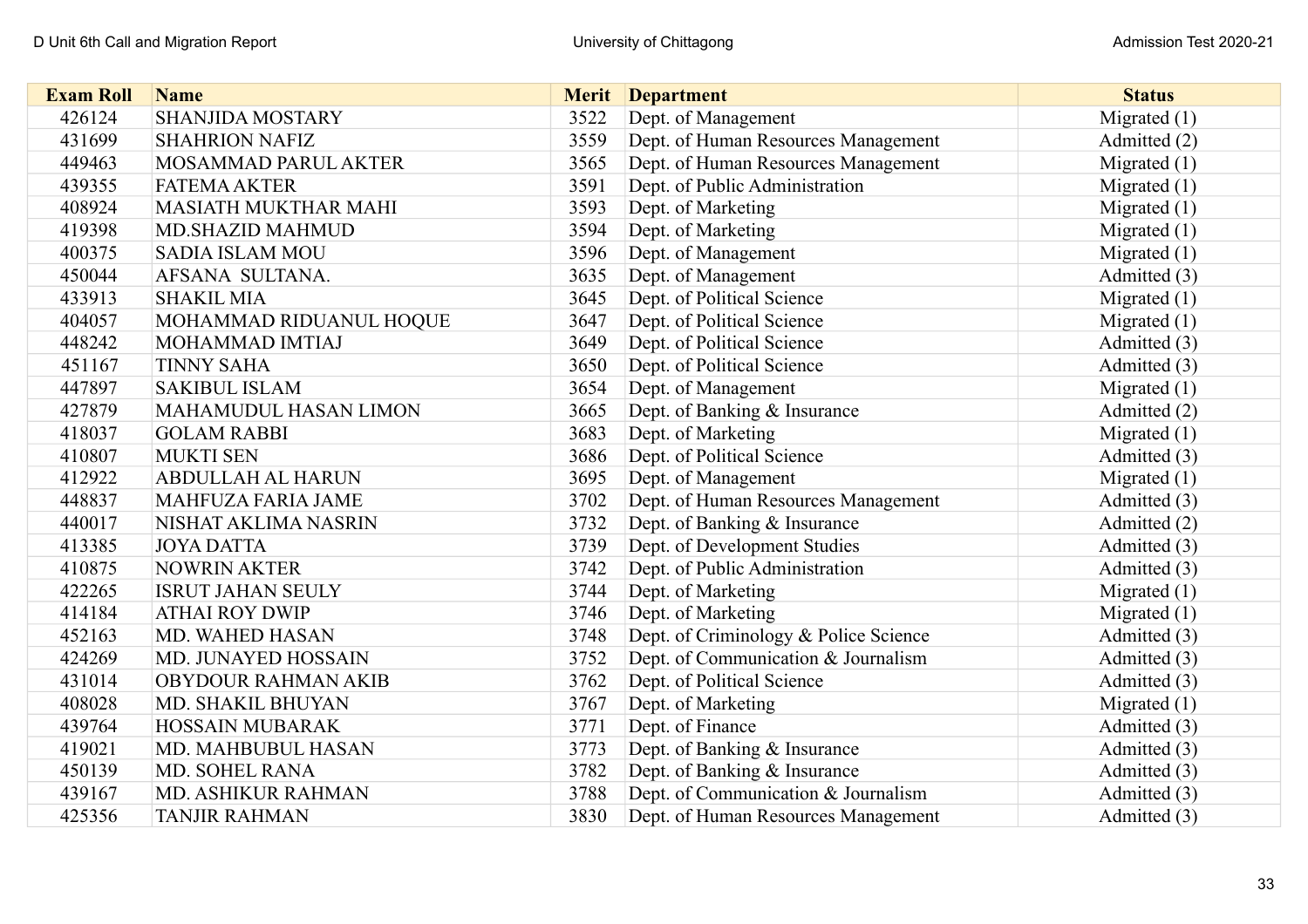| <b>Exam Roll</b> | <b>Name</b>                   |      | <b>Merit</b> Department             | <b>Status</b>  |
|------------------|-------------------------------|------|-------------------------------------|----------------|
| 414029           | MD. MAMUNUR RASHID SHUVO      | 3832 | Dept. of Human Resources Management | Admitted (3)   |
| 419001           | <b>JOYNAB AKTER</b>           | 3852 | Dept. of Human Resources Management | Admitted (3)   |
| 412071           | <b>SHANJU AKTHER</b>          | 3871 | Dept. of Political Science          | Migrated $(1)$ |
| 420512           | RUMAISAH SIDDIQUA             | 3881 | Dept. of Human Resources Management | Admitted (3)   |
| 423332           | MOHAMMAD ALI NEWAZ SAKIB      | 3896 | Dept. of Public Administration      | Admitted (3)   |
| 421203           | <b>TANJIM HOSSAIN SHIHAB</b>  | 3916 | Dept. of Banking & Insurance        | Admitted (3)   |
| 432518           | <b>DURJOY ACHERJEE</b>        | 3933 | Dept. of Management                 | Migrated $(2)$ |
| 422806           | <b>ABIDUL HOQUE</b>           | 3940 | Dept. of Sociology                  | Admitted (3)   |
| 447183           | <b>ISRAT JAHAN ANY</b>        | 3957 | Dept. of Development Studies        | Admitted (3)   |
| 449075           | <b>ASHRAFUL ISLAM ASHEK</b>   | 3967 | Dept. of Public Administration      | Admitted (3)   |
| 430134           | MUNTAHA TASRIN PRITI          | 3978 | Dept. of Communication & Journalism | Admitted (3)   |
| 448080           | <b>KANIZ FATEMA KOLY</b>      | 3981 | Dept. of Political Science          | Migrated $(1)$ |
| 430565           | MD. SHISIR AHMED              | 3984 | Dept. of Sociology                  | Admitted (3)   |
| 431674           | <b>MD. ROBIN HOSSEN</b>       | 3991 | Dept. of Public Administration      | Admitted (3)   |
| 441259           | NOWSHIN ARAFA BHABNA          | 4002 | Dept. of Banking & Insurance        | Admitted (3)   |
| 419571           | MD. TAMIM AHMED KHAN          | 4003 | Dept. of Marketing                  | Migrated $(1)$ |
| 400172           | MD. NURUL AFSAR FAHAD         | 4007 | Dept. of Marketing                  | Migrated (1)   |
| 430786           | MD. SHAFIQUL ISLAM            | 4010 | Dept. of Banking & Insurance        | Admitted (3)   |
| 425863           | <b>DEEPTO PAUL</b>            | 4014 | Dept. of Banking & Insurance        | Admitted (3)   |
| 409697           | <b>MOMOTA RAKSHIT</b>         | 4026 | Dept. of Management                 | Admitted (4)   |
| 406429           | NUSRAT JAHAN MUNNI            | 4032 | Dept. of Sociology                  | Admitted (3)   |
| 452872           | <b>MAHIA PARVIN CHOWDHURY</b> | 4037 | Dept. of Sociology                  | Admitted (3)   |
| 444750           | <b>MD. ATIK HOSSAIN</b>       | 4048 | Dept. of Banking & Insurance        | Admitted (4)   |
| 444965           | <b>FIRIZA IRIN FIZA</b>       | 4060 | Dept. of Management                 | Migrated $(1)$ |
| 441172           | <b>ANIKA SULTANA</b>          | 4078 | Dept. of Marketing                  | Migrated $(1)$ |
| 454072           | MOHAMMAD HASAN                | 4096 | Dept. of Communication & Journalism | Admitted (3)   |
| 417821           | MD. AL-AMIN                   | 4117 | Dept. of Public Administration      | Admitted (3)   |
| 447703           | <b>JANNATUL NAYEEM</b>        | 4134 | Dept. of Marketing                  | Migrated $(1)$ |
| 410284           | <b>KAUSHIK RAY</b>            | 4138 | Dept. of Banking & Insurance        | Admitted (4)   |
| 442034           | <b>MEHERUN NESA ETY</b>       | 4151 | Dept. of Communication & Journalism | Migrated $(1)$ |
| 440339           | SHAHIBUL ALAM CHOWDHURY       | 4160 | Dept. of Public Administration      | Migrated $(1)$ |
| 401660           | <b>SADIA HOSSAIN</b>          | 4169 | Dept. of Human Resources Management | Admitted (4)   |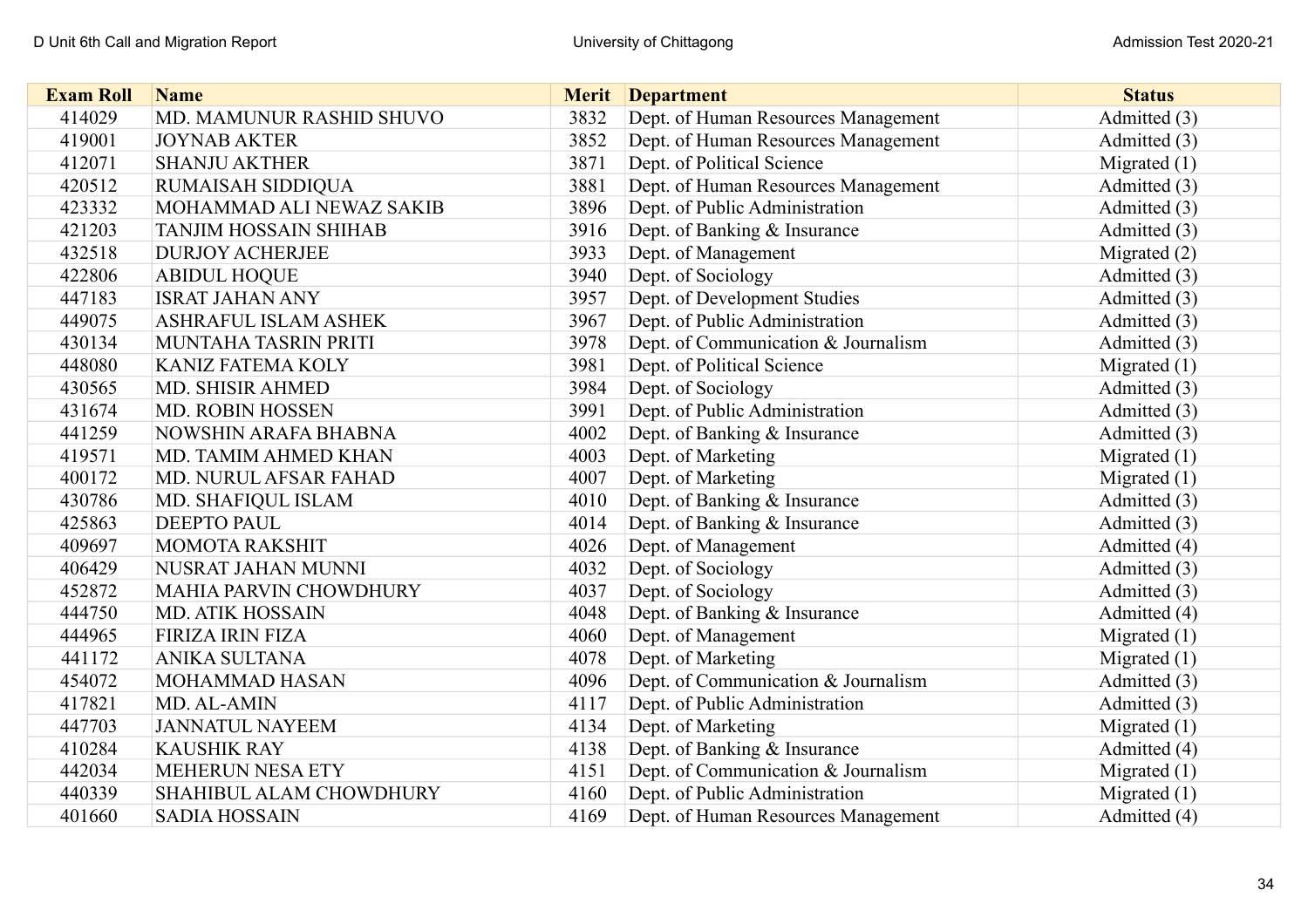| <b>Exam Roll</b> | <b>Name</b>                     | <b>Merit</b> | <b>Department</b>                   | <b>Status</b>  |
|------------------|---------------------------------|--------------|-------------------------------------|----------------|
| 420764           | <b>TAJIN FATEMA</b>             | 4178         | Dept. of Public Administration      | Migrated (1)   |
| 448088           | <b>CHOWDHURY OVI REZA</b>       | 4182         | Dept. of Human Resources Management | Admitted (4)   |
| 445568           | <b>SADIA AKTHER</b>             | 4188         | Dept. of Development Studies        | Migrated $(1)$ |
| 447162           | <b>TANJIA NOOR ISTI</b>         | 4196         | Dept. of Anthropology               | Admitted (3)   |
| 433762           | <b>FAIRUZ FARHANA</b>           | 4228         | Dept. of Sociology                  | Admitted (3)   |
| 413775           | PRINCILA BARUA                  | 4244         | Dept. of Marketing                  | Migrated $(1)$ |
| 403619           | <b>AFROJA AKTHER URMI</b>       | 4246         | Dept. of Public Administration      | Migrated $(1)$ |
| 406164           | KAZI OISY SENOARA OISY          | 4279         | Dept. of Public Administration      | Migrated $(1)$ |
| 422611           | AYESHA BINTA MAMUN JIM          | 4294         | Dept. of Public Administration      | Migrated $(1)$ |
| 413877           | <b>SOMIT NATH TURJA</b>         | 4305         | Dept. of Human Resources Management | Admitted (4)   |
| 410238           | MD. ABDUL BELAL                 | 4315         | Dept. of Public Administration      | Migrated $(1)$ |
| 426510           | <b>KHAIRUN NASA MISBA</b>       | 4329         | Dept. of Marketing                  | Migrated $(1)$ |
| 435609           | <b>ARMINA KHAN BOBY</b>         | 4390         | Dept. of Sociology                  | Migrated $(1)$ |
| 430245           | ANISHA MAHAZABI                 | 4399         | Dept. of Anthropology               | Admitted (3)   |
| 422908           | FATHEMA SULTANA                 | 4417         | Dept. of Public Administration      | Migrated (2)   |
| 421474           | MEHEDI HASAN RIAZ               | 4434         | Dept. of Management                 | Migrated $(1)$ |
| 433835           | <b>ASHFIQUR RAHAMAN</b>         | 4441         | Dept. of Banking & Insurance        | Admitted (4)   |
| 414472           | <b>NAZMA SIDDIKA</b>            | 4480         | Dept. of Banking & Insurance        | Admitted (4)   |
| 442295           | JANNATUL FERDOUS HUMAIRA        | 4483         | Dept. of Communication & Journalism | Admitted (4)   |
| 441208           | MD. ABUL KYSER SHARON           | 4494         | Dept. of Communication & Journalism | Admitted (4)   |
| 430033           | <b>AL-FESANI AHASAN ALIF</b>    | 4495         | Dept. of Anthropology               | Admitted (4)   |
| 425890           | <b>ARPITA NATH</b>              | 4543         | Dept. of Sociology                  | Admitted (4)   |
| 403092           | <b>FARSHA SANJANA CHOWDHURY</b> | 4549         | Dept. of Management                 | Migrated $(1)$ |
| 411915           | SABUKTAGIN MAHMUD               | 4553         | Dept. of Sociology                  | Admitted (4)   |
| 434218           | KASHPIATUL PASHA                | 4629         | Dept. of Public Administration      | Migrated $(2)$ |
| 432431           | <b>SAYED ALI HASAN</b>          | 4636         | Dept. of Human Resources Management | Admitted (5)   |
| 438991           | <b>ARAFIN SHARIATH TASFI</b>    | 4641         | Dept. of Human Resources Management | Admitted (5)   |
| 414780           | <b>SANJIDA TANJIM EPA</b>       | 4662         | Dept. of Human Resources Management | Admitted (5)   |
| 433986           | <b>ANINDA DAS</b>               | 4665         | Dept. of Human Resources Management | Admitted (5)   |
| 428773           | <b>JANNATUN NAIMA MONI</b>      | 4667         | Dept. of Anthropology               | Admitted (4)   |
| 400964           | <b>JOY DEVNATH</b>              | 4669         | Dept. of Human Resources Management | Admitted (5)   |
| 412457           | <b>FARIA TASNIM MYSHA</b>       | 4670         | Dept. of Human Resources Management | Admitted (5)   |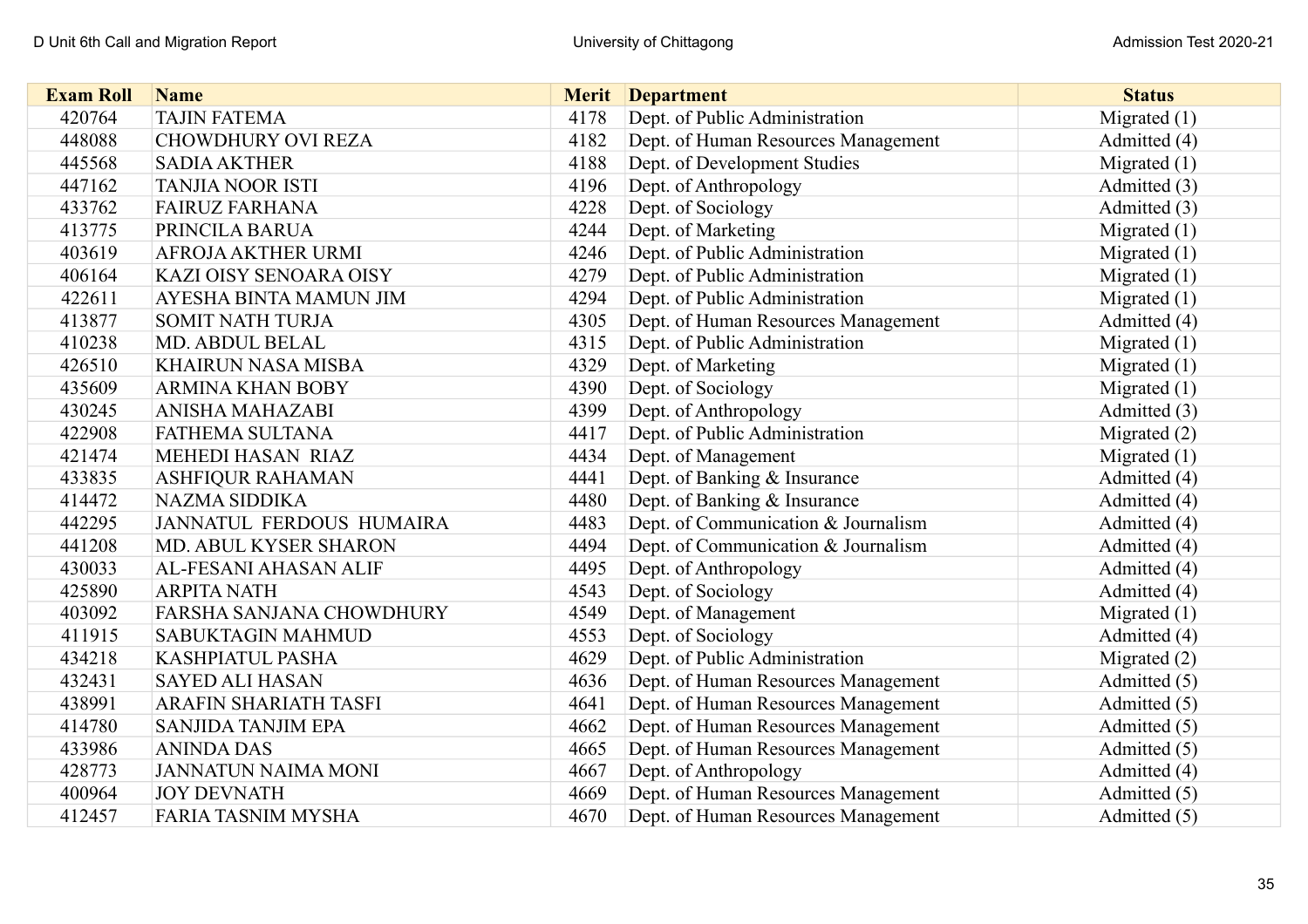| <b>Exam Roll</b> | <b>Name</b>                |      | <b>Merit</b> Department             | <b>Status</b>  |
|------------------|----------------------------|------|-------------------------------------|----------------|
| 406170           | <b>FAHIM SHAHRIAR</b>      | 4674 | Dept. of Human Resources Management | Admitted (5)   |
| 402391           | RAJIA SULTANA CH0WDHURY    | 4692 | Dept. of Banking & Insurance        | Admitted (5)   |
| 429922           | <b>ABDUL RAHIM AHAD</b>    | 4693 | Dept. of Banking & Insurance        | Admitted (5)   |
| 433380           | <b>SHAD HAMID</b>          | 4721 | Dept. of Banking & Insurance        | Admitted (5)   |
| 427904           | <b>ABDUL HALIM</b>         | 4729 | Dept. of Public Administration      | Migrated $(2)$ |
| 428733           | <b>KANIJ FATEMA TASIN</b>  | 4749 | Dept. of Banking & Insurance        | Admitted (5)   |
| 438022           | <b>TASMIN SULTANA</b>      | 4757 | Dept. of Sociology                  | Migrated $(1)$ |
| 422379           | <b>AHJABIN ISLAM AJRIN</b> | 4761 | Dept. of Communication & Journalism | Migrated $(2)$ |
| 410340           | DEBAPRIYO ROY SUPTA        | 4783 | Dept. of Banking & Insurance        | Admitted (5)   |
| 442547           | <b>SUMAIYA CHOWDHURY</b>   | 4791 | Dept. of Human Resources Management | Admitted (5)   |
| 423205           | <b>DEBLINA BARUA</b>       | 4794 | Dept. of Banking & Insurance        | Admitted (5)   |
| 419053           | REZAUL KARIM               | 4813 | Dept. of Banking & Insurance        | Admitted (5)   |
| 440646           | <b>SHOWMIK DHAR</b>        | 4815 | Dept. of Banking & Insurance        | Admitted (5)   |
| 427230           | JANNATUL MAWA SHORMILY     | 4816 | Dept. of Sociology                  | Migrated $(1)$ |
| 452149           | <b>BIBI AYESHA</b>         | 4818 | Dept. of Human Resources Management | Called $(6)$   |
| 402586           | PALASH CHAKRABORTY         | 4834 | Dept. of Human Resources Management | Called $(6)$   |
| 451826           | MOHAMMAD ILHAM ABIR        | 4854 | Dept. of Anthropology               | Admitted (4)   |
| 406333           | <b>JULFIKER SAFAYET</b>    | 4865 | Dept. of Banking & Insurance        | Called $(6)$   |
| 428133           | <b>AMIRUL ISLAM</b>        | 4869 | Dept. of Banking & Insurance        | Called $(6)$   |
| 430399           | <b>MUHAMMAD MARUF</b>      | 4885 | Dept. of Sociology                  | Migrated $(1)$ |
| 402300           | <b>ASHRAFUL ISLAM</b>      | 4890 | Dept. of Anthropology               | Admitted (5)   |
| 409684           | <b>SADIA AFROSE JAHAN</b>  | 4894 | Dept. of Anthropology               | Admitted (5)   |
| 437834           | PAYEL BHATTACHARJEE        | 4895 | Dept. of Sociology                  | Migrated $(1)$ |
| 409537           | <b>UMME SALMA RIFA</b>     | 4904 | Dept. of Human Resources Management | Called $(6)$   |
| 423808           | <b>TAHASIN HAQUE</b>       | 4910 | Dept. of Banking & Insurance        | Called $(6)$   |
| 407511           | <b>SUMAYA SULTANA</b>      | 4915 | Dept. of Sociology                  | Migrated $(1)$ |
| 431526           | FABLIHA ANJUM AMEERA       | 4919 | Dept. of Banking & Insurance        | Called $(6)$   |
| 435027           | NOOR MOSTAFA NISHAN        | 4922 | Dept. of Human Resources Management | Called $(6)$   |
| 414981           | MEHERUN NESA MIM           | 4925 | Dept. of Banking & Insurance        | Called $(6)$   |
| 408230           | <b>TOMAL SARKER</b>        | 4927 | Dept. of Human Resources Management | Called $(6)$   |
| 451922           | MD. YEAMIN HOSSAIN SUNNY   | 4930 | Dept. of Human Resources Management | Called $(6)$   |
| 451104           | MUSAMMOT RESHMA AKTER      | 4944 | Dept. of Anthropology               | Admitted (5)   |